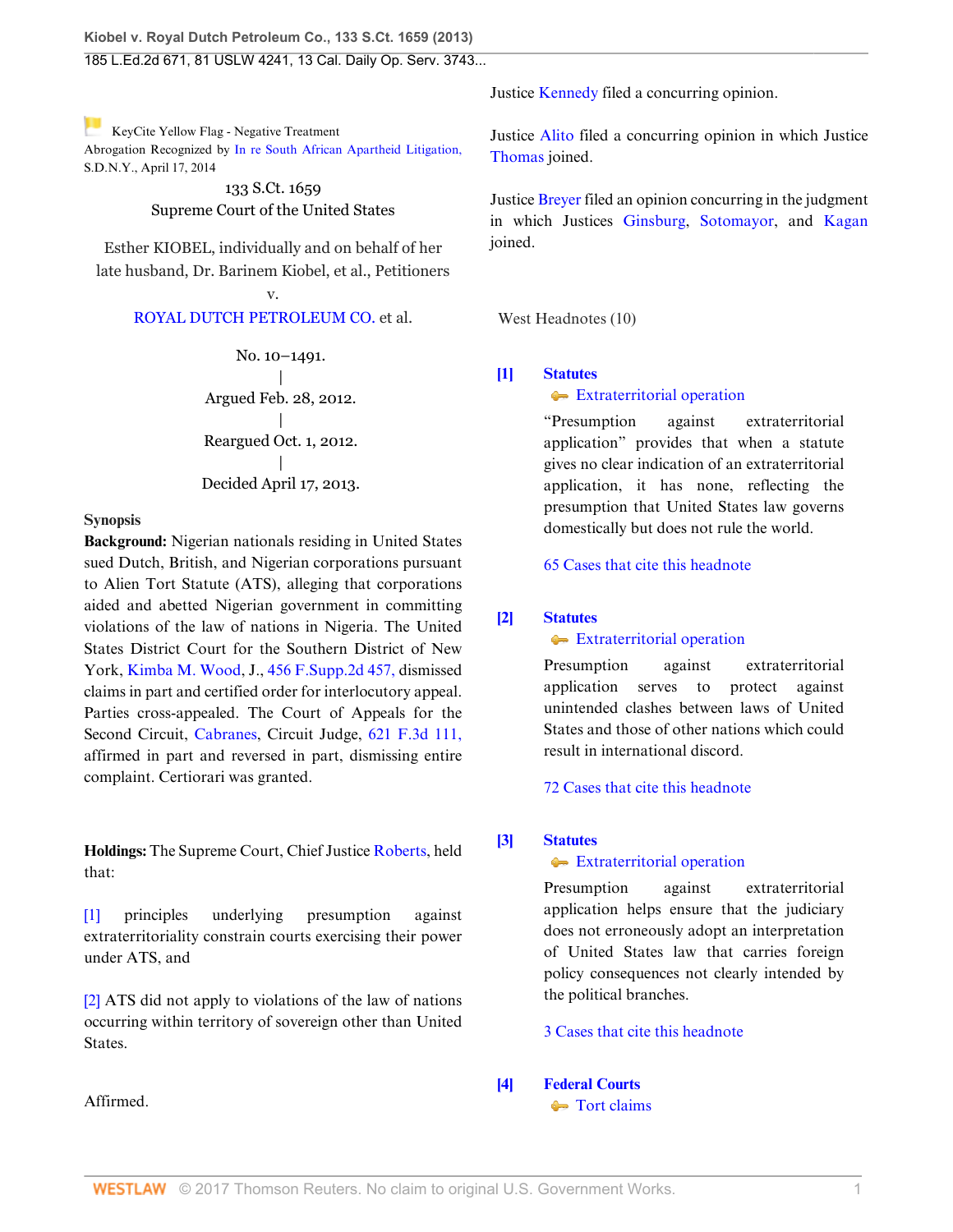Alien Tort Statute (ATS) is strictly jurisdictional, and does not directly regulate conduct or afford relief; it instead allows federal courts to recognize certain causes of action based on sufficiently definite norms of international law. [28 U.S.C.A. § 1350](http://www.westlaw.com/Link/Document/FullText?findType=L&pubNum=1000546&cite=28USCAS1350&originatingDoc=I10b5fb41a74511e2a160cacff148223f&refType=LQ&originationContext=document&vr=3.0&rs=cblt1.0&transitionType=DocumentItem&contextData=(sc.DocLink)).

## [15 Cases that cite this headnote](http://www.westlaw.com/Link/RelatedInformation/DocHeadnoteLink?docGuid=I10b5fb41a74511e2a160cacff148223f&headnoteId=203036798600420140210233854&originationContext=document&vr=3.0&rs=cblt1.0&transitionType=CitingReferences&contextData=(sc.DocLink))

# <span id="page-1-0"></span>**[\[5\]](#page-5-0) [Aliens, Immigration, and Citizenship](http://www.westlaw.com/Browse/Home/KeyNumber/24/View.html?docGuid=I10b5fb41a74511e2a160cacff148223f&originationContext=document&vr=3.0&rs=cblt1.0&transitionType=DocumentItem&contextData=(sc.DocLink))** [Actions](http://www.westlaw.com/Browse/Home/KeyNumber/24k766/View.html?docGuid=I10b5fb41a74511e2a160cacff148223f&originationContext=document&vr=3.0&rs=cblt1.0&transitionType=DocumentItem&contextData=(sc.DocLink))

## **[Federal Courts](http://www.westlaw.com/Browse/Home/KeyNumber/170B/View.html?docGuid=I10b5fb41a74511e2a160cacff148223f&originationContext=document&vr=3.0&rs=cblt1.0&transitionType=DocumentItem&contextData=(sc.DocLink))**

## • [Tort claims](http://www.westlaw.com/Browse/Home/KeyNumber/170Bk2297/View.html?docGuid=I10b5fb41a74511e2a160cacff148223f&originationContext=document&vr=3.0&rs=cblt1.0&transitionType=DocumentItem&contextData=(sc.DocLink))

Principles underlying the presumption against extraterritoriality constrain courts exercising their power under Alien Tort Statute (ATS). [28 U.S.C.A. § 1350](http://www.westlaw.com/Link/Document/FullText?findType=L&pubNum=1000546&cite=28USCAS1350&originatingDoc=I10b5fb41a74511e2a160cacff148223f&refType=LQ&originationContext=document&vr=3.0&rs=cblt1.0&transitionType=DocumentItem&contextData=(sc.DocLink)).

#### [15 Cases that cite this headnote](http://www.westlaw.com/Link/RelatedInformation/DocHeadnoteLink?docGuid=I10b5fb41a74511e2a160cacff148223f&headnoteId=203036798600520140210233854&originationContext=document&vr=3.0&rs=cblt1.0&transitionType=CitingReferences&contextData=(sc.DocLink))

### <span id="page-1-2"></span>**[\[6\]](#page-5-1) [Statutes](http://www.westlaw.com/Browse/Home/KeyNumber/361/View.html?docGuid=I10b5fb41a74511e2a160cacff148223f&originationContext=document&vr=3.0&rs=cblt1.0&transitionType=DocumentItem&contextData=(sc.DocLink))**

### **[Extraterritorial operation](http://www.westlaw.com/Browse/Home/KeyNumber/361k1415/View.html?docGuid=I10b5fb41a74511e2a160cacff148223f&originationContext=document&vr=3.0&rs=cblt1.0&transitionType=DocumentItem&contextData=(sc.DocLink))**

Congress, even in a jurisdictional provision, can indicate that it intends federal law to apply to conduct occurring abroad.

### [3 Cases that cite this headnote](http://www.westlaw.com/Link/RelatedInformation/DocHeadnoteLink?docGuid=I10b5fb41a74511e2a160cacff148223f&headnoteId=203036798600620140210233854&originationContext=document&vr=3.0&rs=cblt1.0&transitionType=CitingReferences&contextData=(sc.DocLink))

## <span id="page-1-3"></span>**[\[7\]](#page-5-2) [Statutes](http://www.westlaw.com/Browse/Home/KeyNumber/361/View.html?docGuid=I10b5fb41a74511e2a160cacff148223f&originationContext=document&vr=3.0&rs=cblt1.0&transitionType=DocumentItem&contextData=(sc.DocLink))**

#### [Extraterritorial operation](http://www.westlaw.com/Browse/Home/KeyNumber/361k1415/View.html?docGuid=I10b5fb41a74511e2a160cacff148223f&originationContext=document&vr=3.0&rs=cblt1.0&transitionType=DocumentItem&contextData=(sc.DocLink))

Statute's use of generic terms like "any" or "every" does not rebut presumption against statute's extraterritoriality.

### [12 Cases that cite this headnote](http://www.westlaw.com/Link/RelatedInformation/DocHeadnoteLink?docGuid=I10b5fb41a74511e2a160cacff148223f&headnoteId=203036798600720140210233854&originationContext=document&vr=3.0&rs=cblt1.0&transitionType=CitingReferences&contextData=(sc.DocLink))

### <span id="page-1-4"></span>**[\[8\]](#page-5-3) [Courts](http://www.westlaw.com/Browse/Home/KeyNumber/106/View.html?docGuid=I10b5fb41a74511e2a160cacff148223f&originationContext=document&vr=3.0&rs=cblt1.0&transitionType=DocumentItem&contextData=(sc.DocLink))**

#### • [Local or transitory actions](http://www.westlaw.com/Browse/Home/KeyNumber/106k7/View.html?docGuid=I10b5fb41a74511e2a160cacff148223f&originationContext=document&vr=3.0&rs=cblt1.0&transitionType=DocumentItem&contextData=(sc.DocLink))

Under the transitory torts doctrine, the only justification for allowing a party to recover when the cause of action arose in another civilized jurisdiction is a well-founded belief that it was a cause of action in that place.

### [Cases that cite this headnote](http://www.westlaw.com/Link/RelatedInformation/DocHeadnoteLink?docGuid=I10b5fb41a74511e2a160cacff148223f&headnoteId=203036798600820140210233854&originationContext=document&vr=3.0&rs=cblt1.0&transitionType=CitingReferences&contextData=(sc.DocLink))

#### <span id="page-1-1"></span>**[\[9\]](#page-8-0) [Aliens, Immigration, and Citizenship](http://www.westlaw.com/Browse/Home/KeyNumber/24/View.html?docGuid=I10b5fb41a74511e2a160cacff148223f&originationContext=document&vr=3.0&rs=cblt1.0&transitionType=DocumentItem&contextData=(sc.DocLink))**

### $\rightarrow$  [Violation of law of nations](http://www.westlaw.com/Browse/Home/KeyNumber/24k763/View.html?docGuid=I10b5fb41a74511e2a160cacff148223f&originationContext=document&vr=3.0&rs=cblt1.0&transitionType=DocumentItem&contextData=(sc.DocLink))

Alien Tort Statute (ATS) did not evince clear indication of extraterritoriality required to rebut presumption against extraterritorial application, so as to apply to violations of the law of nations occurring within territory of sovereign other than United States, and therefore action under ATS in which Nigerian nationals residing in United States alleged that Dutch, British, and Nigerian corporations aided and abetted Nigerian government in committing violations of the law of nations in Nigeria was barred. [28 U.S.C.A. § 1350.](http://www.westlaw.com/Link/Document/FullText?findType=L&pubNum=1000546&cite=28USCAS1350&originatingDoc=I10b5fb41a74511e2a160cacff148223f&refType=LQ&originationContext=document&vr=3.0&rs=cblt1.0&transitionType=DocumentItem&contextData=(sc.DocLink))

[88 Cases that cite this headnote](http://www.westlaw.com/Link/RelatedInformation/DocHeadnoteLink?docGuid=I10b5fb41a74511e2a160cacff148223f&headnoteId=203036798600920140210233854&originationContext=document&vr=3.0&rs=cblt1.0&transitionType=CitingReferences&contextData=(sc.DocLink))

## <span id="page-1-5"></span>**[\[10\]](#page-8-1) [Aliens, Immigration, and Citizenship](http://www.westlaw.com/Browse/Home/KeyNumber/24/View.html?docGuid=I10b5fb41a74511e2a160cacff148223f&originationContext=document&vr=3.0&rs=cblt1.0&transitionType=DocumentItem&contextData=(sc.DocLink))** [Alien Tort Claims](http://www.westlaw.com/Browse/Home/KeyNumber/24IX/View.html?docGuid=I10b5fb41a74511e2a160cacff148223f&originationContext=document&vr=3.0&rs=cblt1.0&transitionType=DocumentItem&contextData=(sc.DocLink))

Where claims asserted under Alien Tort Statute (ATS) touch and concern the territory of the United States, they must do so with sufficient force to displace the presumption against extraterritorial application. [28 U.S.C.A. § 1350](http://www.westlaw.com/Link/Document/FullText?findType=L&pubNum=1000546&cite=28USCAS1350&originatingDoc=I10b5fb41a74511e2a160cacff148223f&refType=LQ&originationContext=document&vr=3.0&rs=cblt1.0&transitionType=DocumentItem&contextData=(sc.DocLink)).

[79 Cases that cite this headnote](http://www.westlaw.com/Link/RelatedInformation/DocHeadnoteLink?docGuid=I10b5fb41a74511e2a160cacff148223f&headnoteId=203036798601020140210233854&originationContext=document&vr=3.0&rs=cblt1.0&transitionType=CitingReferences&contextData=(sc.DocLink))

## <span id="page-1-6"></span>**\*1660** *Syllabus [\\*](#page-15-0)*

Petitioners, Nigerian nationals residing in the United States, filed suit in federal court under the Alien Tort Statute, alleging that respondents—certain Dutch, British, and Nigerian corporations—aided and abetted the Nigerian Government in committing violations of the law of nations in Nigeria. The ATS provides that "[t]he district courts shall have original jurisdiction of any civil action by an alien for a tort only, committed in violation of the law of nations or a treaty of the United States." [28 U.S.C. § 1350](http://www.westlaw.com/Link/Document/FullText?findType=L&pubNum=1000546&cite=28USCAS1350&originatingDoc=I10b5fb41a74511e2a160cacff148223f&refType=LQ&originationContext=document&vr=3.0&rs=cblt1.0&transitionType=DocumentItem&contextData=(sc.DocLink)). The District Court dismissed several of petitioners' claims, but on interlocutory appeal, the Second Circuit dismissed the entire complaint, reasoning that the law of nations does not recognize corporate liability. This Court granted certiorari, and ordered supplemental briefing on whether and under what circumstances courts may recognize a cause of action under the ATS, for violations of the law of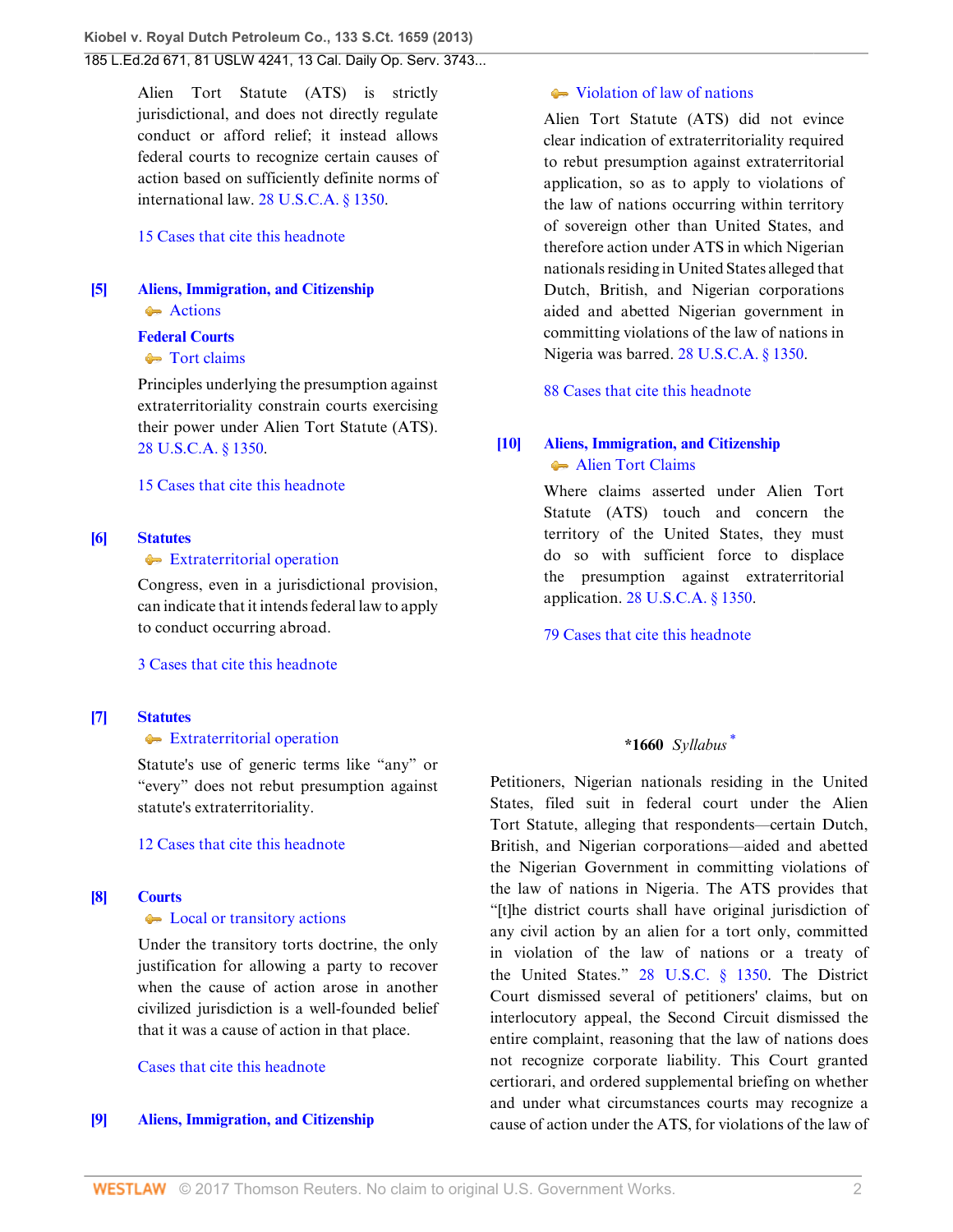nations occurring within the territory of a sovereign other than the United States.

*Held* : The presumption against extraterritoriality applies to claims under the ATS, and nothing in the statute rebuts that presumption. Pp.  $1663 - 1669$ .

(a) Passed as part of the Judiciary Act of 1789, the ATS is a jurisdictional statute that creates no causes of action. It permits federal courts to "recognize private claims [for a modest number of international law violations] under federal common law." *[Sosa v.](http://www.westlaw.com/Link/Document/FullText?findType=Y&serNum=2004637442&pubNum=708&originatingDoc=I10b5fb41a74511e2a160cacff148223f&refType=RP&originationContext=document&vr=3.0&rs=cblt1.0&transitionType=DocumentItem&contextData=(sc.DocLink)) Alvarez–Machain,* [542 U.S. 692, 732, 124 S.Ct. 2739,](http://www.westlaw.com/Link/Document/FullText?findType=Y&serNum=2004637442&pubNum=708&originatingDoc=I10b5fb41a74511e2a160cacff148223f&refType=RP&originationContext=document&vr=3.0&rs=cblt1.0&transitionType=DocumentItem&contextData=(sc.DocLink)) [159 L.Ed.2d 718.](http://www.westlaw.com/Link/Document/FullText?findType=Y&serNum=2004637442&pubNum=708&originatingDoc=I10b5fb41a74511e2a160cacff148223f&refType=RP&originationContext=document&vr=3.0&rs=cblt1.0&transitionType=DocumentItem&contextData=(sc.DocLink)) In contending that a claim under the ATS does not reach conduct occurring in a foreign sovereign's territory, respondents rely on the presumption against extraterritorial application, which provides that **\*1661** "[w]hen a statute gives no clear indication of an extraterritorial application, it has none," *[Morrison](http://www.westlaw.com/Link/Document/FullText?findType=Y&serNum=2022366653&pubNum=708&originatingDoc=I10b5fb41a74511e2a160cacff148223f&refType=RP&originationContext=document&vr=3.0&rs=cblt1.0&transitionType=DocumentItem&contextData=(sc.DocLink)) [v. National Australia Bank Ltd.,](http://www.westlaw.com/Link/Document/FullText?findType=Y&serNum=2022366653&pubNum=708&originatingDoc=I10b5fb41a74511e2a160cacff148223f&refType=RP&originationContext=document&vr=3.0&rs=cblt1.0&transitionType=DocumentItem&contextData=(sc.DocLink))* 561 U.S. 247, ––––, [130 S.Ct. 2869, 177 L.Ed.2d 535.](http://www.westlaw.com/Link/Document/FullText?findType=Y&serNum=2022366653&pubNum=708&originatingDoc=I10b5fb41a74511e2a160cacff148223f&refType=RP&originationContext=document&vr=3.0&rs=cblt1.0&transitionType=DocumentItem&contextData=(sc.DocLink)) The presumption "serves to protect against unintended clashes between our laws and those of other nations which could result in international discord." *[EEOC v. Arabian American Oil](http://www.westlaw.com/Link/Document/FullText?findType=Y&serNum=1991059722&pubNum=708&originatingDoc=I10b5fb41a74511e2a160cacff148223f&refType=RP&originationContext=document&vr=3.0&rs=cblt1.0&transitionType=DocumentItem&contextData=(sc.DocLink)) Co.,* [499 U.S. 244, 248, 111 S.Ct. 1227, 113 L.Ed.2d 274.](http://www.westlaw.com/Link/Document/FullText?findType=Y&serNum=1991059722&pubNum=708&originatingDoc=I10b5fb41a74511e2a160cacff148223f&refType=RP&originationContext=document&vr=3.0&rs=cblt1.0&transitionType=DocumentItem&contextData=(sc.DocLink)) It is typically applied to discern whether an Act of Congress regulating conduct applies abroad, see, *e.g., id.,* [at 246,](http://www.westlaw.com/Link/Document/FullText?findType=Y&serNum=1991059722&pubNum=708&originatingDoc=I10b5fb41a74511e2a160cacff148223f&refType=RP&originationContext=document&vr=3.0&rs=cblt1.0&transitionType=DocumentItem&contextData=(sc.DocLink)) [111 S.Ct. 1227,](http://www.westlaw.com/Link/Document/FullText?findType=Y&serNum=1991059722&pubNum=708&originatingDoc=I10b5fb41a74511e2a160cacff148223f&refType=RP&originationContext=document&vr=3.0&rs=cblt1.0&transitionType=DocumentItem&contextData=(sc.DocLink)) but its underlying principles similarly constrain courts when considering causes of action that may be brought under the ATS. Indeed, the danger of unwarranted judicial interference in the conduct of foreign policy is magnified in this context, where the question is not what Congress has done but what courts may do. These foreign policy concerns are not diminished by the fact that *[Sosa](http://www.westlaw.com/Link/Document/FullText?findType=Y&serNum=2004637442&originatingDoc=I10b5fb41a74511e2a160cacff148223f&refType=RP&originationContext=document&vr=3.0&rs=cblt1.0&transitionType=DocumentItem&contextData=(sc.DocLink))* limited federal courts to recognizing causes of action only for alleged violations of international law norms that are " 'specific, universal, and obligatory,' " [542](http://www.westlaw.com/Link/Document/FullText?findType=Y&serNum=2004637442&pubNum=708&originatingDoc=I10b5fb41a74511e2a160cacff148223f&refType=RP&originationContext=document&vr=3.0&rs=cblt1.0&transitionType=DocumentItem&contextData=(sc.DocLink)) [U.S., at 732, 124 S.Ct. 2739.](http://www.westlaw.com/Link/Document/FullText?findType=Y&serNum=2004637442&pubNum=708&originatingDoc=I10b5fb41a74511e2a160cacff148223f&refType=RP&originationContext=document&vr=3.0&rs=cblt1.0&transitionType=DocumentItem&contextData=(sc.DocLink)) Pp. 1663 – 1665.

(b) The presumption is not rebutted by the text, history, or purposes of the ATS. Nothing in the ATS's text evinces a clear indication of extraterritorial reach. Violations of the law of nations affecting aliens can occur either within or outside the United States. And generic terms, like "any" in the phrase "any civil action," do not rebut the presumption against extraterritoriality. See, *e.g., Morrison, supra, at --, 130 S.Ct. 2869. Petitioners* also rely on the common-law "transitory torts" doctrine, but that doctrine is inapposite here; as the Court has explained, "the only justification for allowing a party to recover when the cause of action arose in another civilized jurisdiction is a well-founded belief that it was a cause of action in that place," *[Cuba R. Co. v. Crosby,](http://www.westlaw.com/Link/Document/FullText?findType=Y&serNum=1912100454&pubNum=708&originatingDoc=I10b5fb41a74511e2a160cacff148223f&refType=RP&originationContext=document&vr=3.0&rs=cblt1.0&transitionType=DocumentItem&contextData=(sc.DocLink))* 222 U.S. [473, 479, 32 S.Ct. 132, 56 L.Ed. 274.](http://www.westlaw.com/Link/Document/FullText?findType=Y&serNum=1912100454&pubNum=708&originatingDoc=I10b5fb41a74511e2a160cacff148223f&refType=RP&originationContext=document&vr=3.0&rs=cblt1.0&transitionType=DocumentItem&contextData=(sc.DocLink)) The question under *[Sosa](http://www.westlaw.com/Link/Document/FullText?findType=Y&serNum=2004637442&originatingDoc=I10b5fb41a74511e2a160cacff148223f&refType=RP&originationContext=document&vr=3.0&rs=cblt1.0&transitionType=DocumentItem&contextData=(sc.DocLink))* is not whether a federal court has jurisdiction to entertain a cause of action provided by foreign or even international law. The question is instead whether the court has authority to recognize a cause of action under U.S. law to enforce a norm of international law. That question is not answered by the mere fact that the ATS mentions torts.

The historical background against which the ATS was enacted also does not overcome the presumption. When the ATS was passed, "three principal offenses against the law of nations" had been identified by Blackstone: violation of safe conducts, infringement of the rights of ambassadors, and piracy. *Sosa, supra,* [at 723, 724, 124](http://www.westlaw.com/Link/Document/FullText?findType=Y&serNum=2004637442&pubNum=708&originatingDoc=I10b5fb41a74511e2a160cacff148223f&refType=RP&originationContext=document&vr=3.0&rs=cblt1.0&transitionType=DocumentItem&contextData=(sc.DocLink)) [S.Ct. 2739.](http://www.westlaw.com/Link/Document/FullText?findType=Y&serNum=2004637442&pubNum=708&originatingDoc=I10b5fb41a74511e2a160cacff148223f&refType=RP&originationContext=document&vr=3.0&rs=cblt1.0&transitionType=DocumentItem&contextData=(sc.DocLink)) Prominent contemporary examples of the first two offenses—immediately before and after passage of the ATS—provide no support for the proposition that Congress expected causes of action to be brought under the statute for violations of the law of nations occurring abroad. And although the offense of piracy normally occurs on the high seas, beyond the territorial jurisdiction of the United States or any other country, applying U.S. law to pirates does not typically impose the sovereign will of the United States onto conduct occurring within the territorial jurisdiction of another sovereign, and therefore carries less direct foreign policy consequences. A 1795 opinion of Attorney General William Bradford regarding the conduct of U.S. citizens on both the high seas and a foreign shore is at best ambiguous about the ATS's extraterritorial application; it does not suffice to counter the weighty concerns underlying the presumption against extraterritoriality. Finally, there is no indication that the ATS was passed to make the United States a uniquely hospitable forum for the **\*1662** enforcement of international norms. Pp. 1665 – 1669.

## [621 F.3d 111,](http://www.westlaw.com/Link/Document/FullText?findType=Y&serNum=2023079291&pubNum=506&originatingDoc=I10b5fb41a74511e2a160cacff148223f&refType=RP&originationContext=document&vr=3.0&rs=cblt1.0&transitionType=DocumentItem&contextData=(sc.DocLink)) affirmed.

[ROBERTS,](http://www.westlaw.com/Link/Document/FullText?findType=h&pubNum=176284&cite=0258116001&originatingDoc=I10b5fb41a74511e2a160cacff148223f&refType=RQ&originationContext=document&vr=3.0&rs=cblt1.0&transitionType=DocumentItem&contextData=(sc.DocLink)) C.J., delivered the opinion of the Court, in which [SCALIA,](http://www.westlaw.com/Link/Document/FullText?findType=h&pubNum=176284&cite=0254763301&originatingDoc=I10b5fb41a74511e2a160cacff148223f&refType=RQ&originationContext=document&vr=3.0&rs=cblt1.0&transitionType=DocumentItem&contextData=(sc.DocLink)) [KENNEDY,](http://www.westlaw.com/Link/Document/FullText?findType=h&pubNum=176284&cite=0243105201&originatingDoc=I10b5fb41a74511e2a160cacff148223f&refType=RQ&originationContext=document&vr=3.0&rs=cblt1.0&transitionType=DocumentItem&contextData=(sc.DocLink)) [THOMAS,](http://www.westlaw.com/Link/Document/FullText?findType=h&pubNum=176284&cite=0216654601&originatingDoc=I10b5fb41a74511e2a160cacff148223f&refType=RQ&originationContext=document&vr=3.0&rs=cblt1.0&transitionType=DocumentItem&contextData=(sc.DocLink)) and [ALITO](http://www.westlaw.com/Link/Document/FullText?findType=h&pubNum=176284&cite=0153052401&originatingDoc=I10b5fb41a74511e2a160cacff148223f&refType=RQ&originationContext=document&vr=3.0&rs=cblt1.0&transitionType=DocumentItem&contextData=(sc.DocLink)), JJ., joined. [KENNEDY](http://www.westlaw.com/Link/Document/FullText?findType=h&pubNum=176284&cite=0243105201&originatingDoc=I10b5fb41a74511e2a160cacff148223f&refType=RQ&originationContext=document&vr=3.0&rs=cblt1.0&transitionType=DocumentItem&contextData=(sc.DocLink)), J., filed a concurring opinion. [ALITO,](http://www.westlaw.com/Link/Document/FullText?findType=h&pubNum=176284&cite=0153052401&originatingDoc=I10b5fb41a74511e2a160cacff148223f&refType=RQ&originationContext=document&vr=3.0&rs=cblt1.0&transitionType=DocumentItem&contextData=(sc.DocLink)) J., filed a concurring opinion, in which [THOMAS,](http://www.westlaw.com/Link/Document/FullText?findType=h&pubNum=176284&cite=0216654601&originatingDoc=I10b5fb41a74511e2a160cacff148223f&refType=RQ&originationContext=document&vr=3.0&rs=cblt1.0&transitionType=DocumentItem&contextData=(sc.DocLink)) J., joined. [BREYER,](http://www.westlaw.com/Link/Document/FullText?findType=h&pubNum=176284&cite=0254766801&originatingDoc=I10b5fb41a74511e2a160cacff148223f&refType=RQ&originationContext=document&vr=3.0&rs=cblt1.0&transitionType=DocumentItem&contextData=(sc.DocLink)) J., filed an opinion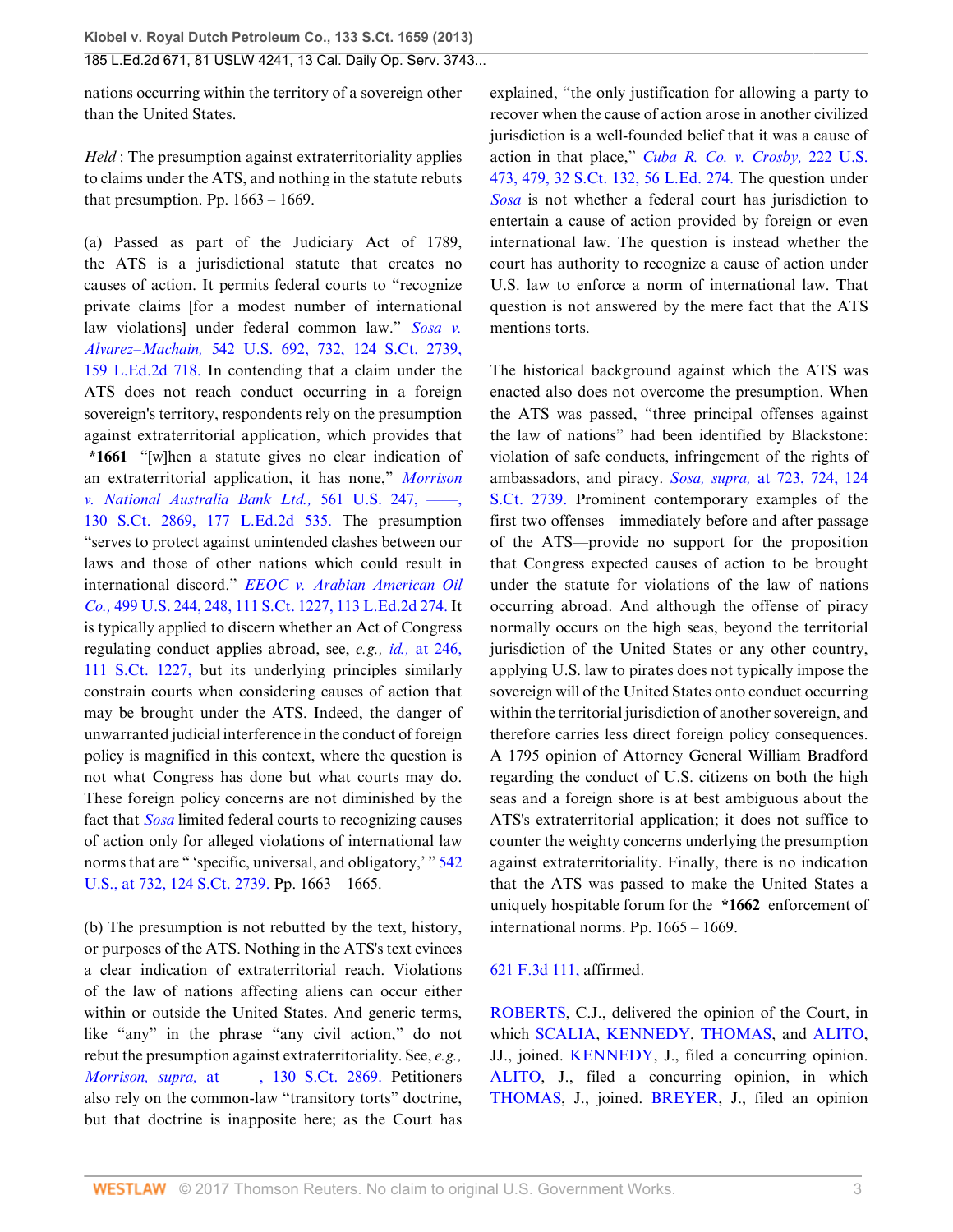concurring in the judgment, in which [GINSBURG](http://www.westlaw.com/Link/Document/FullText?findType=h&pubNum=176284&cite=0224420501&originatingDoc=I10b5fb41a74511e2a160cacff148223f&refType=RQ&originationContext=document&vr=3.0&rs=cblt1.0&transitionType=DocumentItem&contextData=(sc.DocLink)), [SOTOMAYOR](http://www.westlaw.com/Link/Document/FullText?findType=h&pubNum=176284&cite=0145172701&originatingDoc=I10b5fb41a74511e2a160cacff148223f&refType=RQ&originationContext=document&vr=3.0&rs=cblt1.0&transitionType=DocumentItem&contextData=(sc.DocLink)), and [KAGAN](http://www.westlaw.com/Link/Document/FullText?findType=h&pubNum=176284&cite=0301239401&originatingDoc=I10b5fb41a74511e2a160cacff148223f&refType=RQ&originationContext=document&vr=3.0&rs=cblt1.0&transitionType=DocumentItem&contextData=(sc.DocLink)), JJ., joined.

### **Attorneys and Law Firms**

[Paul L. Hoffman,](http://www.westlaw.com/Link/Document/FullText?findType=h&pubNum=176284&cite=0336570501&originatingDoc=I10b5fb41a74511e2a160cacff148223f&refType=RQ&originationContext=document&vr=3.0&rs=cblt1.0&transitionType=DocumentItem&contextData=(sc.DocLink)) Venice, CA, for Petitioners.

[Kathleen M. Sullivan](http://www.westlaw.com/Link/Document/FullText?findType=h&pubNum=176284&cite=0358716601&originatingDoc=I10b5fb41a74511e2a160cacff148223f&refType=RQ&originationContext=document&vr=3.0&rs=cblt1.0&transitionType=DocumentItem&contextData=(sc.DocLink)), New York, NY, for Respondents.

Donald B. Verilli, Jr., Solicitor General, for the United States as amicus curiae, by special leave of the Court, supporting the Respondents.

Carey R. D'Avino, Berger & Montague, P.C., Philadelphia, PA, [Paul L. Hoffman](http://www.westlaw.com/Link/Document/FullText?findType=h&pubNum=176284&cite=0336570501&originatingDoc=I10b5fb41a74511e2a160cacff148223f&refType=RQ&originationContext=document&vr=3.0&rs=cblt1.0&transitionType=DocumentItem&contextData=(sc.DocLink)), Counsel of Record, [Erwin Chemerinsky,](http://www.westlaw.com/Link/Document/FullText?findType=h&pubNum=176284&cite=0343376201&originatingDoc=I10b5fb41a74511e2a160cacff148223f&refType=RQ&originationContext=document&vr=3.0&rs=cblt1.0&transitionType=DocumentItem&contextData=(sc.DocLink)) Adrienne J. Quarry, [Victoria Don](http://www.westlaw.com/Link/Document/FullText?findType=h&pubNum=176284&cite=0427286701&originatingDoc=I10b5fb41a74511e2a160cacff148223f&refType=RQ&originationContext=document&vr=3.0&rs=cblt1.0&transitionType=DocumentItem&contextData=(sc.DocLink)), [Catherine E. Sweetser,](http://www.westlaw.com/Link/Document/FullText?findType=h&pubNum=176284&cite=0461843901&originatingDoc=I10b5fb41a74511e2a160cacff148223f&refType=RQ&originationContext=document&vr=3.0&rs=cblt1.0&transitionType=DocumentItem&contextData=(sc.DocLink)) [Robert P. Baker](http://www.westlaw.com/Link/Document/FullText?findType=h&pubNum=176284&cite=0121065101&originatingDoc=I10b5fb41a74511e2a160cacff148223f&refType=RQ&originationContext=document&vr=3.0&rs=cblt1.0&transitionType=DocumentItem&contextData=(sc.DocLink)), Schonbrun DeSimone, Seplow Harris Hoffman & Harrison LLP, Venice, CA, for Petitioners.

[Kathleen M. Sullivan](http://www.westlaw.com/Link/Document/FullText?findType=h&pubNum=176284&cite=0358716601&originatingDoc=I10b5fb41a74511e2a160cacff148223f&refType=RQ&originationContext=document&vr=3.0&rs=cblt1.0&transitionType=DocumentItem&contextData=(sc.DocLink)), Counsel of Record, [Faith E. Gay](http://www.westlaw.com/Link/Document/FullText?findType=h&pubNum=176284&cite=0118444501&originatingDoc=I10b5fb41a74511e2a160cacff148223f&refType=RQ&originationContext=document&vr=3.0&rs=cblt1.0&transitionType=DocumentItem&contextData=(sc.DocLink)), [Sanford I. Weisburst,](http://www.westlaw.com/Link/Document/FullText?findType=h&pubNum=176284&cite=0358717501&originatingDoc=I10b5fb41a74511e2a160cacff148223f&refType=RQ&originationContext=document&vr=3.0&rs=cblt1.0&transitionType=DocumentItem&contextData=(sc.DocLink)) [Isaac Nesser,](http://www.westlaw.com/Link/Document/FullText?findType=h&pubNum=176284&cite=0335397601&originatingDoc=I10b5fb41a74511e2a160cacff148223f&refType=RQ&originationContext=document&vr=3.0&rs=cblt1.0&transitionType=DocumentItem&contextData=(sc.DocLink)) [Todd S. Anten](http://www.westlaw.com/Link/Document/FullText?findType=h&pubNum=176284&cite=0370720801&originatingDoc=I10b5fb41a74511e2a160cacff148223f&refType=RQ&originationContext=document&vr=3.0&rs=cblt1.0&transitionType=DocumentItem&contextData=(sc.DocLink)), Quinn Emanuel Urquhart & Sullivan, LLP, New York, NY, for Respondents.

## **Opinion**

Chief Justice [ROBERTS](http://www.westlaw.com/Link/Document/FullText?findType=h&pubNum=176284&cite=0258116001&originatingDoc=I10b5fb41a74511e2a160cacff148223f&refType=RQ&originationContext=document&vr=3.0&rs=cblt1.0&transitionType=DocumentItem&contextData=(sc.DocLink)) delivered the opinion of the Court.

Petitioners, a group of Nigerian nationals residing in the United States, filed suit in federal court against certain Dutch, British, and Nigerian corporations. Petitioners sued under the Alien Tort Statute, [28 U.S.C. § 1350](http://www.westlaw.com/Link/Document/FullText?findType=L&pubNum=1000546&cite=28USCAS1350&originatingDoc=I10b5fb41a74511e2a160cacff148223f&refType=LQ&originationContext=document&vr=3.0&rs=cblt1.0&transitionType=DocumentItem&contextData=(sc.DocLink)), alleging that the corporations aided and abetted the Nigerian Government in committing violations of the law of nations in Nigeria. The question presented is whether and under what circumstances courts may recognize a cause of action under the Alien Tort Statute, for violations of the law of nations occurring within the territory of a sovereign other than the United States.

## I

Petitioners were residents of Ogoniland, an area of 250 square miles located in the Niger delta area of Nigeria and populated by roughly half a million people. When the complaint was filed, respondents Royal Dutch Petroleum Company and Shell Transport and Trading Company, p.l.c., were holding companies incorporated

in the Netherlands and England, respectively. Their joint subsidiary, respondent Shell Petroleum Development Company of Nigeria, Ltd. (SPDC), was incorporated in Nigeria, and engaged in oil exploration and production in Ogoniland. According to the complaint, after concerned residents of Ogoniland began protesting the environmental effects of SPDC's practices, respondents enlisted the Nigerian Government to violently suppress the burgeoning demonstrations. Throughout the early 1990's, the complaint alleges, Nigerian military and police forces attacked Ogoni villages, beating, raping, killing, and arresting residents and destroying or looting property. Petitioners further allege that respondents aided and abetted these atrocities by, among other things, providing the **\*1663** Nigerian forces with food, transportation, and compensation, as well as by allowing the Nigerian military to use respondents' property as a staging ground for attacks.

Following the alleged atrocities, petitioners moved to the United States where they have been granted political asylum and now reside as legal residents. See Supp. Brief for Petitioners 3, and n. 2. They filed suit in the United States District Court for the Southern District of New York, alleging jurisdiction under the Alien Tort Statute and requesting relief under customary international law. The ATS provides, in full, that "[t]he district courts shall have original jurisdiction of any civil action by an alien for a tort only, committed in violation of the law of nations or a treaty of the United States." [28 U.S.C. § 1350](http://www.westlaw.com/Link/Document/FullText?findType=L&pubNum=1000546&cite=28USCAS1350&originatingDoc=I10b5fb41a74511e2a160cacff148223f&refType=LQ&originationContext=document&vr=3.0&rs=cblt1.0&transitionType=DocumentItem&contextData=(sc.DocLink)). According to petitioners, respondents violated the law of nations by aiding and abetting the Nigerian Government in committing (1) extrajudicial killings; (2) crimes against humanity; (3) torture and cruel treatment; (4) arbitrary arrest and detention; (5) violations of the rights to life, liberty, security, and association; (6) forced exile; and (7) property destruction. The District Court dismissed the first, fifth, sixth, and seventh claims, reasoning that the facts alleged to support those claims did not give rise to a violation of the law of nations. The court denied respondents' motion to dismiss with respect to the remaining claims, but certified its order for interlocutory appeal pursuant to § 1292(b).

The Second Circuit dismissed the entire complaint, reasoning that the law of nations does not recognize corporate liability. [621 F.3d 111 \(2010\).](http://www.westlaw.com/Link/Document/FullText?findType=Y&serNum=2023079291&pubNum=506&originatingDoc=I10b5fb41a74511e2a160cacff148223f&refType=RP&originationContext=document&vr=3.0&rs=cblt1.0&transitionType=DocumentItem&contextData=(sc.DocLink)) We granted certiorari to consider that question.  $565$  U.S. – [132 S.Ct. 472, 181 L.Ed.2d 292 \(2011\).](http://www.westlaw.com/Link/Document/FullText?findType=Y&serNum=2026342010&pubNum=708&originatingDoc=I10b5fb41a74511e2a160cacff148223f&refType=RP&originationContext=document&vr=3.0&rs=cblt1.0&transitionType=DocumentItem&contextData=(sc.DocLink)) After oral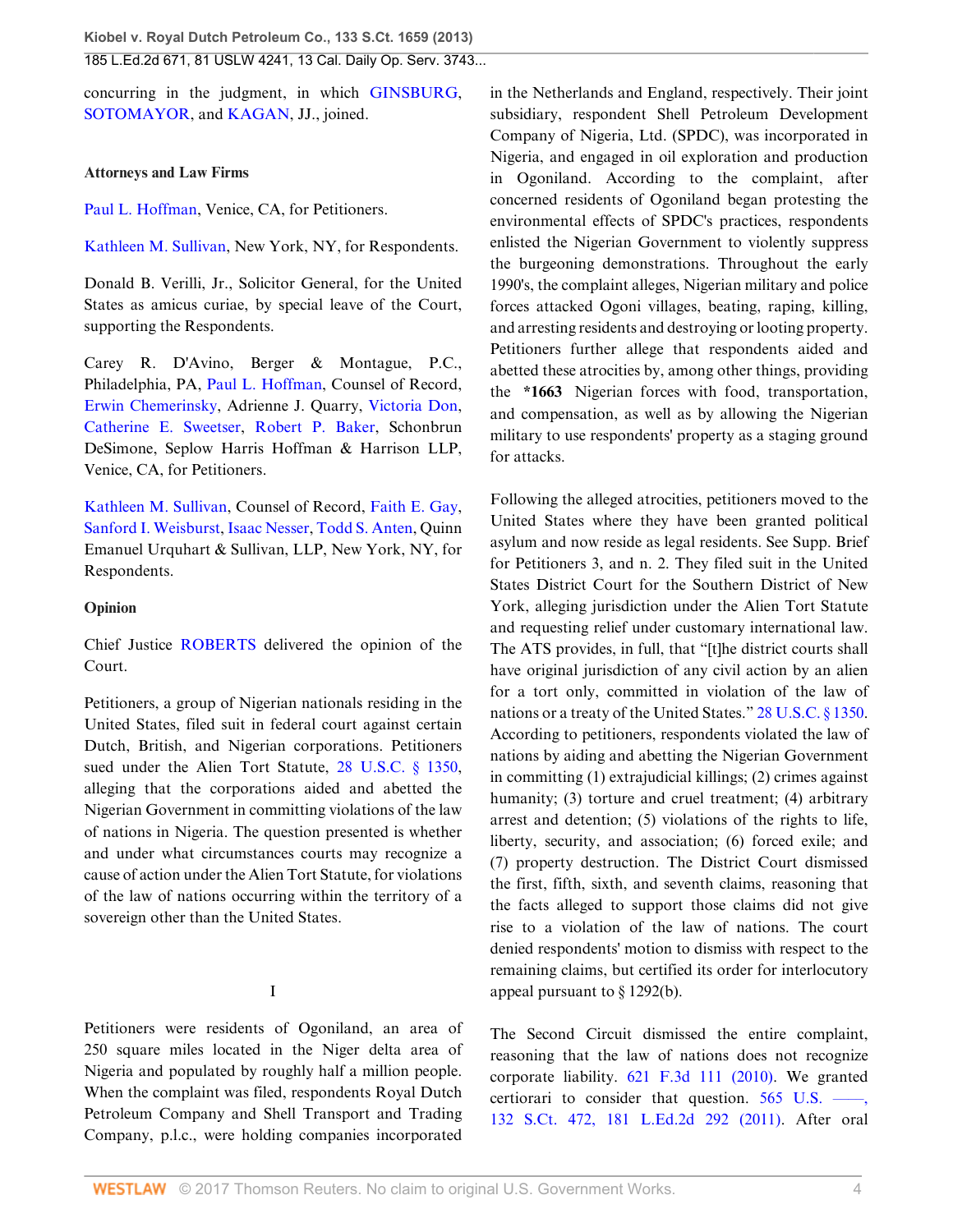argument, we directed the parties to file supplemental briefs addressing an additional question: "Whether and under what circumstances the [ATS] allows courts to recognize a cause of action for violations of the law of nations occurring within the territory of a sovereign other than the United States." [565 U.S. ––––, 132 S.Ct. 1738,](http://www.westlaw.com/Link/Document/FullText?findType=Y&serNum=2027248135&pubNum=708&originatingDoc=I10b5fb41a74511e2a160cacff148223f&refType=RP&originationContext=document&vr=3.0&rs=cblt1.0&transitionType=DocumentItem&contextData=(sc.DocLink)) [182 L.Ed.2d 270 \(2012\)](http://www.westlaw.com/Link/Document/FullText?findType=Y&serNum=2027248135&pubNum=708&originatingDoc=I10b5fb41a74511e2a160cacff148223f&refType=RP&originationContext=document&vr=3.0&rs=cblt1.0&transitionType=DocumentItem&contextData=(sc.DocLink)). We heard oral argument again and now affirm the judgment below, based on our answer to the second question.

## II

Passed as part of the Judiciary Act of 1789, the ATS was invoked twice in the late 18th century, but then only once more over the next 167 years. Act of Sept. 24, 1789, § 9, 1 Stat. 77; see *[Moxon v. The Fanny,](http://www.westlaw.com/Link/Document/FullText?findType=Y&serNum=1700115729&pubNum=349&originatingDoc=I10b5fb41a74511e2a160cacff148223f&refType=RP&originationContext=document&vr=3.0&rs=cblt1.0&transitionType=DocumentItem&contextData=(sc.DocLink))* 17 F. Cas. 942 [\(No. 9,895\) \(D.C.Pa.1793\);](http://www.westlaw.com/Link/Document/FullText?findType=Y&serNum=1700115729&pubNum=349&originatingDoc=I10b5fb41a74511e2a160cacff148223f&refType=RP&originationContext=document&vr=3.0&rs=cblt1.0&transitionType=DocumentItem&contextData=(sc.DocLink)) *[Bolchos v. Darrel,](http://www.westlaw.com/Link/Document/FullText?findType=Y&serNum=1700146635&pubNum=349&originatingDoc=I10b5fb41a74511e2a160cacff148223f&refType=RP&originationContext=document&vr=3.0&rs=cblt1.0&transitionType=DocumentItem&contextData=(sc.DocLink))* 3 F. Cas. [810 \(No. 1,607\) \(D.C.S.C.1795\)](http://www.westlaw.com/Link/Document/FullText?findType=Y&serNum=1700146635&pubNum=349&originatingDoc=I10b5fb41a74511e2a160cacff148223f&refType=RP&originationContext=document&vr=3.0&rs=cblt1.0&transitionType=DocumentItem&contextData=(sc.DocLink)); *[O'Reilly de Camara v.](http://www.westlaw.com/Link/Document/FullText?findType=Y&serNum=1908100369&pubNum=708&originatingDoc=I10b5fb41a74511e2a160cacff148223f&refType=RP&originationContext=document&vr=3.0&rs=cblt1.0&transitionType=DocumentItem&contextData=(sc.DocLink)) Brooke,* [209 U.S. 45, 28 S.Ct. 439, 52 L.Ed. 676 \(1908\)](http://www.westlaw.com/Link/Document/FullText?findType=Y&serNum=1908100369&pubNum=708&originatingDoc=I10b5fb41a74511e2a160cacff148223f&refType=RP&originationContext=document&vr=3.0&rs=cblt1.0&transitionType=DocumentItem&contextData=(sc.DocLink)); *[Khedivial Line, S.A.E. v. Seafarers' Int'l Union,](http://www.westlaw.com/Link/Document/FullText?findType=Y&serNum=1960113041&pubNum=350&originatingDoc=I10b5fb41a74511e2a160cacff148223f&refType=RP&fi=co_pp_sp_350_51&originationContext=document&vr=3.0&rs=cblt1.0&transitionType=DocumentItem&contextData=(sc.DocLink)#co_pp_sp_350_51)* 278 F.2d [49, 51–52 \(C.A.2 1960\)](http://www.westlaw.com/Link/Document/FullText?findType=Y&serNum=1960113041&pubNum=350&originatingDoc=I10b5fb41a74511e2a160cacff148223f&refType=RP&fi=co_pp_sp_350_51&originationContext=document&vr=3.0&rs=cblt1.0&transitionType=DocumentItem&contextData=(sc.DocLink)#co_pp_sp_350_51) (*per curiam* ). The statute provides district courts with jurisdiction to hear certain claims, but does not expressly provide any causes of action. We held in *Sosa v. Alvarez–Machain,* [542 U.S. 692, 714, 124 S.Ct.](http://www.westlaw.com/Link/Document/FullText?findType=Y&serNum=2004637442&pubNum=708&originatingDoc=I10b5fb41a74511e2a160cacff148223f&refType=RP&originationContext=document&vr=3.0&rs=cblt1.0&transitionType=DocumentItem&contextData=(sc.DocLink)) [2739, 159 L.Ed.2d 718 \(2004\),](http://www.westlaw.com/Link/Document/FullText?findType=Y&serNum=2004637442&pubNum=708&originatingDoc=I10b5fb41a74511e2a160cacff148223f&refType=RP&originationContext=document&vr=3.0&rs=cblt1.0&transitionType=DocumentItem&contextData=(sc.DocLink)) however, that the First Congress did not intend the provision to be "stillborn." The grant of jurisdiction is instead "best read as having been enacted on the understanding that the common law would provide a cause of action for [a] modest number of international law violations." *Id.,* [at 724, 124 S.Ct. 2739.](http://www.westlaw.com/Link/Document/FullText?findType=Y&serNum=2004637442&pubNum=708&originatingDoc=I10b5fb41a74511e2a160cacff148223f&refType=RP&originationContext=document&vr=3.0&rs=cblt1.0&transitionType=DocumentItem&contextData=(sc.DocLink)) We thus held that federal courts may "recognize private claims [for such violations] under federal common law." *Id.,* [at 732, 124 S.Ct. 2739.](http://www.westlaw.com/Link/Document/FullText?findType=Y&serNum=2004637442&pubNum=708&originatingDoc=I10b5fb41a74511e2a160cacff148223f&refType=RP&originationContext=document&vr=3.0&rs=cblt1.0&transitionType=DocumentItem&contextData=(sc.DocLink)) The Court in *[Sosa](http://www.westlaw.com/Link/Document/FullText?findType=Y&serNum=2004637442&originatingDoc=I10b5fb41a74511e2a160cacff148223f&refType=RP&originationContext=document&vr=3.0&rs=cblt1.0&transitionType=DocumentItem&contextData=(sc.DocLink))* rejected the plaintiff's claim in that case for "arbitrary arrest and detention," on the ground that it failed to state a violation of the law of nations with the requisite "definite content and acceptance among civilized nations." *Id.,* [at 699, 732,](http://www.westlaw.com/Link/Document/FullText?findType=Y&serNum=2004637442&pubNum=708&originatingDoc=I10b5fb41a74511e2a160cacff148223f&refType=RP&originationContext=document&vr=3.0&rs=cblt1.0&transitionType=DocumentItem&contextData=(sc.DocLink)) [124 S.Ct. 2739.](http://www.westlaw.com/Link/Document/FullText?findType=Y&serNum=2004637442&pubNum=708&originatingDoc=I10b5fb41a74511e2a160cacff148223f&refType=RP&originationContext=document&vr=3.0&rs=cblt1.0&transitionType=DocumentItem&contextData=(sc.DocLink))

<span id="page-4-0"></span>**\*1664 [\[1](#page-0-0)]** The question here is not whether petitioners have stated a proper claim under the ATS, but whether a claim may reach conduct occurring in the territory of a foreign sovereign. Respondents contend that claims under the ATS do not, relying primarily on a canon of statutory interpretation known as the presumption against extraterritorial application. That canon provides that "[w]hen a statute gives no clear indication of an extraterritorial application, it has none," *[Morrison v.](http://www.westlaw.com/Link/Document/FullText?findType=Y&serNum=2022366653&pubNum=708&originatingDoc=I10b5fb41a74511e2a160cacff148223f&refType=RP&fi=co_pp_sp_708_2878&originationContext=document&vr=3.0&rs=cblt1.0&transitionType=DocumentItem&contextData=(sc.DocLink)#co_pp_sp_708_2878)*

*[National Australia Bank Ltd.,](http://www.westlaw.com/Link/Document/FullText?findType=Y&serNum=2022366653&pubNum=708&originatingDoc=I10b5fb41a74511e2a160cacff148223f&refType=RP&fi=co_pp_sp_708_2878&originationContext=document&vr=3.0&rs=cblt1.0&transitionType=DocumentItem&contextData=(sc.DocLink)#co_pp_sp_708_2878)* 561 U.S. 247, ––––, 130 [S.Ct. 2869, 2878, 177 L.Ed.2d 535 \(2010\),](http://www.westlaw.com/Link/Document/FullText?findType=Y&serNum=2022366653&pubNum=708&originatingDoc=I10b5fb41a74511e2a160cacff148223f&refType=RP&fi=co_pp_sp_708_2878&originationContext=document&vr=3.0&rs=cblt1.0&transitionType=DocumentItem&contextData=(sc.DocLink)#co_pp_sp_708_2878) and reflects the "presumption that United States law governs domestically but does not rule the world," *[Microsoft Corp. v. AT & T](http://www.westlaw.com/Link/Document/FullText?findType=Y&serNum=2012126123&pubNum=708&originatingDoc=I10b5fb41a74511e2a160cacff148223f&refType=RP&originationContext=document&vr=3.0&rs=cblt1.0&transitionType=DocumentItem&contextData=(sc.DocLink)) Corp.,* [550 U.S. 437, 454, 127 S.Ct. 1746, 167 L.Ed.2d 737](http://www.westlaw.com/Link/Document/FullText?findType=Y&serNum=2012126123&pubNum=708&originatingDoc=I10b5fb41a74511e2a160cacff148223f&refType=RP&originationContext=document&vr=3.0&rs=cblt1.0&transitionType=DocumentItem&contextData=(sc.DocLink)) [\(2007\).](http://www.westlaw.com/Link/Document/FullText?findType=Y&serNum=2012126123&pubNum=708&originatingDoc=I10b5fb41a74511e2a160cacff148223f&refType=RP&originationContext=document&vr=3.0&rs=cblt1.0&transitionType=DocumentItem&contextData=(sc.DocLink))

<span id="page-4-2"></span><span id="page-4-1"></span>**[\[2](#page-0-1)] [\[3](#page-0-2)]** This presumption "serves to protect against unintended clashes between our laws and those of other nations which could result in international discord." *[EEOC v. Arabian American Oil Co.,](http://www.westlaw.com/Link/Document/FullText?findType=Y&serNum=1991059722&pubNum=708&originatingDoc=I10b5fb41a74511e2a160cacff148223f&refType=RP&originationContext=document&vr=3.0&rs=cblt1.0&transitionType=DocumentItem&contextData=(sc.DocLink))* 499 U.S. 244, 248, [111 S.Ct. 1227, 113 L.Ed.2d 274 \(1991\)](http://www.westlaw.com/Link/Document/FullText?findType=Y&serNum=1991059722&pubNum=708&originatingDoc=I10b5fb41a74511e2a160cacff148223f&refType=RP&originationContext=document&vr=3.0&rs=cblt1.0&transitionType=DocumentItem&contextData=(sc.DocLink)) (*[Aramco](http://www.westlaw.com/Link/Document/FullText?findType=Y&serNum=1991059722&originatingDoc=I10b5fb41a74511e2a160cacff148223f&refType=RP&originationContext=document&vr=3.0&rs=cblt1.0&transitionType=DocumentItem&contextData=(sc.DocLink))* ). As this Court has explained:

"For us to run interference in ... a delicate field of international relations there must be present the affirmative intention of the Congress clearly expressed. It alone has the facilities necessary to make fairly such an important policy decision where the possibilities of international discord are so evident and retaliative action so certain." *[Benz v. Compania Naviera Hidalgo,](http://www.westlaw.com/Link/Document/FullText?findType=Y&serNum=1957100353&pubNum=708&originatingDoc=I10b5fb41a74511e2a160cacff148223f&refType=RP&originationContext=document&vr=3.0&rs=cblt1.0&transitionType=DocumentItem&contextData=(sc.DocLink)) S.A.,* [353 U.S. 138, 147 \[77 S.Ct. 699, 1 L.Ed.2d](http://www.westlaw.com/Link/Document/FullText?findType=Y&serNum=1957100353&pubNum=708&originatingDoc=I10b5fb41a74511e2a160cacff148223f&refType=RP&originationContext=document&vr=3.0&rs=cblt1.0&transitionType=DocumentItem&contextData=(sc.DocLink)) [709\] \(1957\).](http://www.westlaw.com/Link/Document/FullText?findType=Y&serNum=1957100353&pubNum=708&originatingDoc=I10b5fb41a74511e2a160cacff148223f&refType=RP&originationContext=document&vr=3.0&rs=cblt1.0&transitionType=DocumentItem&contextData=(sc.DocLink)) The presumption against extraterritorial application helps ensure that the Judiciary does not erroneously adopt an interpretation of U.S. law that carries foreign policy consequences not clearly intended by the political branches.

<span id="page-4-3"></span>**[\[4](#page-0-3)]** We typically apply the presumption to discern whether an Act of Congress regulating conduct applies abroad. See, *e.g., Aramco, supra,* [at 246, 111 S.Ct. 1227](http://www.westlaw.com/Link/Document/FullText?findType=Y&serNum=1991059722&pubNum=708&originatingDoc=I10b5fb41a74511e2a160cacff148223f&refType=RP&originationContext=document&vr=3.0&rs=cblt1.0&transitionType=DocumentItem&contextData=(sc.DocLink)) ("These cases present the issue whether Title VII applies extraterritorially to regulate the employment practices of United States employers who employ United States citizens abroad"); *Morrison, supra,* at —, 130 S.Ct., [at 2876–2877](http://www.westlaw.com/Link/Document/FullText?findType=Y&serNum=2022366653&pubNum=708&originatingDoc=I10b5fb41a74511e2a160cacff148223f&refType=RP&originationContext=document&vr=3.0&rs=cblt1.0&transitionType=DocumentItem&contextData=(sc.DocLink)) (noting that the question of extraterritorial application was a "merits question," not a question of jurisdiction). The ATS, on the other hand, is "strictly jurisdictional." *Sosa,* [542 U.S., at 713, 124 S.Ct. 2739.](http://www.westlaw.com/Link/Document/FullText?findType=Y&serNum=2004637442&pubNum=708&originatingDoc=I10b5fb41a74511e2a160cacff148223f&refType=RP&originationContext=document&vr=3.0&rs=cblt1.0&transitionType=DocumentItem&contextData=(sc.DocLink)) It does not directly regulate conduct or afford relief. It instead allows federal courts to recognize certain causes of action based on sufficiently definite norms of international law. But we think the principles underlying the canon of interpretation similarly constrain courts considering causes of action that may be brought under the ATS.

Indeed, the danger of unwarranted judicial interference in the conduct of foreign policy is magnified in the context of the ATS, because the question is not what Congress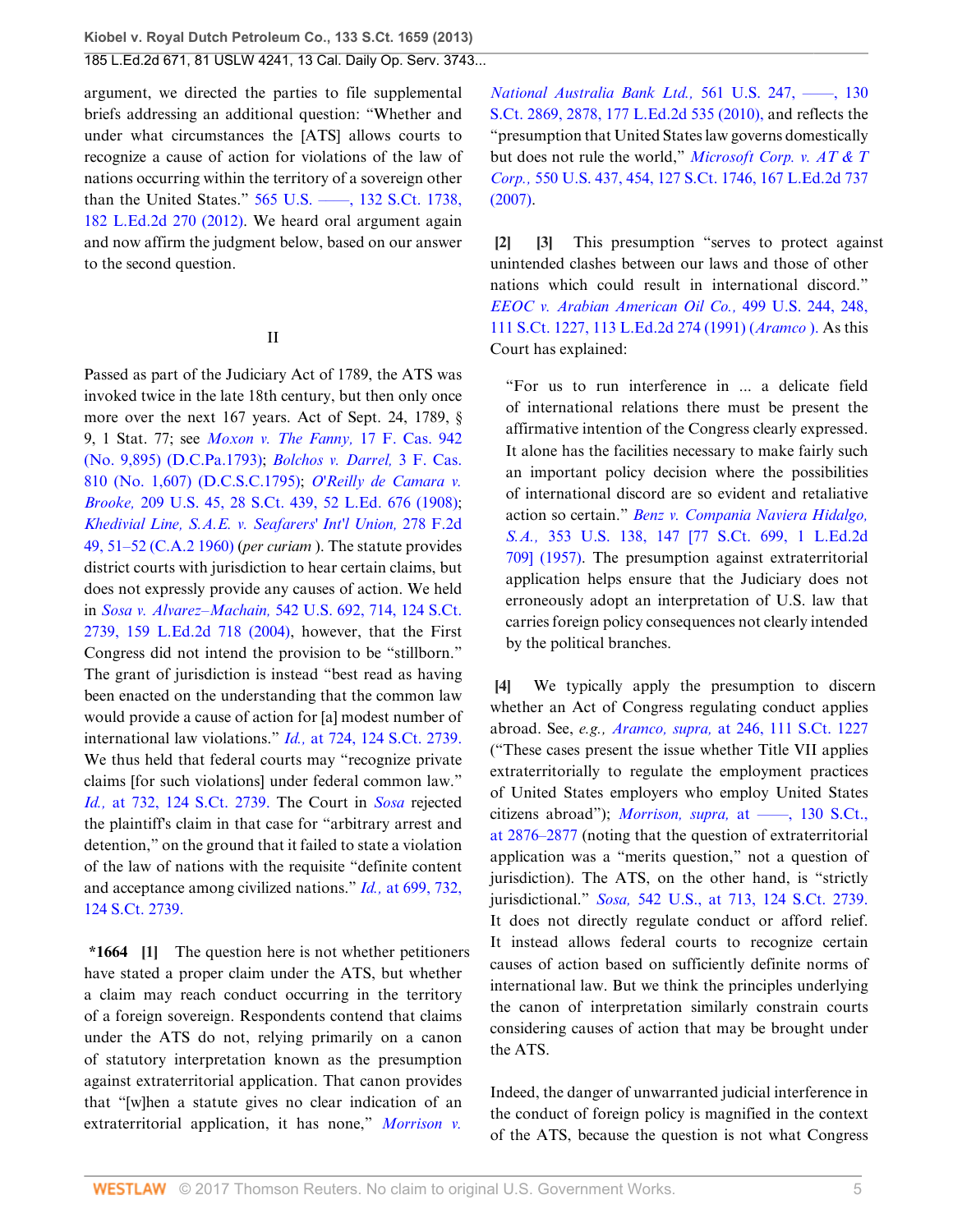has done but instead what courts may do. This Court in *[Sosa](http://www.westlaw.com/Link/Document/FullText?findType=Y&serNum=2004637442&originatingDoc=I10b5fb41a74511e2a160cacff148223f&refType=RP&originationContext=document&vr=3.0&rs=cblt1.0&transitionType=DocumentItem&contextData=(sc.DocLink))* repeatedly stressed the need for judicial caution in considering which claims could be brought under the ATS, in light of foreign policy concerns. As the Court explained, "the potential [foreign policy] implications ... of recognizing.... causes [under the ATS] should make courts particularly wary of impinging on the discretion of the Legislative and Executive Branches in managing foreign affairs." *Id.,* [at 727, 124 S.Ct. 2739;](http://www.westlaw.com/Link/Document/FullText?findType=Y&serNum=2004637442&pubNum=708&originatingDoc=I10b5fb41a74511e2a160cacff148223f&refType=RP&originationContext=document&vr=3.0&rs=cblt1.0&transitionType=DocumentItem&contextData=(sc.DocLink)) see also *[id.,](http://www.westlaw.com/Link/Document/FullText?findType=Y&serNum=2004637442&pubNum=708&originatingDoc=I10b5fb41a74511e2a160cacff148223f&refType=RP&originationContext=document&vr=3.0&rs=cblt1.0&transitionType=DocumentItem&contextData=(sc.DocLink))* [at 727–728, 124 S.Ct. 2739](http://www.westlaw.com/Link/Document/FullText?findType=Y&serNum=2004637442&pubNum=708&originatingDoc=I10b5fb41a74511e2a160cacff148223f&refType=RP&originationContext=document&vr=3.0&rs=cblt1.0&transitionType=DocumentItem&contextData=(sc.DocLink)) ("Since many attempts by federal courts to craft remedies for the violation of new norms of international law would raise risks of adverse foreign policy consequences, they should be undertaken, if at all, with great caution"); **\*1665** *id.,* [at 727, 124 S.Ct.](http://www.westlaw.com/Link/Document/FullText?findType=Y&serNum=2004637442&pubNum=708&originatingDoc=I10b5fb41a74511e2a160cacff148223f&refType=RP&originationContext=document&vr=3.0&rs=cblt1.0&transitionType=DocumentItem&contextData=(sc.DocLink)) [2739](http://www.westlaw.com/Link/Document/FullText?findType=Y&serNum=2004637442&pubNum=708&originatingDoc=I10b5fb41a74511e2a160cacff148223f&refType=RP&originationContext=document&vr=3.0&rs=cblt1.0&transitionType=DocumentItem&contextData=(sc.DocLink)) ("[T]he possible collateral consequences of making international rules privately actionable argue for judicial caution"). These concerns, which are implicated in any case arising under the ATS, are all the more pressing when the question is whether a cause of action under the ATS reaches conduct within the territory of another sovereign.

These concerns are not diminished by the fact that *[Sosa](http://www.westlaw.com/Link/Document/FullText?findType=Y&serNum=2004637442&originatingDoc=I10b5fb41a74511e2a160cacff148223f&refType=RP&originationContext=document&vr=3.0&rs=cblt1.0&transitionType=DocumentItem&contextData=(sc.DocLink))* limited federal courts to recognizing causes of action only for alleged violations of international law norms that are " 'specific, universal, and obligatory.' " *[Id.,](http://www.westlaw.com/Link/Document/FullText?findType=Y&serNum=2004637442&pubNum=708&originatingDoc=I10b5fb41a74511e2a160cacff148223f&refType=RP&originationContext=document&vr=3.0&rs=cblt1.0&transitionType=DocumentItem&contextData=(sc.DocLink))* at [732, 124 S.Ct. 2739](http://www.westlaw.com/Link/Document/FullText?findType=Y&serNum=2004637442&pubNum=708&originatingDoc=I10b5fb41a74511e2a160cacff148223f&refType=RP&originationContext=document&vr=3.0&rs=cblt1.0&transitionType=DocumentItem&contextData=(sc.DocLink)) (quoting *[In re Estate of Marcos,](http://www.westlaw.com/Link/Document/FullText?findType=Y&serNum=1994130161&pubNum=506&originatingDoc=I10b5fb41a74511e2a160cacff148223f&refType=RP&fi=co_pp_sp_506_1475&originationContext=document&vr=3.0&rs=cblt1.0&transitionType=DocumentItem&contextData=(sc.DocLink)#co_pp_sp_506_1475) Human Rights Litigation,* [25 F.3d 1467, 1475 \(C.A.9](http://www.westlaw.com/Link/Document/FullText?findType=Y&serNum=1994130161&pubNum=506&originatingDoc=I10b5fb41a74511e2a160cacff148223f&refType=RP&fi=co_pp_sp_506_1475&originationContext=document&vr=3.0&rs=cblt1.0&transitionType=DocumentItem&contextData=(sc.DocLink)#co_pp_sp_506_1475) [1994\)](http://www.westlaw.com/Link/Document/FullText?findType=Y&serNum=1994130161&pubNum=506&originatingDoc=I10b5fb41a74511e2a160cacff148223f&refType=RP&fi=co_pp_sp_506_1475&originationContext=document&vr=3.0&rs=cblt1.0&transitionType=DocumentItem&contextData=(sc.DocLink)#co_pp_sp_506_1475)). As demonstrated by Congress's enactment of the Torture Victim Protection Act of 1991, 106 Stat. 73, note following [28 U.S.C. § 1350,](http://www.westlaw.com/Link/Document/FullText?findType=L&pubNum=1000546&cite=28USCAS1350&originatingDoc=I10b5fb41a74511e2a160cacff148223f&refType=LQ&originationContext=document&vr=3.0&rs=cblt1.0&transitionType=DocumentItem&contextData=(sc.DocLink)) identifying such a norm is only the beginning of defining a cause of action. See *id.,* § 3 (providing detailed definitions for extrajudicial killing and torture); *id.,* § 2 (specifying who may be liable, creating a rule of exhaustion, and establishing a statute of limitations). Each of these decisions carries with it significant foreign policy implications.

<span id="page-5-0"></span>**[\[5](#page-1-0)]** The principles underlying the presumption against extraterritoriality thus constrain courts exercising their power under the ATS.

## III

<span id="page-5-1"></span>**[\[6](#page-1-2)]** Petitioners contend that even if the presumption applies, the text, history, and purposes of the ATS rebut it for causes of action brought under that statute. It is true that Congress, even in a jurisdictional provision, can indicate that it intends federal law to apply to conduct

occurring abroad. See, *e.g.,* [18 U.S.C. § 1091\(e\)](http://www.westlaw.com/Link/Document/FullText?findType=L&pubNum=1000546&cite=18USCAS1091&originatingDoc=I10b5fb41a74511e2a160cacff148223f&refType=RB&originationContext=document&vr=3.0&rs=cblt1.0&transitionType=DocumentItem&contextData=(sc.DocLink)#co_pp_7fdd00001ca15) (2006 ed., Supp. V) (providing jurisdiction over the offense of genocide "regardless of where the offense is committed" if the alleged offender is, among other things, "present in the United States"). But to rebut the presumption, the ATS would need to evince a "clear indication of extraterritoriality." *Morrison*, 561 U.S., at —–, 130 S.Ct., [at 2883.](http://www.westlaw.com/Link/Document/FullText?findType=Y&serNum=2022366653&pubNum=708&originatingDoc=I10b5fb41a74511e2a160cacff148223f&refType=RP&fi=co_pp_sp_708_2883&originationContext=document&vr=3.0&rs=cblt1.0&transitionType=DocumentItem&contextData=(sc.DocLink)#co_pp_sp_708_2883) It does not.

<span id="page-5-2"></span>**[\[7](#page-1-3)]** To begin, nothing in the text of the statute suggests that Congress intended causes of action recognized under it to have extraterritorial reach. The ATS covers actions by aliens for violations of the law of nations, but that does not imply extraterritorial reach—such violations affecting aliens can occur either within or outside the United States. Nor does the fact that the text reaches "*any* civil action" suggest application to torts committed abroad; it is well established that generic terms like "any" or "every" do not rebut the presumption against extraterritoriality. See, *e.g., id.,* [at ––––, 130 S.Ct., at 2881–2882;](http://www.westlaw.com/Link/Document/FullText?findType=Y&serNum=2022366653&pubNum=708&originatingDoc=I10b5fb41a74511e2a160cacff148223f&refType=RP&originationContext=document&vr=3.0&rs=cblt1.0&transitionType=DocumentItem&contextData=(sc.DocLink)) *[Small v. United](http://www.westlaw.com/Link/Document/FullText?findType=Y&serNum=2006520040&pubNum=708&originatingDoc=I10b5fb41a74511e2a160cacff148223f&refType=RP&originationContext=document&vr=3.0&rs=cblt1.0&transitionType=DocumentItem&contextData=(sc.DocLink)) States,* [544 U.S. 385, 388, 125 S.Ct. 1752, 161 L.Ed.2d](http://www.westlaw.com/Link/Document/FullText?findType=Y&serNum=2006520040&pubNum=708&originatingDoc=I10b5fb41a74511e2a160cacff148223f&refType=RP&originationContext=document&vr=3.0&rs=cblt1.0&transitionType=DocumentItem&contextData=(sc.DocLink)) [651 \(2005\);](http://www.westlaw.com/Link/Document/FullText?findType=Y&serNum=2006520040&pubNum=708&originatingDoc=I10b5fb41a74511e2a160cacff148223f&refType=RP&originationContext=document&vr=3.0&rs=cblt1.0&transitionType=DocumentItem&contextData=(sc.DocLink)) *Aramco,* [499 U.S., at 248–250, 111 S.Ct. 1227;](http://www.westlaw.com/Link/Document/FullText?findType=Y&serNum=1991059722&pubNum=708&originatingDoc=I10b5fb41a74511e2a160cacff148223f&refType=RP&originationContext=document&vr=3.0&rs=cblt1.0&transitionType=DocumentItem&contextData=(sc.DocLink)) *Foley Bros., Inc. v. Filardo,* [336 U.S. 281, 287, 69 S.Ct. 575,](http://www.westlaw.com/Link/Document/FullText?findType=Y&serNum=1949116905&pubNum=708&originatingDoc=I10b5fb41a74511e2a160cacff148223f&refType=RP&originationContext=document&vr=3.0&rs=cblt1.0&transitionType=DocumentItem&contextData=(sc.DocLink)) [93 L.Ed. 680 \(1949\)](http://www.westlaw.com/Link/Document/FullText?findType=Y&serNum=1949116905&pubNum=708&originatingDoc=I10b5fb41a74511e2a160cacff148223f&refType=RP&originationContext=document&vr=3.0&rs=cblt1.0&transitionType=DocumentItem&contextData=(sc.DocLink)).

Petitioners make much of the fact that the ATS provides jurisdiction over civil actions for "torts" in violation of the law of nations. They claim that in using that word, the First Congress "necessarily meant to provide for jurisdiction over extraterritorial transitory torts that could arise on foreign soil." Supp. Brief for Petitioners 18. For support, they cite the common-law doctrine that allowed courts to assume jurisdiction over such "transitory torts," including actions for personal injury, arising abroad. See *Mostyn v. Fabrigas,* 1 Cowp. 161, 177, 98 Eng. Rep. 1021, 1030 (1774) (Mansfield, L.) ("[A]ll actions of a transitory nature that arise abroad may be laid as happening in an English county"); *[Dennick v. Railroad Co.,](http://www.westlaw.com/Link/Document/FullText?findType=Y&serNum=1880183073&pubNum=780&originatingDoc=I10b5fb41a74511e2a160cacff148223f&refType=RP&fi=co_pp_sp_780_18&originationContext=document&vr=3.0&rs=cblt1.0&transitionType=DocumentItem&contextData=(sc.DocLink)#co_pp_sp_780_18)* 103 U.S. 11, [18, 26 L.Ed. 439 \(1881\)](http://www.westlaw.com/Link/Document/FullText?findType=Y&serNum=1880183073&pubNum=780&originatingDoc=I10b5fb41a74511e2a160cacff148223f&refType=RP&fi=co_pp_sp_780_18&originationContext=document&vr=3.0&rs=cblt1.0&transitionType=DocumentItem&contextData=(sc.DocLink)#co_pp_sp_780_18) **\*1666** ("Wherever, by either the common law or the statute law of a State, a right of action has become fixed and a legal liability incurred, that liability may be enforced and the right of action pursued in any court which has jurisdiction of such matters and can obtain jurisdiction of the parties").

<span id="page-5-3"></span>**[\[8](#page-1-4)]** Under the transitory torts doctrine, however, "the only justification for allowing a party to recover when the cause of action arose in another civilized jurisdiction is a well founded belief that it was a cause of action in that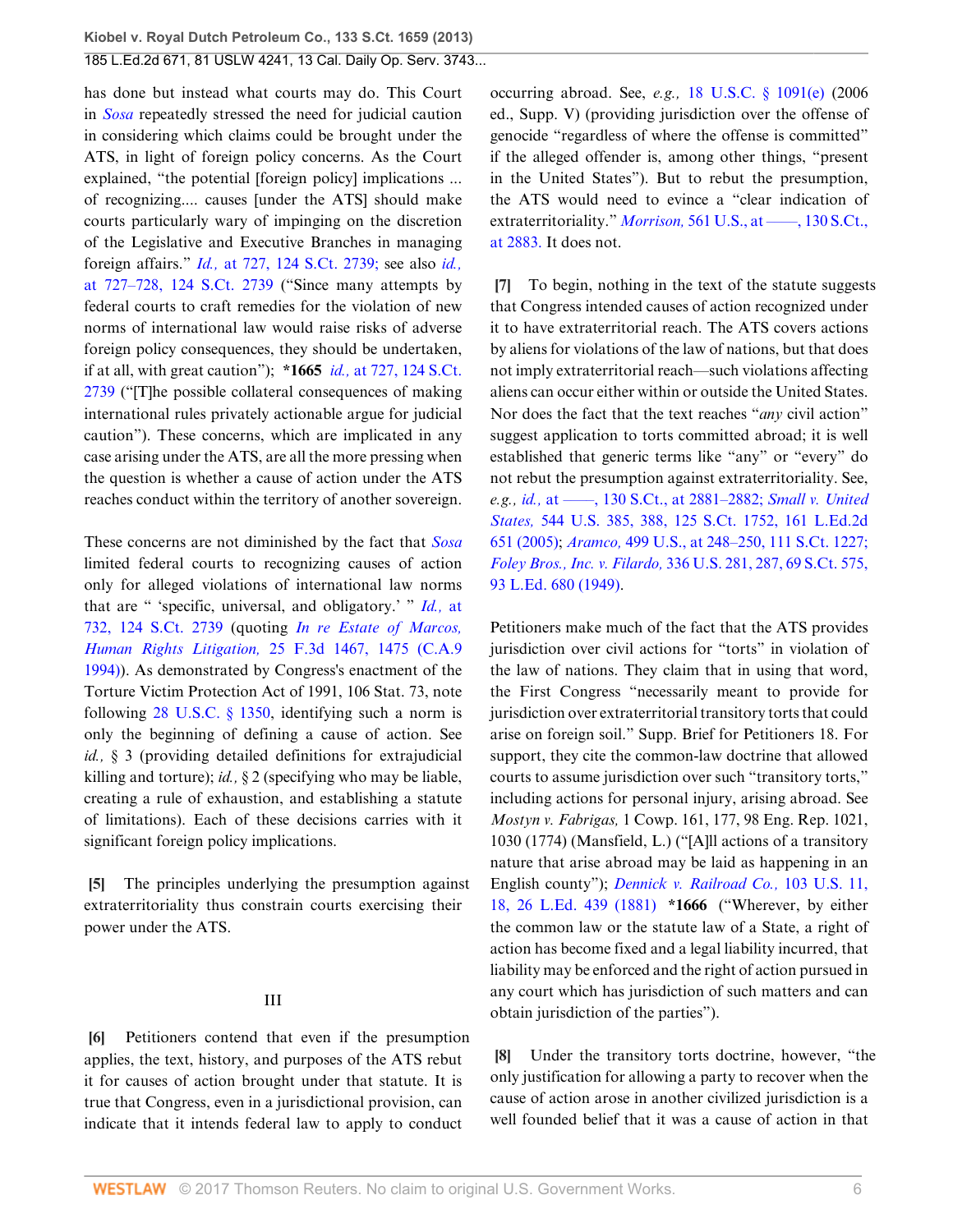place." *Cuba R. Co. v. Crosby,* [222 U.S. 473, 479, 32 S.Ct.](http://www.westlaw.com/Link/Document/FullText?findType=Y&serNum=1912100454&pubNum=708&originatingDoc=I10b5fb41a74511e2a160cacff148223f&refType=RP&originationContext=document&vr=3.0&rs=cblt1.0&transitionType=DocumentItem&contextData=(sc.DocLink)) [132, 56 L.Ed. 274 \(1912\)](http://www.westlaw.com/Link/Document/FullText?findType=Y&serNum=1912100454&pubNum=708&originatingDoc=I10b5fb41a74511e2a160cacff148223f&refType=RP&originationContext=document&vr=3.0&rs=cblt1.0&transitionType=DocumentItem&contextData=(sc.DocLink)) (majority opinion of Holmes, J.). The question under *[Sosa](http://www.westlaw.com/Link/Document/FullText?findType=Y&serNum=2004637442&originatingDoc=I10b5fb41a74511e2a160cacff148223f&refType=RP&originationContext=document&vr=3.0&rs=cblt1.0&transitionType=DocumentItem&contextData=(sc.DocLink))* is not whether a federal court has jurisdiction to entertain a cause of action provided by foreign or even international law. The question is instead whether the court has authority to recognize a cause of action under U.S. law to enforce a norm of international law. The reference to "tort" does not demonstrate that the First Congress "necessarily meant" for those causes of action to reach conduct in the territory of a foreign sovereign. In the end, nothing in the text of the ATS evinces the requisite clear indication of extraterritoriality.

Nor does the historical background against which the ATS was enacted overcome the presumption against application to conduct in the territory of another sovereign. See *Morrison, supra,* at —–, 130 S.Ct., at 2883 (noting that "[a]ssuredly context can be consulted" in determining whether a cause of action applies abroad). We explained in *[Sosa](http://www.westlaw.com/Link/Document/FullText?findType=Y&serNum=2004637442&originatingDoc=I10b5fb41a74511e2a160cacff148223f&refType=RP&originationContext=document&vr=3.0&rs=cblt1.0&transitionType=DocumentItem&contextData=(sc.DocLink))* that when Congress passed the ATS, "three principal offenses against the law of nations" had been identified by Blackstone: violation of safe conducts, infringement of the rights of ambassadors, and piracy. [542](http://www.westlaw.com/Link/Document/FullText?findType=Y&serNum=2004637442&pubNum=708&originatingDoc=I10b5fb41a74511e2a160cacff148223f&refType=RP&originationContext=document&vr=3.0&rs=cblt1.0&transitionType=DocumentItem&contextData=(sc.DocLink)) [U.S., at 723, 724, 124 S.Ct. 2739;](http://www.westlaw.com/Link/Document/FullText?findType=Y&serNum=2004637442&pubNum=708&originatingDoc=I10b5fb41a74511e2a160cacff148223f&refType=RP&originationContext=document&vr=3.0&rs=cblt1.0&transitionType=DocumentItem&contextData=(sc.DocLink)) see 4 W. Blackstone, Commentaries on the Laws of England 68 (1769). The first two offenses have no necessary extraterritorial application. Indeed, Blackstone—in describing them—did so in terms of conduct occurring within the forum nation. See *[ibid.](http://www.westlaw.com/Link/Document/FullText?findType=Y&serNum=2004637442&originatingDoc=I10b5fb41a74511e2a160cacff148223f&refType=RP&originationContext=document&vr=3.0&rs=cblt1.0&transitionType=DocumentItem&contextData=(sc.DocLink))* (describing the right of safe conducts for those "who are here"); 1 *id.*, at 251 (1765) (explaining that safe conducts grant a member of one society "a right to intrude into another"); *id.,* at 245–248 (recognizing the king's power to "receiv[e] ambassadors at home" and detailing their rights in the state "wherein they are appointed to reside"); see also E. De Vattel, Law of Nations 465 (J. Chitty et al. transl. and ed. 1883) ("[O]n his entering the country to which he is sent, and making himself known, [the ambassador] is under the protection of the law of nations ...").

Two notorious episodes involving violations of the law of nations occurred in the United States shortly before passage of the ATS. Each concerned the rights of ambassadors, and each involved conduct within the Union. In 1784, a French adventurer verbally and physically assaulted Francis Barbe Marbois—the Secretary of the French Legion—in Philadelphia. The assault led the French Minister Plenipotentiary to lodge a formal protest with the Continental Congress and threaten to leave the country unless an adequate remedy were provided. *[Respublica v. De Longchamps,](http://www.westlaw.com/Link/Document/FullText?findType=Y&serNum=1700106112&pubNum=780&originatingDoc=I10b5fb41a74511e2a160cacff148223f&refType=RP&originationContext=document&vr=3.0&rs=cblt1.0&transitionType=DocumentItem&contextData=(sc.DocLink))* 1 Dall. 111, [1 L.Ed. 59 \(O.T.Phila.1784\);](http://www.westlaw.com/Link/Document/FullText?findType=Y&serNum=1700106112&pubNum=780&originatingDoc=I10b5fb41a74511e2a160cacff148223f&refType=RP&originationContext=document&vr=3.0&rs=cblt1.0&transitionType=DocumentItem&contextData=(sc.DocLink)) *Sosa, supra,* [at 716–717, and](http://www.westlaw.com/Link/Document/FullText?findType=Y&serNum=2004637442&pubNum=708&originatingDoc=I10b5fb41a74511e2a160cacff148223f&refType=RP&originationContext=document&vr=3.0&rs=cblt1.0&transitionType=DocumentItem&contextData=(sc.DocLink)) [n. 11, 124 S.Ct. 2739.](http://www.westlaw.com/Link/Document/FullText?findType=Y&serNum=2004637442&pubNum=708&originatingDoc=I10b5fb41a74511e2a160cacff148223f&refType=RP&originationContext=document&vr=3.0&rs=cblt1.0&transitionType=DocumentItem&contextData=(sc.DocLink)) And in 1787, a New York constable entered the Dutch Ambassador's house and arrested one of his domestic servants. See Casto, The Federal Courts' Protective Jurisdiction over Torts Committed in Violation of the Law of Nations, 18 Conn. L.Rev. 467, 494 (1986). At the request of Secretary of Foreign Affairs John Jay, the Mayor of New York City arrested the constable in turn, but cautioned that because " 'neither Congress nor our [State] Legislature have **\*1667** yet passed any act respecting a breach of the privileges of Ambassadors,'" the extent of any available relief would depend on the common law. See Bradley, The [Alien Tort Statute and](http://www.westlaw.com/Link/Document/FullText?findType=Y&serNum=0289097656&pubNum=1275&originatingDoc=I10b5fb41a74511e2a160cacff148223f&refType=LR&fi=co_pp_sp_1275_641&originationContext=document&vr=3.0&rs=cblt1.0&transitionType=DocumentItem&contextData=(sc.DocLink)#co_pp_sp_1275_641) [Article III, 42 Va. J. Int'l L. 587, 641–642 \(2002\)](http://www.westlaw.com/Link/Document/FullText?findType=Y&serNum=0289097656&pubNum=1275&originatingDoc=I10b5fb41a74511e2a160cacff148223f&refType=LR&fi=co_pp_sp_1275_641&originationContext=document&vr=3.0&rs=cblt1.0&transitionType=DocumentItem&contextData=(sc.DocLink)#co_pp_sp_1275_641) (quoting 3 Dept. of State, The Diplomatic Correspondence of the United States of America 447 (1837)). The two cases in which the ATS was invoked shortly after its passage also concerned conduct within the territory of the United States. See *Bolchos,* [3 F. Cas. 810](http://www.westlaw.com/Link/Document/FullText?findType=Y&serNum=1700146635&pubNum=349&originatingDoc=I10b5fb41a74511e2a160cacff148223f&refType=RP&originationContext=document&vr=3.0&rs=cblt1.0&transitionType=DocumentItem&contextData=(sc.DocLink)) (wrongful seizure of slaves from a vessel while in port in the United States); *Moxon,* [17 F. Cas. 942](http://www.westlaw.com/Link/Document/FullText?findType=Y&serNum=1700115729&pubNum=349&originatingDoc=I10b5fb41a74511e2a160cacff148223f&refType=RP&originationContext=document&vr=3.0&rs=cblt1.0&transitionType=DocumentItem&contextData=(sc.DocLink)) (wrongful seizure in United States territorial waters).

These prominent contemporary examples—immediately before and after passage of the ATS—provide no support for the proposition that Congress expected causes of action to be brought under the statute for violations of the law of nations occurring abroad.

The third example of a violation of the law of nations familiar to the Congress that enacted the ATS was piracy. Piracy typically occurs on the high seas, beyond the territorial jurisdiction of the United States or any other country. See 4 Blackstone, *supra,* at 72 ("The offence of piracy, by common law, consists of committing those acts of robbery and depredation upon the high seas, which, if committed upon land, would have amounted to felony there"). This Court has generally treated the high seas the same as foreign soil for purposes of the presumption against extraterritorial application. See, *e.g., [Sale v. Haitian Centers Council, Inc.,](http://www.westlaw.com/Link/Document/FullText?findType=Y&serNum=1993125567&pubNum=708&originatingDoc=I10b5fb41a74511e2a160cacff148223f&refType=RP&originationContext=document&vr=3.0&rs=cblt1.0&transitionType=DocumentItem&contextData=(sc.DocLink))* 509 U.S. 155, 173– [174, 113 S.Ct. 2549, 125 L.Ed.2d 128 \(1993\)](http://www.westlaw.com/Link/Document/FullText?findType=Y&serNum=1993125567&pubNum=708&originatingDoc=I10b5fb41a74511e2a160cacff148223f&refType=RP&originationContext=document&vr=3.0&rs=cblt1.0&transitionType=DocumentItem&contextData=(sc.DocLink)) (declining to apply a provision of the Immigration and Nationality Act to conduct occurring on the high seas); *[Argentine Republic](http://www.westlaw.com/Link/Document/FullText?findType=Y&serNum=1989012994&pubNum=708&originatingDoc=I10b5fb41a74511e2a160cacff148223f&refType=RP&originationContext=document&vr=3.0&rs=cblt1.0&transitionType=DocumentItem&contextData=(sc.DocLink)) [v. Amerada Hess Shipping Corp.,](http://www.westlaw.com/Link/Document/FullText?findType=Y&serNum=1989012994&pubNum=708&originatingDoc=I10b5fb41a74511e2a160cacff148223f&refType=RP&originationContext=document&vr=3.0&rs=cblt1.0&transitionType=DocumentItem&contextData=(sc.DocLink))* 488 U.S. 428, 440, 109 [S.Ct. 683, 102 L.Ed.2d 818 \(1989\)](http://www.westlaw.com/Link/Document/FullText?findType=Y&serNum=1989012994&pubNum=708&originatingDoc=I10b5fb41a74511e2a160cacff148223f&refType=RP&originationContext=document&vr=3.0&rs=cblt1.0&transitionType=DocumentItem&contextData=(sc.DocLink)) (declining to apply a provision of the Foreign Sovereign Immunities Act of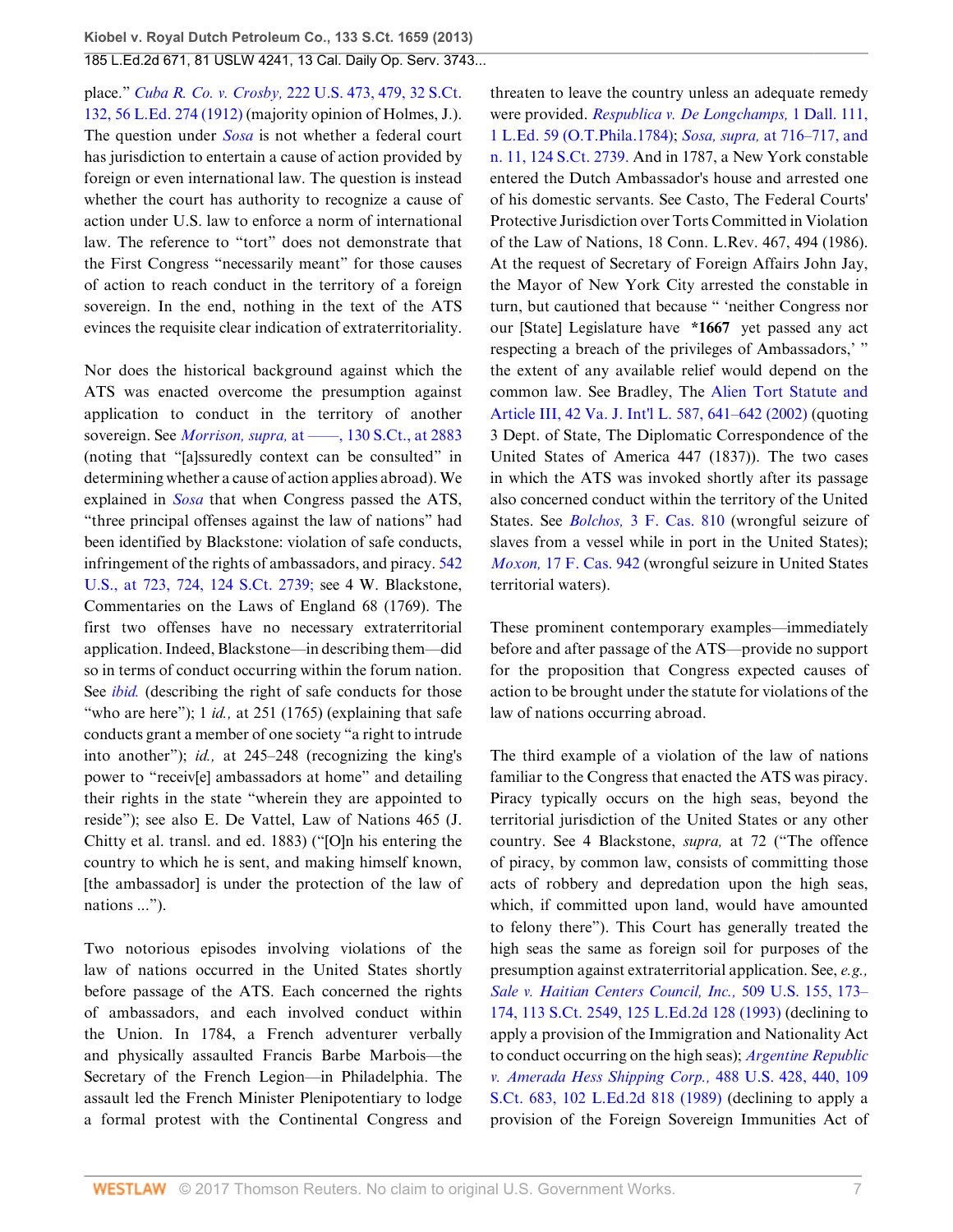1976 to the high seas). Petitioners contend that because Congress surely intended the ATS to provide jurisdiction for actions against pirates, it necessarily anticipated the statute would apply to conduct occurring abroad.

Applying U.S. law to pirates, however, does not typically impose the sovereign will of the United States onto conduct occurring within the territorial jurisdiction of another sovereign, and therefore carries less direct foreign policy consequences. Pirates were fair game wherever found, by any nation, because they generally did not operate within any jurisdiction. See 4 Blackstone, *supra,* at 71. We do not think that the existence of a cause of action against them is a sufficient basis for concluding that other causes of action under the ATS reach conduct that does occur within the territory of another sovereign; pirates may well be a category unto themselves. See *Morrison,* 561 U.S., at ——, 130 S.Ct., at 2883 ("[W]hen a statute provides for some extraterritorial application, the presumption against extraterritoriality operates to limit that provision to its terms"); see also *[Microsoft Corp.,](http://www.westlaw.com/Link/Document/FullText?findType=Y&serNum=2012126123&pubNum=708&originatingDoc=I10b5fb41a74511e2a160cacff148223f&refType=RP&originationContext=document&vr=3.0&rs=cblt1.0&transitionType=DocumentItem&contextData=(sc.DocLink))* 550 [U.S., at 455–456, 127 S.Ct. 1746.](http://www.westlaw.com/Link/Document/FullText?findType=Y&serNum=2012126123&pubNum=708&originatingDoc=I10b5fb41a74511e2a160cacff148223f&refType=RP&originationContext=document&vr=3.0&rs=cblt1.0&transitionType=DocumentItem&contextData=(sc.DocLink))

Petitioners also point to a 1795 opinion authored by Attorney General William Bradford. See Breach of Neutrality, 1 Op. Atty. Gen. 57. In 1794, in the midst of war between France and Great Britain, and notwithstanding the American official policy of neutrality, several U.S. citizens joined a French privateer fleet and attacked and plundered the British colony of Sierra Leone. In response to a protest from the British Ambassador, Attorney General Bradford responded as follows:

> So far ... as the transactions complained of originated or took place in a foreign country, they are not within the cognizance of our courts; nor can the **\*1668** actors be legally prosecuted or punished for them by the United States. But crimes committed on the high seas *are* within the jurisdiction of the ... courts of the United States; and, so far as the offence was committed thereon, I am inclined to think that it may be legally prosecuted in ... those courts.... But some doubt rests on this point, in consequence of the terms in which the [applicable

criminal law] is expressed. But there can be no doubt that the company or individuals who have been injured by these acts of hostility have a remedy by a *civil* suit in the courts of the United States; jurisdiction being expressly given to these courts in all cases where an alien sues for a tort only, in violation of the laws of nations, or a treaty of the United States...." *Id.,* at 58–59.

Petitioners read the last sentence as confirming that "the Founding generation understood the ATS to apply to law of nations violations committed on the territory of a foreign sovereign." Supp. Brief for Petitioners 33. Respondents counter that when Attorney General Bradford referred to "these acts of hostility," he meant the acts only insofar as they took place on the high seas, and even if his conclusion were broader, it was only because the applicable treaty had extraterritorial reach. See Supp. Brief for Respondents 28–30. The Solicitor General, having once read the opinion to stand for the proposition that an "ATS suit could be brought against American citizens for breaching neutrality with Britain only if acts did not take place in a foreign country," Supp. Brief for United States as *Amicus Curiae* 8, n. 1 (internal quotation marks and brackets omitted), now suggests the opinion "could have been meant to encompass ... conduct [occurring within the foreign territory]," *id.,* at 8.

Attorney General Bradford's opinion defies a definitive reading and we need not adopt one here. Whatever its precise meaning, it deals with U.S. citizens who, by participating in an attack taking place both on the high seas and on a foreign shore, violated a treaty between the United States and Great Britain. The opinion hardly suffices to counter the weighty concerns underlying the presumption against extraterritoriality.

Finally, there is no indication that the ATS was passed to make the United States a uniquely hospitable forum for the enforcement of international norms. As Justice Story put it, "No nation has ever yet pretended to be the custos morum of the whole world...." *[United States](http://www.westlaw.com/Link/Document/FullText?findType=Y&serNum=1800136043&pubNum=349&originatingDoc=I10b5fb41a74511e2a160cacff148223f&refType=RP&fi=co_pp_sp_349_847&originationContext=document&vr=3.0&rs=cblt1.0&transitionType=DocumentItem&contextData=(sc.DocLink)#co_pp_sp_349_847) v. The La Jeune Eugenie,* [26 F. Cas. 832, 847 \(No.](http://www.westlaw.com/Link/Document/FullText?findType=Y&serNum=1800136043&pubNum=349&originatingDoc=I10b5fb41a74511e2a160cacff148223f&refType=RP&fi=co_pp_sp_349_847&originationContext=document&vr=3.0&rs=cblt1.0&transitionType=DocumentItem&contextData=(sc.DocLink)#co_pp_sp_349_847) [15,551\) \(C.C.Mass.1822\)](http://www.westlaw.com/Link/Document/FullText?findType=Y&serNum=1800136043&pubNum=349&originatingDoc=I10b5fb41a74511e2a160cacff148223f&refType=RP&fi=co_pp_sp_349_847&originationContext=document&vr=3.0&rs=cblt1.0&transitionType=DocumentItem&contextData=(sc.DocLink)#co_pp_sp_349_847). It is implausible to suppose that the First Congress wanted their fledgling Republic struggling to receive international recognition—to be the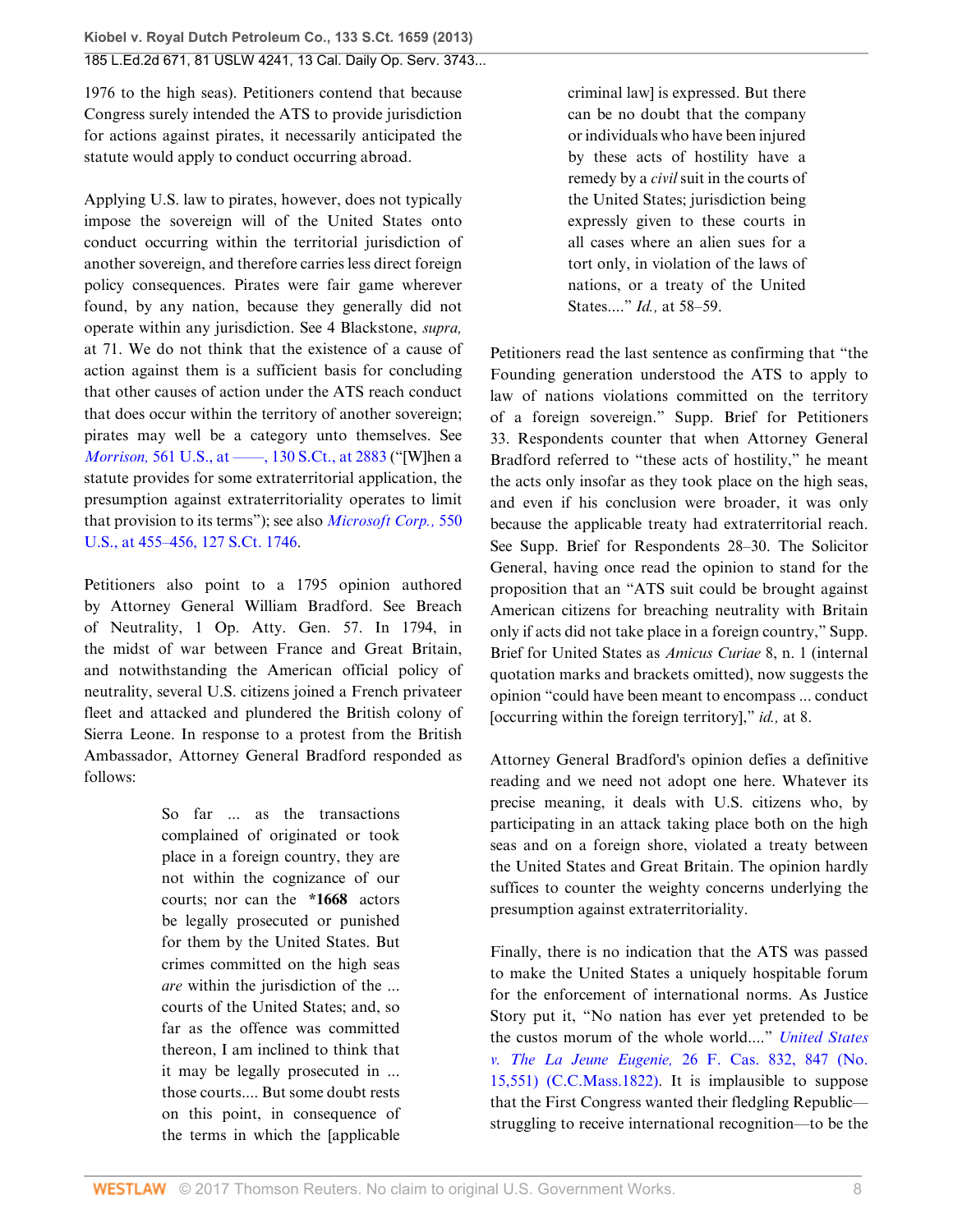first. Indeed, the parties offer no evidence that any nation, meek or mighty, presumed to do such a thing.

The United States was, however, embarrassed by its potential inability to provide judicial relief to foreign officials injured in the United States. Bradley, [42 Va.](http://www.westlaw.com/Link/Document/FullText?findType=Y&serNum=0289097656&pubNum=1275&originatingDoc=I10b5fb41a74511e2a160cacff148223f&refType=LR&fi=co_pp_sp_1275_641&originationContext=document&vr=3.0&rs=cblt1.0&transitionType=DocumentItem&contextData=(sc.DocLink)#co_pp_sp_1275_641) [J. Int'l L., at 641.](http://www.westlaw.com/Link/Document/FullText?findType=Y&serNum=0289097656&pubNum=1275&originatingDoc=I10b5fb41a74511e2a160cacff148223f&refType=LR&fi=co_pp_sp_1275_641&originationContext=document&vr=3.0&rs=cblt1.0&transitionType=DocumentItem&contextData=(sc.DocLink)#co_pp_sp_1275_641) Such offenses against ambassadors violated the law of nations, "and if not adequately redressed could rise to an issue of war." *Sosa,* [542 U.S.,](http://www.westlaw.com/Link/Document/FullText?findType=Y&serNum=2004637442&pubNum=708&originatingDoc=I10b5fb41a74511e2a160cacff148223f&refType=RP&originationContext=document&vr=3.0&rs=cblt1.0&transitionType=DocumentItem&contextData=(sc.DocLink)) [at 715, 124 S.Ct. 2739;](http://www.westlaw.com/Link/Document/FullText?findType=Y&serNum=2004637442&pubNum=708&originatingDoc=I10b5fb41a74511e2a160cacff148223f&refType=RP&originationContext=document&vr=3.0&rs=cblt1.0&transitionType=DocumentItem&contextData=(sc.DocLink)) cf. The Federalist No. 80, p. 536 (J. Cooke ed. 1961) (A. Hamilton) ("As the denial or perversion of justice ... is with reason classed among the just causes of war, it will follow that the federal judiciary ought to have cognizance of all causes in which the citizens of other countries are concerned"). The ATS ensured that the United States could provide a forum for adjudicating such incidents. See *Sosa, supra,* [at 715–718, and n. 11, 124](http://www.westlaw.com/Link/Document/FullText?findType=Y&serNum=2004637442&pubNum=708&originatingDoc=I10b5fb41a74511e2a160cacff148223f&refType=RP&originationContext=document&vr=3.0&rs=cblt1.0&transitionType=DocumentItem&contextData=(sc.DocLink)) [S.Ct. 2739.](http://www.westlaw.com/Link/Document/FullText?findType=Y&serNum=2004637442&pubNum=708&originatingDoc=I10b5fb41a74511e2a160cacff148223f&refType=RP&originationContext=document&vr=3.0&rs=cblt1.0&transitionType=DocumentItem&contextData=(sc.DocLink)) Nothing about this historical context suggests that Congress also intended federal common law under the ATS **\*1669** to provide a cause of action for conduct occurring in the territory of another sovereign.

Indeed, far from avoiding diplomatic strife, providing such a cause of action could have generated it. Recent experience bears this out. See *[Doe v. Exxon Mobil](http://www.westlaw.com/Link/Document/FullText?findType=Y&serNum=2025629981&pubNum=506&originatingDoc=I10b5fb41a74511e2a160cacff148223f&refType=RP&fi=co_pp_sp_506_77&originationContext=document&vr=3.0&rs=cblt1.0&transitionType=DocumentItem&contextData=(sc.DocLink)#co_pp_sp_506_77) Corp.,* [654 F.3d 11, 77–78 \(C.A.D.C.2011\)](http://www.westlaw.com/Link/Document/FullText?findType=Y&serNum=2025629981&pubNum=506&originatingDoc=I10b5fb41a74511e2a160cacff148223f&refType=RP&fi=co_pp_sp_506_77&originationContext=document&vr=3.0&rs=cblt1.0&transitionType=DocumentItem&contextData=(sc.DocLink)#co_pp_sp_506_77) (Kavanaugh, J., dissenting in part) (listing recent objections to extraterritorial applications of the ATS by Canada, Germany, Indonesia, Papua New Guinea, South Africa, Switzerland, and the United Kingdom). Moreover, accepting petitioners' view would imply that other nations, also applying the law of nations, could hale our citizens into their courts for alleged violations of the law of nations occurring in the United States, or anywhere else in the world. The presumption against extraterritoriality guards against our courts triggering such serious foreign policy consequences, and instead defers such decisions, quite appropriately, to the political branches.

<span id="page-8-0"></span>**[\[9](#page-1-1)]** We therefore conclude that the presumption against extraterritoriality applies to claims under the ATS, and that nothing in the statute rebuts that presumption. "[T]here is no clear indication of extraterritoriality here," *Morrison,* 561 U.S., at ——, 130 S.Ct., at 2883, and petitioners' case seeking relief for violations of the law of nations occurring outside the United States is barred.

IV

<span id="page-8-1"></span>**[\[10](#page-1-5)]** On these facts, all the relevant conduct took place outside the United States. And even where the claims touch and concern the territory of the United States, they must do so with sufficient force to displace the presumption against extraterritorial application. See *Morrison,* [561 U.S. 247, 130 S.Ct., at 2883–2888.](http://www.westlaw.com/Link/Document/FullText?findType=Y&serNum=2022366653&pubNum=708&originatingDoc=I10b5fb41a74511e2a160cacff148223f&refType=RP&fi=co_pp_sp_708_2883&originationContext=document&vr=3.0&rs=cblt1.0&transitionType=DocumentItem&contextData=(sc.DocLink)#co_pp_sp_708_2883) Corporations are often present in many countries, and it would reach too far to say that mere corporate presence suffices. If Congress were to determine otherwise, a statute more specific than the ATS would be required.

The judgment of the Court of Appeals is affirmed.

*It is so ordered.*

### Justice [KENNEDY](http://www.westlaw.com/Link/Document/FullText?findType=h&pubNum=176284&cite=0243105201&originatingDoc=I10b5fb41a74511e2a160cacff148223f&refType=RQ&originationContext=document&vr=3.0&rs=cblt1.0&transitionType=DocumentItem&contextData=(sc.DocLink)), concurring.

The opinion for the Court is careful to leave open a number of significant questions regarding the reach and interpretation of the Alien Tort Statute. In my view that is a proper disposition. Many serious concerns with respect to human rights abuses committed abroad have been addressed by Congress in statutes such as the Torture Victim Protection Act of 1991 (TVPA), 106 Stat. 73, note following [28 U.S.C. § 1350,](http://www.westlaw.com/Link/Document/FullText?findType=L&pubNum=1000546&cite=28USCAS1350&originatingDoc=I10b5fb41a74511e2a160cacff148223f&refType=LQ&originationContext=document&vr=3.0&rs=cblt1.0&transitionType=DocumentItem&contextData=(sc.DocLink)) and that class of cases will be determined in the future according to the detailed statutory scheme Congress has enacted. Other cases may arise with allegations of serious violations of international law principles protecting persons, cases covered neither by the TVPA nor by the reasoning and holding of today's case; and in those disputes the proper implementation of the presumption against extraterritorial application may require some further elaboration and explanation.

Justice [ALITO](http://www.westlaw.com/Link/Document/FullText?findType=h&pubNum=176284&cite=0153052401&originatingDoc=I10b5fb41a74511e2a160cacff148223f&refType=RQ&originationContext=document&vr=3.0&rs=cblt1.0&transitionType=DocumentItem&contextData=(sc.DocLink)), with whom Justice [THOMAS](http://www.westlaw.com/Link/Document/FullText?findType=h&pubNum=176284&cite=0216654601&originatingDoc=I10b5fb41a74511e2a160cacff148223f&refType=RQ&originationContext=document&vr=3.0&rs=cblt1.0&transitionType=DocumentItem&contextData=(sc.DocLink)) joins, concurring.

I concur in the judgment and join the opinion of the Court as far as it goes. Specifically, I agree that when Alien Tort Statute (ATS) "claims touch and concern the territory of the United States, they must do so with sufficient force to displace the presumption against extraterritorial application." *Ante,* at 1669. This formulation obviously leaves much unanswered, and perhaps there is wisdom in the Court's **\*1670** preference for this narrow approach. I write separately to set out the broader standard that leads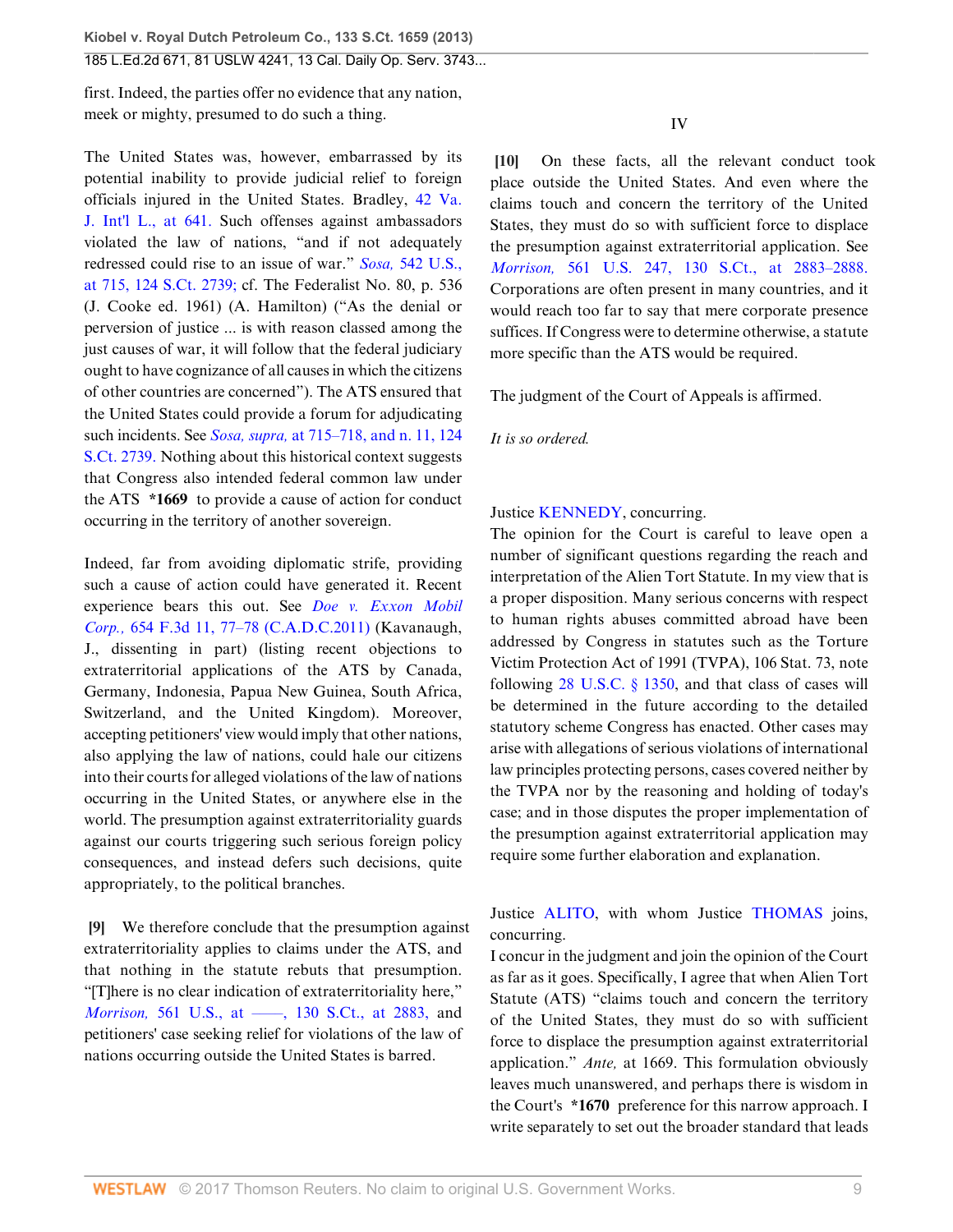me to the conclusion that this case falls within the scope of the presumption.

In *[Morrison v. National Australia Bank Ltd.,](http://www.westlaw.com/Link/Document/FullText?findType=Y&serNum=2022366653&pubNum=708&originatingDoc=I10b5fb41a74511e2a160cacff148223f&refType=RP&originationContext=document&vr=3.0&rs=cblt1.0&transitionType=DocumentItem&contextData=(sc.DocLink))* 561 U.S. [247, 130 S.Ct. 2869, 177 L.Ed.2d 535 \(2010\),](http://www.westlaw.com/Link/Document/FullText?findType=Y&serNum=2022366653&pubNum=708&originatingDoc=I10b5fb41a74511e2a160cacff148223f&refType=RP&originationContext=document&vr=3.0&rs=cblt1.0&transitionType=DocumentItem&contextData=(sc.DocLink)) we explained that "the presumption against extraterritorial application would be a craven watchdog indeed if it retreated to its kennel whenever *some* domestic activity is involved in the case." *Id.*, at ——, 130 S.Ct., at 2884. We also reiterated that a cause of action falls outside the scope of the presumption—and thus is not barred by the presumption —only if the event or relationship that was "the 'focus' of congressional concern" under the relevant statute takes place within the United States. *[Ibid.](http://www.westlaw.com/Link/Document/FullText?findType=Y&serNum=2022366653&originatingDoc=I10b5fb41a74511e2a160cacff148223f&refType=RP&originationContext=document&vr=3.0&rs=cblt1.0&transitionType=DocumentItem&contextData=(sc.DocLink))* (quoting *[EEOC v.](http://www.westlaw.com/Link/Document/FullText?findType=Y&serNum=1991059722&pubNum=708&originatingDoc=I10b5fb41a74511e2a160cacff148223f&refType=RP&originationContext=document&vr=3.0&rs=cblt1.0&transitionType=DocumentItem&contextData=(sc.DocLink)) Arabian American Oil Co.,* [499 U.S. 244, 255, 111 S.Ct.](http://www.westlaw.com/Link/Document/FullText?findType=Y&serNum=1991059722&pubNum=708&originatingDoc=I10b5fb41a74511e2a160cacff148223f&refType=RP&originationContext=document&vr=3.0&rs=cblt1.0&transitionType=DocumentItem&contextData=(sc.DocLink)) [1227, 113 L.Ed.2d 274 \(1991\)\)](http://www.westlaw.com/Link/Document/FullText?findType=Y&serNum=1991059722&pubNum=708&originatingDoc=I10b5fb41a74511e2a160cacff148223f&refType=RP&originationContext=document&vr=3.0&rs=cblt1.0&transitionType=DocumentItem&contextData=(sc.DocLink)). For example, because "the focus of the [Securities] Exchange Act [of 1934] is not upon the place where the deception originated, but upon purchases and sales of securities in the United States," we held in *[Morrison](http://www.westlaw.com/Link/Document/FullText?findType=Y&serNum=2022366653&originatingDoc=I10b5fb41a74511e2a160cacff148223f&refType=RP&originationContext=document&vr=3.0&rs=cblt1.0&transitionType=DocumentItem&contextData=(sc.DocLink))* that § 10(b) of the Exchange Act applies "only" to "transactions in securities listed on domestic exchanges, and domestic transactions in other securities." 561 U.S., at —— – ——, 130 S.Ct., at 2883-2885.

The Court's decision in *[Sosa v. Alvarez–Machain,](http://www.westlaw.com/Link/Document/FullText?findType=Y&serNum=2004637442&pubNum=708&originatingDoc=I10b5fb41a74511e2a160cacff148223f&refType=RP&originationContext=document&vr=3.0&rs=cblt1.0&transitionType=DocumentItem&contextData=(sc.DocLink))* 542 [U.S. 692, 124 S.Ct. 2739, 159 L.Ed.2d 718 \(2004\)](http://www.westlaw.com/Link/Document/FullText?findType=Y&serNum=2004637442&pubNum=708&originatingDoc=I10b5fb41a74511e2a160cacff148223f&refType=RP&originationContext=document&vr=3.0&rs=cblt1.0&transitionType=DocumentItem&contextData=(sc.DocLink)), makes clear that when the ATS was enacted, "congressional concern" was " 'focus[ed],' " *[Morrison, supra,](http://www.westlaw.com/Link/Document/FullText?findType=Y&serNum=2022366653&pubNum=708&originatingDoc=I10b5fb41a74511e2a160cacff148223f&refType=RP&originationContext=document&vr=3.0&rs=cblt1.0&transitionType=DocumentItem&contextData=(sc.DocLink))* at —–, [130 S.Ct., at 2883–2884,](http://www.westlaw.com/Link/Document/FullText?findType=Y&serNum=2022366653&pubNum=708&originatingDoc=I10b5fb41a74511e2a160cacff148223f&refType=RP&originationContext=document&vr=3.0&rs=cblt1.0&transitionType=DocumentItem&contextData=(sc.DocLink)) on the "three principal offenses against the law of nations" that had been identified by Blackstone: violation of safe conducts, infringement of the rights of ambassadors, and piracy, *Sosa,* [542 U.S., at](http://www.westlaw.com/Link/Document/FullText?findType=Y&serNum=2004637442&pubNum=708&originatingDoc=I10b5fb41a74511e2a160cacff148223f&refType=RP&originationContext=document&vr=3.0&rs=cblt1.0&transitionType=DocumentItem&contextData=(sc.DocLink)) [723–724, 124 S.Ct. 2739.](http://www.westlaw.com/Link/Document/FullText?findType=Y&serNum=2004637442&pubNum=708&originatingDoc=I10b5fb41a74511e2a160cacff148223f&refType=RP&originationContext=document&vr=3.0&rs=cblt1.0&transitionType=DocumentItem&contextData=(sc.DocLink)) The Court therefore held that "federal courts should not recognize private claims under federal common law for violations of any international law norm with less definite content and acceptance among civilized nations than the historical paradigms familiar when [the ATS] was enacted." *Id.,* [at 732, 124 S.Ct.](http://www.westlaw.com/Link/Document/FullText?findType=Y&serNum=2004637442&pubNum=708&originatingDoc=I10b5fb41a74511e2a160cacff148223f&refType=RP&originationContext=document&vr=3.0&rs=cblt1.0&transitionType=DocumentItem&contextData=(sc.DocLink)) [2739.](http://www.westlaw.com/Link/Document/FullText?findType=Y&serNum=2004637442&pubNum=708&originatingDoc=I10b5fb41a74511e2a160cacff148223f&refType=RP&originationContext=document&vr=3.0&rs=cblt1.0&transitionType=DocumentItem&contextData=(sc.DocLink)) In other words, only conduct that satisfies *[Sosa](http://www.westlaw.com/Link/Document/FullText?findType=Y&serNum=2004637442&originatingDoc=I10b5fb41a74511e2a160cacff148223f&refType=RP&originationContext=document&vr=3.0&rs=cblt1.0&transitionType=DocumentItem&contextData=(sc.DocLink))* ['s](http://www.westlaw.com/Link/Document/FullText?findType=Y&serNum=2004637442&originatingDoc=I10b5fb41a74511e2a160cacff148223f&refType=RP&originationContext=document&vr=3.0&rs=cblt1.0&transitionType=DocumentItem&contextData=(sc.DocLink)) requirements of definiteness and acceptance among civilized nations can be said to have been "the 'focus' of congressional concern," *Morrison, supra,* [at ––––, 130](http://www.westlaw.com/Link/Document/FullText?findType=Y&serNum=2022366653&pubNum=708&originatingDoc=I10b5fb41a74511e2a160cacff148223f&refType=RP&originationContext=document&vr=3.0&rs=cblt1.0&transitionType=DocumentItem&contextData=(sc.DocLink)) [S.Ct., at 2884,](http://www.westlaw.com/Link/Document/FullText?findType=Y&serNum=2022366653&pubNum=708&originatingDoc=I10b5fb41a74511e2a160cacff148223f&refType=RP&originationContext=document&vr=3.0&rs=cblt1.0&transitionType=DocumentItem&contextData=(sc.DocLink)) when Congress enacted the ATS. As a result, a putative ATS cause of action will fall within the scope of the presumption against extraterritoriality —and will therefore be barred—unless the domestic conduct is sufficient to violate an international law norm that satisfies *[Sosa](http://www.westlaw.com/Link/Document/FullText?findType=Y&serNum=2004637442&originatingDoc=I10b5fb41a74511e2a160cacff148223f&refType=RP&originationContext=document&vr=3.0&rs=cblt1.0&transitionType=DocumentItem&contextData=(sc.DocLink))* 's requirements of definiteness and acceptance among civilized nations.

Justice [BREYER,](http://www.westlaw.com/Link/Document/FullText?findType=h&pubNum=176284&cite=0254766801&originatingDoc=I10b5fb41a74511e2a160cacff148223f&refType=RQ&originationContext=document&vr=3.0&rs=cblt1.0&transitionType=DocumentItem&contextData=(sc.DocLink)) with whom Justice [GINSBURG](http://www.westlaw.com/Link/Document/FullText?findType=h&pubNum=176284&cite=0224420501&originatingDoc=I10b5fb41a74511e2a160cacff148223f&refType=RQ&originationContext=document&vr=3.0&rs=cblt1.0&transitionType=DocumentItem&contextData=(sc.DocLink)), Justice [SOTOMAYOR](http://www.westlaw.com/Link/Document/FullText?findType=h&pubNum=176284&cite=0145172701&originatingDoc=I10b5fb41a74511e2a160cacff148223f&refType=RQ&originationContext=document&vr=3.0&rs=cblt1.0&transitionType=DocumentItem&contextData=(sc.DocLink)) and Justice [KAGAN](http://www.westlaw.com/Link/Document/FullText?findType=h&pubNum=176284&cite=0301239401&originatingDoc=I10b5fb41a74511e2a160cacff148223f&refType=RQ&originationContext=document&vr=3.0&rs=cblt1.0&transitionType=DocumentItem&contextData=(sc.DocLink)) join, concurring in the judgment.

I agree with the Court's conclusion but not with its reasoning. The Court sets forth four key propositions of law: First, the "presumption against extraterritoriality applies to claims under" the Alien Tort Statute. *Ante,* at 1669. Second, "nothing in the statute rebuts that presumption." *Ibid.* Third, there "is no clear indication of extraterritoria[l application] here," where "all the relevant conduct took place outside the United States" and "where the claims" do not "touch and concern the territory of the United States ... with sufficient force to displace the presumption." *Ante,* at 1669 (internal quotation marks omitted). Fourth, that is in part because "[c]orporations are often present in many countries, and it would reach too far to say that mere corporate presence suffices." *Ante,* at 1669.

**\*1671** Unlike the Court, I would not invoke the presumption against extraterritoriality. Rather, guided in part by principles and practices of foreign relations law, I would find jurisdiction under this statute where (1) the alleged tort occurs on American soil, (2) the defendant is an American national, or (3) the defendant's conduct substantially and adversely affects an important American national interest, and that includes a distinct interest in preventing the United States from becoming a safe harbor (free of civil as well as criminal liability) for a torturer or other common enemy of mankind. See *Sosa v. Alvarez–Machain,* [542 U.S. 692, 732, 124 S.Ct.](http://www.westlaw.com/Link/Document/FullText?findType=Y&serNum=2004637442&pubNum=708&originatingDoc=I10b5fb41a74511e2a160cacff148223f&refType=RP&originationContext=document&vr=3.0&rs=cblt1.0&transitionType=DocumentItem&contextData=(sc.DocLink)) [2739, 159 L.Ed.2d 718 \(2004\)](http://www.westlaw.com/Link/Document/FullText?findType=Y&serNum=2004637442&pubNum=708&originatingDoc=I10b5fb41a74511e2a160cacff148223f&refType=RP&originationContext=document&vr=3.0&rs=cblt1.0&transitionType=DocumentItem&contextData=(sc.DocLink)) (" '[F]or purposes of civil liability, the torturer has become—like the pirate and slave trader before him—*hostis humani generis,* an enemy of all mankind.' " (quoting *[Filartiga v. Pena–Irala,](http://www.westlaw.com/Link/Document/FullText?findType=Y&serNum=1980125293&pubNum=350&originatingDoc=I10b5fb41a74511e2a160cacff148223f&refType=RP&fi=co_pp_sp_350_890&originationContext=document&vr=3.0&rs=cblt1.0&transitionType=DocumentItem&contextData=(sc.DocLink)#co_pp_sp_350_890)* 630 F.2d [876, 890 \(C.A.2 1980\)](http://www.westlaw.com/Link/Document/FullText?findType=Y&serNum=1980125293&pubNum=350&originatingDoc=I10b5fb41a74511e2a160cacff148223f&refType=RP&fi=co_pp_sp_350_890&originationContext=document&vr=3.0&rs=cblt1.0&transitionType=DocumentItem&contextData=(sc.DocLink)#co_pp_sp_350_890) (alteration in original))). See also 1 [Restatement \(Third\) of Foreign Relations Law of the](http://www.westlaw.com/Link/Document/FullText?findType=Y&serNum=0289476778&pubNum=0102182&originatingDoc=I10b5fb41a74511e2a160cacff148223f&refType=TS&originationContext=document&vr=3.0&rs=cblt1.0&transitionType=DocumentItem&contextData=(sc.DocLink)) [United States §§ 402,](http://www.westlaw.com/Link/Document/FullText?findType=Y&serNum=0289476778&pubNum=0102182&originatingDoc=I10b5fb41a74511e2a160cacff148223f&refType=TS&originationContext=document&vr=3.0&rs=cblt1.0&transitionType=DocumentItem&contextData=(sc.DocLink)) [403](http://www.westlaw.com/Link/Document/FullText?findType=Y&serNum=0289476779&pubNum=0102182&originatingDoc=I10b5fb41a74511e2a160cacff148223f&refType=TS&originationContext=document&vr=3.0&rs=cblt1.0&transitionType=DocumentItem&contextData=(sc.DocLink)), [404 \(1986\).](http://www.westlaw.com/Link/Document/FullText?findType=Y&serNum=0289476780&pubNum=0102182&originatingDoc=I10b5fb41a74511e2a160cacff148223f&refType=TS&originationContext=document&vr=3.0&rs=cblt1.0&transitionType=DocumentItem&contextData=(sc.DocLink)) In this case, however, the parties and relevant conduct lack sufficient ties to the United States for the ATS to provide jurisdiction.

> I A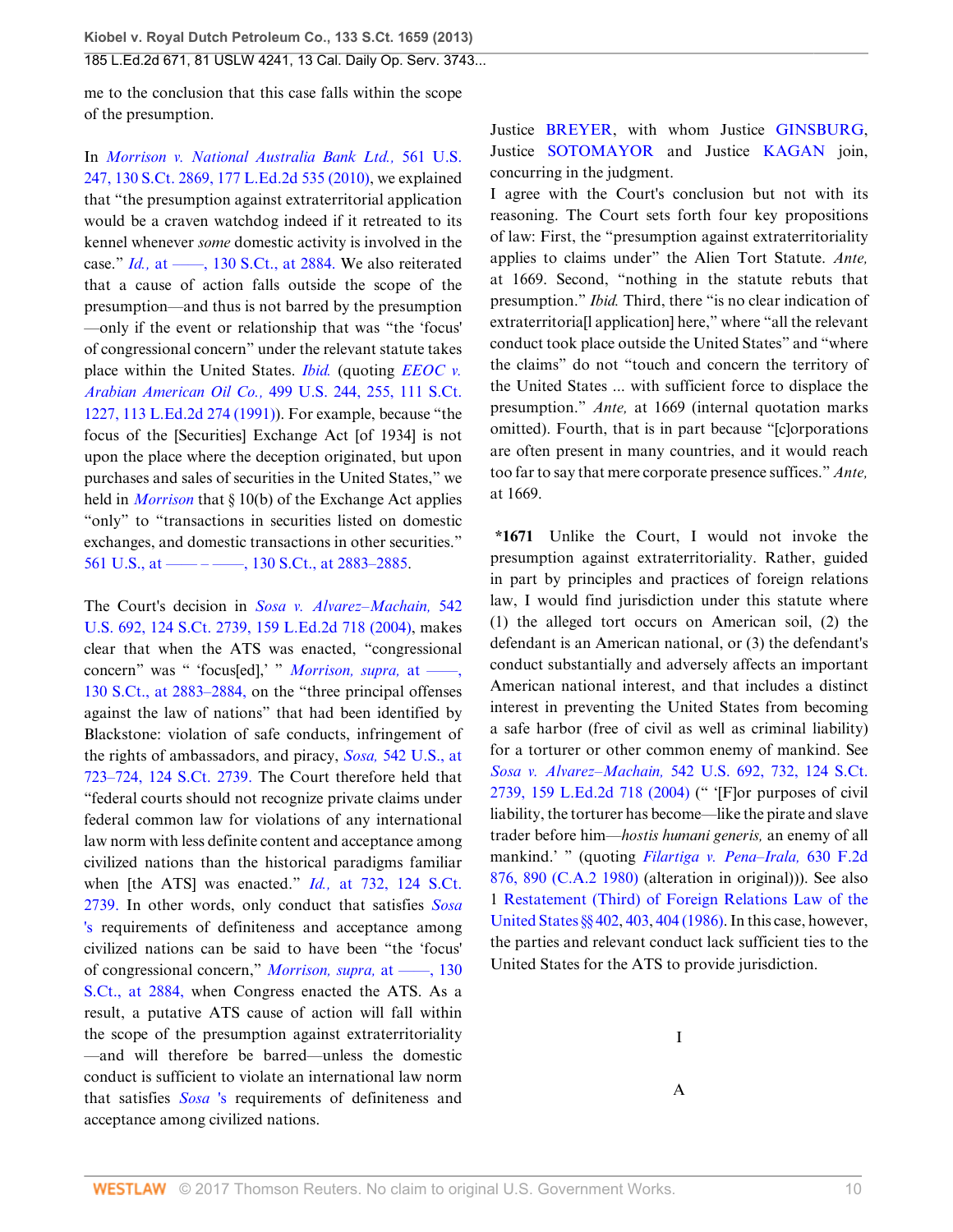Our decision in *[Sosa](http://www.westlaw.com/Link/Document/FullText?findType=Y&serNum=2004637442&originatingDoc=I10b5fb41a74511e2a160cacff148223f&refType=RP&originationContext=document&vr=3.0&rs=cblt1.0&transitionType=DocumentItem&contextData=(sc.DocLink))* frames the question. In *[Sosa](http://www.westlaw.com/Link/Document/FullText?findType=Y&serNum=2004637442&originatingDoc=I10b5fb41a74511e2a160cacff148223f&refType=RP&originationContext=document&vr=3.0&rs=cblt1.0&transitionType=DocumentItem&contextData=(sc.DocLink))* the Court specified that the Alien Tort Statute (ATS), when enacted in 1789, "was intended as jurisdictional." [542](http://www.westlaw.com/Link/Document/FullText?findType=Y&serNum=2004637442&pubNum=708&originatingDoc=I10b5fb41a74511e2a160cacff148223f&refType=RP&originationContext=document&vr=3.0&rs=cblt1.0&transitionType=DocumentItem&contextData=(sc.DocLink)) [U.S., at 714, 124 S.Ct. 2739.](http://www.westlaw.com/Link/Document/FullText?findType=Y&serNum=2004637442&pubNum=708&originatingDoc=I10b5fb41a74511e2a160cacff148223f&refType=RP&originationContext=document&vr=3.0&rs=cblt1.0&transitionType=DocumentItem&contextData=(sc.DocLink)) We added that the statute gives today's courts the power to apply certain "judgemade" damages law to victims of certain foreign affairsrelated misconduct, including "three specific offenses" to which "Blackstone referred," namely "violation of safe conducts, infringement of the rights of ambassadors, and piracy." *Id.,* [at 715, 124 S.Ct. 2739.](http://www.westlaw.com/Link/Document/FullText?findType=Y&serNum=2004637442&pubNum=708&originatingDoc=I10b5fb41a74511e2a160cacff148223f&refType=RP&originationContext=document&vr=3.0&rs=cblt1.0&transitionType=DocumentItem&contextData=(sc.DocLink)) We held that the statute provides today's federal judges with the power to fashion "a cause of action" for a "modest number" of claims, "based on the present-day law of nations," and which "rest on a norm of international character accepted by the civilized world and defined with a specificity comparable to the features" of those three "18th-century paradigms." *Id.,* [at 724–725, 124 S.Ct. 2739.](http://www.westlaw.com/Link/Document/FullText?findType=Y&serNum=2004637442&pubNum=708&originatingDoc=I10b5fb41a74511e2a160cacff148223f&refType=RP&originationContext=document&vr=3.0&rs=cblt1.0&transitionType=DocumentItem&contextData=(sc.DocLink))

We further said that, in doing so, a requirement of "exhaust[ion]" of "remedies" might apply. *Id.,* [at 733, n.](http://www.westlaw.com/Link/Document/FullText?findType=Y&serNum=2004637442&pubNum=708&originatingDoc=I10b5fb41a74511e2a160cacff148223f&refType=RP&originationContext=document&vr=3.0&rs=cblt1.0&transitionType=DocumentItem&contextData=(sc.DocLink)) [21, 124 S.Ct. 2739.](http://www.westlaw.com/Link/Document/FullText?findType=Y&serNum=2004637442&pubNum=708&originatingDoc=I10b5fb41a74511e2a160cacff148223f&refType=RP&originationContext=document&vr=3.0&rs=cblt1.0&transitionType=DocumentItem&contextData=(sc.DocLink)) We noted "a strong argument that federal courts should give serious weight to the Executive Branch's view of the case's impact on foreign policy." *[Ibid.](http://www.westlaw.com/Link/Document/FullText?findType=Y&serNum=2004637442&originatingDoc=I10b5fb41a74511e2a160cacff148223f&refType=RP&originationContext=document&vr=3.0&rs=cblt1.0&transitionType=DocumentItem&contextData=(sc.DocLink))* Adjudicating any such claim must, in my view, also be consistent with those notions of comity that lead each nation to respect the sovereign rights of other nations by limiting the reach of its own laws and their enforcement. *Id.,* [at 761, 124 S.Ct. 2739](http://www.westlaw.com/Link/Document/FullText?findType=Y&serNum=2004637442&pubNum=708&originatingDoc=I10b5fb41a74511e2a160cacff148223f&refType=RP&originationContext=document&vr=3.0&rs=cblt1.0&transitionType=DocumentItem&contextData=(sc.DocLink)) (BREYER, J., concurring in part and concurring in judgment). See also *[F. Hoffmann–](http://www.westlaw.com/Link/Document/FullText?findType=Y&serNum=2004581259&pubNum=708&originatingDoc=I10b5fb41a74511e2a160cacff148223f&refType=RP&originationContext=document&vr=3.0&rs=cblt1.0&transitionType=DocumentItem&contextData=(sc.DocLink)) [La Roche Ltd. v. Empagran S. A.,](http://www.westlaw.com/Link/Document/FullText?findType=Y&serNum=2004581259&pubNum=708&originatingDoc=I10b5fb41a74511e2a160cacff148223f&refType=RP&originationContext=document&vr=3.0&rs=cblt1.0&transitionType=DocumentItem&contextData=(sc.DocLink))* 542 U.S. 155, 165–169, [124 S.Ct. 2359, 159 L.Ed.2d 226 \(2004\).](http://www.westlaw.com/Link/Document/FullText?findType=Y&serNum=2004581259&pubNum=708&originatingDoc=I10b5fb41a74511e2a160cacff148223f&refType=RP&originationContext=document&vr=3.0&rs=cblt1.0&transitionType=DocumentItem&contextData=(sc.DocLink))

Recognizing that Congress enacted the ATS to permit recovery of damages from pirates and others who violated basic international law norms as understood in 1789, *[Sosa](http://www.westlaw.com/Link/Document/FullText?findType=Y&serNum=2004637442&originatingDoc=I10b5fb41a74511e2a160cacff148223f&refType=RP&originationContext=document&vr=3.0&rs=cblt1.0&transitionType=DocumentItem&contextData=(sc.DocLink))* essentially leads today's judges to ask: Who are today's pirates? See [542 U.S., at 724–725, 124 S.Ct.](http://www.westlaw.com/Link/Document/FullText?findType=Y&serNum=2004637442&pubNum=708&originatingDoc=I10b5fb41a74511e2a160cacff148223f&refType=RP&originationContext=document&vr=3.0&rs=cblt1.0&transitionType=DocumentItem&contextData=(sc.DocLink)) [2739](http://www.westlaw.com/Link/Document/FullText?findType=Y&serNum=2004637442&pubNum=708&originatingDoc=I10b5fb41a74511e2a160cacff148223f&refType=RP&originationContext=document&vr=3.0&rs=cblt1.0&transitionType=DocumentItem&contextData=(sc.DocLink)) (majority opinion). We provided a framework for answering that question by setting down principles drawn from international norms and designed to limit ATS claims to those that are similar in character and specificity to piracy. *Id.,* [at 725, 124 S.Ct. 2739.](http://www.westlaw.com/Link/Document/FullText?findType=Y&serNum=2004637442&pubNum=708&originatingDoc=I10b5fb41a74511e2a160cacff148223f&refType=RP&originationContext=document&vr=3.0&rs=cblt1.0&transitionType=DocumentItem&contextData=(sc.DocLink))

In this case we must decide the extent to which this jurisdictional statute opens a federal court's doors to those harmed by activities belonging to the limited class that *[Sosa](http://www.westlaw.com/Link/Document/FullText?findType=Y&serNum=2004637442&originatingDoc=I10b5fb41a74511e2a160cacff148223f&refType=RP&originationContext=document&vr=3.0&rs=cblt1.0&transitionType=DocumentItem&contextData=(sc.DocLink))* set forth *when those activities take place abroad*. To help answer this **\*1672** question here, I would refer both to *[Sosa](http://www.westlaw.com/Link/Document/FullText?findType=Y&serNum=2004637442&originatingDoc=I10b5fb41a74511e2a160cacff148223f&refType=RP&originationContext=document&vr=3.0&rs=cblt1.0&transitionType=DocumentItem&contextData=(sc.DocLink))* and, as in *[Sosa,](http://www.westlaw.com/Link/Document/FullText?findType=Y&serNum=2004637442&originatingDoc=I10b5fb41a74511e2a160cacff148223f&refType=RP&originationContext=document&vr=3.0&rs=cblt1.0&transitionType=DocumentItem&contextData=(sc.DocLink))* to norms of international law. See Part II, *infra*.

#### B

In my view the majority's effort to answer the question by referring to the "presumption against extraterritoriality" does not work well. That presumption "rests on the perception that Congress ordinarily legislates with respect to domestic, not foreign matters." *[Morrison v. National](http://www.westlaw.com/Link/Document/FullText?findType=Y&serNum=2022366653&pubNum=708&originatingDoc=I10b5fb41a74511e2a160cacff148223f&refType=RP&fi=co_pp_sp_708_2877&originationContext=document&vr=3.0&rs=cblt1.0&transitionType=DocumentItem&contextData=(sc.DocLink)#co_pp_sp_708_2877) Australia Bank Ltd.,* [561 U.S. 247, ––––, 130 S.Ct. 2869,](http://www.westlaw.com/Link/Document/FullText?findType=Y&serNum=2022366653&pubNum=708&originatingDoc=I10b5fb41a74511e2a160cacff148223f&refType=RP&fi=co_pp_sp_708_2877&originationContext=document&vr=3.0&rs=cblt1.0&transitionType=DocumentItem&contextData=(sc.DocLink)#co_pp_sp_708_2877) [2877–2888, 177 L.Ed.2d 535 \(2010\).](http://www.westlaw.com/Link/Document/FullText?findType=Y&serNum=2022366653&pubNum=708&originatingDoc=I10b5fb41a74511e2a160cacff148223f&refType=RP&fi=co_pp_sp_708_2877&originationContext=document&vr=3.0&rs=cblt1.0&transitionType=DocumentItem&contextData=(sc.DocLink)#co_pp_sp_708_2877) See *ante,* at 1664. The ATS, however, was enacted with "foreign matters" in mind. The statute's text refers explicitly to "alien[s]," "treat [ies]," and "the law of nations." [28 U.S.C. § 1350](http://www.westlaw.com/Link/Document/FullText?findType=L&pubNum=1000546&cite=28USCAS1350&originatingDoc=I10b5fb41a74511e2a160cacff148223f&refType=LQ&originationContext=document&vr=3.0&rs=cblt1.0&transitionType=DocumentItem&contextData=(sc.DocLink)). The statute's purpose was to address "violations of the law of nations, admitting of a judicial remedy and at the same time threatening serious consequences in international affairs." *Sosa,* [542 U.S., at 715, 124 S.Ct. 2739.](http://www.westlaw.com/Link/Document/FullText?findType=Y&serNum=2004637442&pubNum=708&originatingDoc=I10b5fb41a74511e2a160cacff148223f&refType=RP&originationContext=document&vr=3.0&rs=cblt1.0&transitionType=DocumentItem&contextData=(sc.DocLink)) And at least one of the three kinds of activities that we found to fall within the statute's scope, namely piracy, *[ibid.](http://www.westlaw.com/Link/Document/FullText?findType=Y&serNum=2004637442&originatingDoc=I10b5fb41a74511e2a160cacff148223f&refType=RP&originationContext=document&vr=3.0&rs=cblt1.0&transitionType=DocumentItem&contextData=(sc.DocLink))*, normally takes place abroad. See 4 W. Blackstone, Commentaries on the Law of England 72 (1769).

The majority cannot wish this piracy example away by emphasizing that piracy takes place on the high seas. See *ante,* at 1667. That is because the robbery and murder that make up piracy do not normally take place in the water; they take place on a ship. And a ship is like land, in that it falls within the jurisdiction of the nation whose flag it flies. See *[McCulloch v. Sociedad Nacional de Marineros](http://www.westlaw.com/Link/Document/FullText?findType=Y&serNum=1963103156&pubNum=708&originatingDoc=I10b5fb41a74511e2a160cacff148223f&refType=RP&originationContext=document&vr=3.0&rs=cblt1.0&transitionType=DocumentItem&contextData=(sc.DocLink)) de Honduras,* [372 U.S. 10, 20–21, 83 S.Ct. 671, 9 L.Ed.2d](http://www.westlaw.com/Link/Document/FullText?findType=Y&serNum=1963103156&pubNum=708&originatingDoc=I10b5fb41a74511e2a160cacff148223f&refType=RP&originationContext=document&vr=3.0&rs=cblt1.0&transitionType=DocumentItem&contextData=(sc.DocLink)) [547 \(1963\);](http://www.westlaw.com/Link/Document/FullText?findType=Y&serNum=1963103156&pubNum=708&originatingDoc=I10b5fb41a74511e2a160cacff148223f&refType=RP&originationContext=document&vr=3.0&rs=cblt1.0&transitionType=DocumentItem&contextData=(sc.DocLink)) 2 Restatement § 502, Comment *d* ("[F]lag state has jurisdiction to prescribe with respect to any activity aboard the ship"). Indeed, in the early 19th century Chief Justice Marshall described piracy as an "offenc[e] against the nation under whose flag the vessel sails, and within whose particular jurisdiction all on board the vessel are." *United States v. Palmer,* [3 Wheat. 610, 632, 4 L.Ed.](http://www.westlaw.com/Link/Document/FullText?findType=Y&serNum=1800136787&pubNum=780&originatingDoc=I10b5fb41a74511e2a160cacff148223f&refType=RP&fi=co_pp_sp_780_632&originationContext=document&vr=3.0&rs=cblt1.0&transitionType=DocumentItem&contextData=(sc.DocLink)#co_pp_sp_780_632) [471 \(1818\)](http://www.westlaw.com/Link/Document/FullText?findType=Y&serNum=1800136787&pubNum=780&originatingDoc=I10b5fb41a74511e2a160cacff148223f&refType=RP&fi=co_pp_sp_780_632&originationContext=document&vr=3.0&rs=cblt1.0&transitionType=DocumentItem&contextData=(sc.DocLink)#co_pp_sp_780_632). See *[United States v. Furlong,](http://www.westlaw.com/Link/Document/FullText?findType=Y&serNum=1820107321&pubNum=780&originatingDoc=I10b5fb41a74511e2a160cacff148223f&refType=RP&fi=co_pp_sp_780_197&originationContext=document&vr=3.0&rs=cblt1.0&transitionType=DocumentItem&contextData=(sc.DocLink)#co_pp_sp_780_197)* 5 Wheat. 184, [197, 5 L.Ed. 64 \(1820\)](http://www.westlaw.com/Link/Document/FullText?findType=Y&serNum=1820107321&pubNum=780&originatingDoc=I10b5fb41a74511e2a160cacff148223f&refType=RP&fi=co_pp_sp_780_197&originationContext=document&vr=3.0&rs=cblt1.0&transitionType=DocumentItem&contextData=(sc.DocLink)#co_pp_sp_780_197) (a crime committed "within the jurisdiction" of a foreign state and a crime committed "in the vessel of another nation" are "the same thing").

The majority nonetheless tries to find a distinction between piracy at sea and similar cases on land. It writes, "Applying U.S. law to pirates ... does not typically impose the sovereign will of the United States onto conduct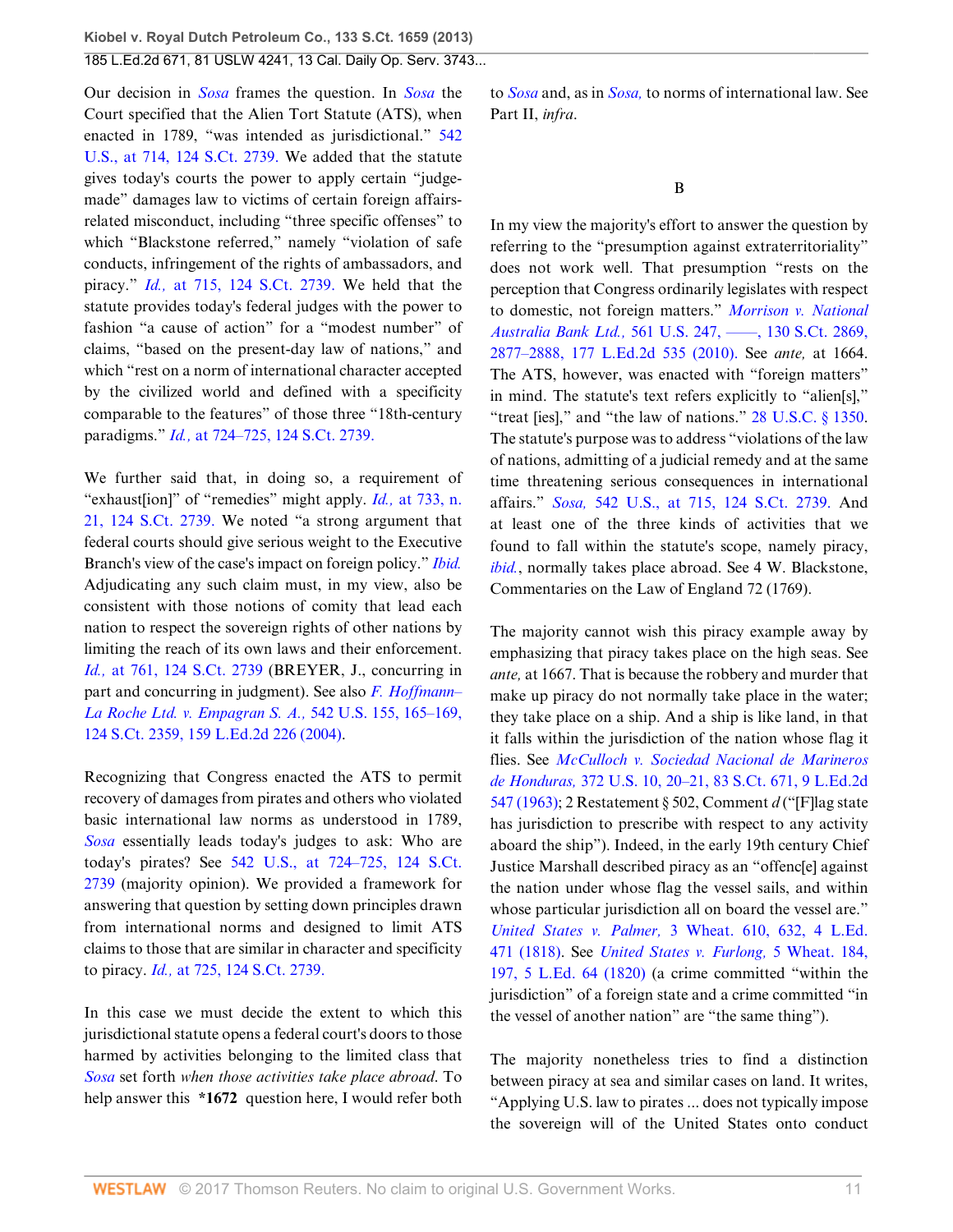occurring within the *territorial* jurisdiction of another sovereign and therefore carries less direct foreign policy consequences." *Ante,* at 1667 (emphasis added). But, as I have just pointed out, "[a]pplying U.S. law to pirates" *does* typically involve applying our law to acts taking place within the jurisdiction of another sovereign. Nor can the majority's words "territorial jurisdiction" sensibly distinguish land from sea for purposes of isolating adverse foreign policy risks, as the Barbary Pirates, the War of 1812, the sinking of the *Lusitania,* and the Lockerbie bombing make all too clear.

The majority also writes, "Pirates were fair game wherever found, by any nation, because they generally did not operate within any jurisdiction." *Ibid.* I very much agree that pirates were fair game "wherever found." Indeed, that is the point. That is why we asked, in *[Sosa](http://www.westlaw.com/Link/Document/FullText?findType=Y&serNum=2004637442&originatingDoc=I10b5fb41a74511e2a160cacff148223f&refType=RP&originationContext=document&vr=3.0&rs=cblt1.0&transitionType=DocumentItem&contextData=(sc.DocLink))*, who are today's pirates? Certainly today's pirates include torturers and perpetrators of genocide. And today, like the pirates of old, they are "fair game" where they are found. Like those pirates, they are "common enemies of all mankind and all nations have an equal interest in their apprehension and punishment." 1 Restatement **\*1673** [§ 404](http://www.westlaw.com/Link/Document/FullText?findType=Y&serNum=0289476780&pubNum=0102182&originatingDoc=I10b5fb41a74511e2a160cacff148223f&refType=TS&originationContext=document&vr=3.0&rs=cblt1.0&transitionType=DocumentItem&contextData=(sc.DocLink)) Reporters' Note 1, p. 256 (quoting *In re Demjanjuk,* [612 F.Supp. 544,](http://www.westlaw.com/Link/Document/FullText?findType=Y&serNum=1985132257&pubNum=345&originatingDoc=I10b5fb41a74511e2a160cacff148223f&refType=RP&fi=co_pp_sp_345_556&originationContext=document&vr=3.0&rs=cblt1.0&transitionType=DocumentItem&contextData=(sc.DocLink)#co_pp_sp_345_556) [556 \(N.D.Ohio 1985\)](http://www.westlaw.com/Link/Document/FullText?findType=Y&serNum=1985132257&pubNum=345&originatingDoc=I10b5fb41a74511e2a160cacff148223f&refType=RP&fi=co_pp_sp_345_556&originationContext=document&vr=3.0&rs=cblt1.0&transitionType=DocumentItem&contextData=(sc.DocLink)#co_pp_sp_345_556) (internal quotation marks omitted)). See *Sosa, supra,* [at 732, 124 S.Ct. 2739.](http://www.westlaw.com/Link/Document/FullText?findType=Y&serNum=2004637442&pubNum=708&originatingDoc=I10b5fb41a74511e2a160cacff148223f&refType=RP&originationContext=document&vr=3.0&rs=cblt1.0&transitionType=DocumentItem&contextData=(sc.DocLink)) And just as a nation that harbored pirates provoked the concern of other nations in past centuries, see *infra,* at 1674, so harboring "common enemies of all mankind" provokes similar concerns today.

Thus the Court's reasoning, as applied to the narrow class of cases that *[Sosa](http://www.westlaw.com/Link/Document/FullText?findType=Y&serNum=2004637442&originatingDoc=I10b5fb41a74511e2a160cacff148223f&refType=RP&originationContext=document&vr=3.0&rs=cblt1.0&transitionType=DocumentItem&contextData=(sc.DocLink))* described, fails to provide significant support for the use of any presumption against extraterritoriality; rather, it suggests the contrary. See also *ante,* at 1667 (conceding and citing cases showing that this Court has "generally treated the high seas the same as foreign soil for purposes of the presumption against extraterritorial application").

In any event, as the Court uses its "presumption against extraterritorial application," it offers only limited help in deciding the question presented, namely " 'under what circumstances the Alien Tort Statute ... allows courts to recognize a cause of action for violations of the law of nations occurring within the territory of a sovereign other than the United States.' " 565 U.S. -----, 132 S.Ct. [472, 181 L.Ed.2d 292 \(2012\).](http://www.westlaw.com/Link/Document/FullText?findType=Y&serNum=2026342010&pubNum=708&originatingDoc=I10b5fb41a74511e2a160cacff148223f&refType=RP&originationContext=document&vr=3.0&rs=cblt1.0&transitionType=DocumentItem&contextData=(sc.DocLink)) The majority echoes in this jurisdictional context *[Sosa](http://www.westlaw.com/Link/Document/FullText?findType=Y&serNum=2004637442&originatingDoc=I10b5fb41a74511e2a160cacff148223f&refType=RP&originationContext=document&vr=3.0&rs=cblt1.0&transitionType=DocumentItem&contextData=(sc.DocLink))* 's warning to use "caution" in shaping federal common-law causes of action. *Ante,* at 1664. But it also makes clear that a statutory claim might sometimes "touch and concern the territory of the United States ... with sufficient force to displace the presumption." *Ante,* at 1669. It leaves for another day the determination of just when the presumption against extraterritoriality might be "overcome." *Ante,* at 1666.

II

In applying the ATS to acts "occurring within the territory of a[nother] sovereign," I would assume that Congress intended the statute's jurisdictional reach to match the statute's underlying substantive grasp. That grasp, defined by the statute's purposes set forth in *[Sosa,](http://www.westlaw.com/Link/Document/FullText?findType=Y&serNum=2004637442&originatingDoc=I10b5fb41a74511e2a160cacff148223f&refType=RP&originationContext=document&vr=3.0&rs=cblt1.0&transitionType=DocumentItem&contextData=(sc.DocLink))* includes compensation for those injured by piracy and its modern-day equivalents, at least where allowing such compensation avoids "serious" negative international "consequences" for the United States. [542 U.S., at 715,](http://www.westlaw.com/Link/Document/FullText?findType=Y&serNum=2004637442&pubNum=708&originatingDoc=I10b5fb41a74511e2a160cacff148223f&refType=RP&originationContext=document&vr=3.0&rs=cblt1.0&transitionType=DocumentItem&contextData=(sc.DocLink)) [124 S.Ct. 2739.](http://www.westlaw.com/Link/Document/FullText?findType=Y&serNum=2004637442&pubNum=708&originatingDoc=I10b5fb41a74511e2a160cacff148223f&refType=RP&originationContext=document&vr=3.0&rs=cblt1.0&transitionType=DocumentItem&contextData=(sc.DocLink)) And just as we have looked to established international substantive norms to help determine the statute's substantive reach, *id.,* [at 729, 124 S.Ct. 2739,](http://www.westlaw.com/Link/Document/FullText?findType=Y&serNum=2004637442&pubNum=708&originatingDoc=I10b5fb41a74511e2a160cacff148223f&refType=RP&originationContext=document&vr=3.0&rs=cblt1.0&transitionType=DocumentItem&contextData=(sc.DocLink)) so we should look to international jurisdictional norms to help determine the statute's jurisdictional scope.

The Restatement (Third) of Foreign Relations Law is helpful. [Section 402](http://www.westlaw.com/Link/Document/FullText?findType=Y&serNum=0289476778&pubNum=0102182&originatingDoc=I10b5fb41a74511e2a160cacff148223f&refType=TS&originationContext=document&vr=3.0&rs=cblt1.0&transitionType=DocumentItem&contextData=(sc.DocLink)) recognizes that, subject to  $\S$  403's "reasonableness" requirement, a nation may apply its law (for example, federal common law, see [542 U.S., at 729–](http://www.westlaw.com/Link/Document/FullText?findType=Y&serNum=2004637442&pubNum=708&originatingDoc=I10b5fb41a74511e2a160cacff148223f&refType=RP&originationContext=document&vr=3.0&rs=cblt1.0&transitionType=DocumentItem&contextData=(sc.DocLink)) [730, 124 S.Ct. 2739\)](http://www.westlaw.com/Link/Document/FullText?findType=Y&serNum=2004637442&pubNum=708&originatingDoc=I10b5fb41a74511e2a160cacff148223f&refType=RP&originationContext=document&vr=3.0&rs=cblt1.0&transitionType=DocumentItem&contextData=(sc.DocLink)) not only (1) to "conduct" that "takes place [or to persons or things] within its territory" but also (2) to the "activities, interests, status, or relations of its nationals outside as well as within its territory," (3) to "conduct outside its territory that has or is intended to have substantial effect within its territory," and (4) to certain foreign "conduct outside its territory ... that is directed against the security of the state or against a limited class of other state interests." In addition, § 404 of the Restatement explains that a "state has jurisdiction to define and prescribe punishment for certain offenses recognized by the community of nations as of universal concern, such as piracy, slave trade," and analogous behavior.

Considering these jurisdictional norms in light of both the ATS's basic purpose (to provide compensation for those injured by today's pirates) and *[Sosa](http://www.westlaw.com/Link/Document/FullText?findType=Y&serNum=2004637442&originatingDoc=I10b5fb41a74511e2a160cacff148223f&refType=RP&originationContext=document&vr=3.0&rs=cblt1.0&transitionType=DocumentItem&contextData=(sc.DocLink))* 's basic caution **\*1674** (to avoid international friction), I believe that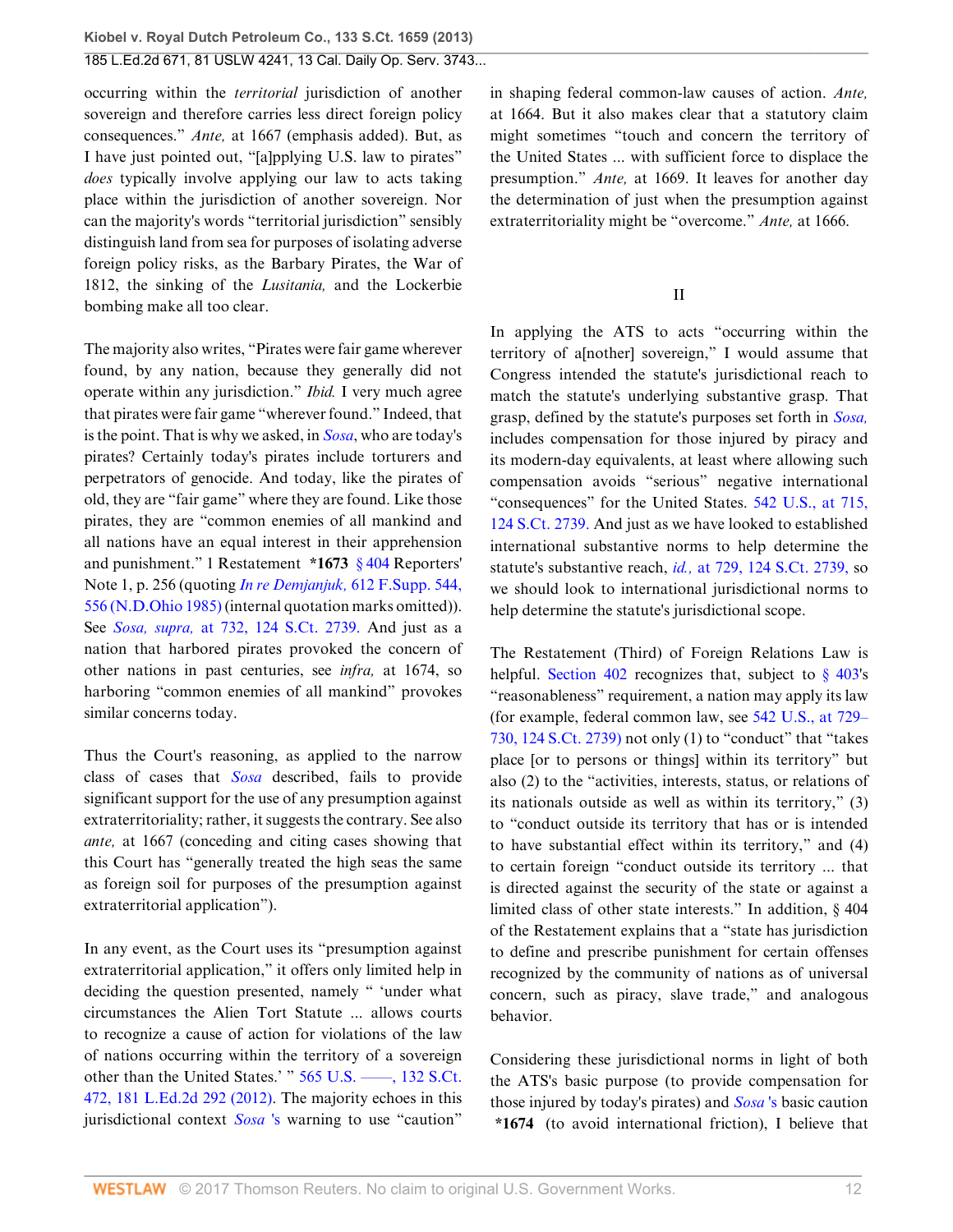the statute provides jurisdiction where (1) the alleged tort occurs on American soil, (2) the defendant is an American national, or (3) the defendant's conduct substantially and adversely affects an important American national interest, and that includes a distinct interest in preventing the United States from becoming a safe harbor (free of civil as well as criminal liability) for a torturer or other common enemy of mankind.

I would interpret the statute as providing jurisdiction only where distinct American interests are at issue. Doing so reflects the fact that Congress adopted the present statute at a time when, as Justice Story put it, "No nation ha[d] ever yet pretended to be the custos morum of the whole world." *[United States v. La Jeune Eugenie,](http://www.westlaw.com/Link/Document/FullText?findType=Y&serNum=1800136043&pubNum=349&originatingDoc=I10b5fb41a74511e2a160cacff148223f&refType=RP&fi=co_pp_sp_349_847&originationContext=document&vr=3.0&rs=cblt1.0&transitionType=DocumentItem&contextData=(sc.DocLink)#co_pp_sp_349_847)* [26 F. Cas. 832, 847 \(No. 15,551\) \(C.C.D.Mass.1822\)](http://www.westlaw.com/Link/Document/FullText?findType=Y&serNum=1800136043&pubNum=349&originatingDoc=I10b5fb41a74511e2a160cacff148223f&refType=RP&fi=co_pp_sp_349_847&originationContext=document&vr=3.0&rs=cblt1.0&transitionType=DocumentItem&contextData=(sc.DocLink)#co_pp_sp_349_847). That restriction also should help to minimize international friction. Further limiting principles such as exhaustion, *forum non conveniens,* and comity would do the same. So would a practice of courts giving weight to the views of the Executive Branch. See *Sosa,* [542 U.S., at 733, n. 21,](http://www.westlaw.com/Link/Document/FullText?findType=Y&serNum=2004637442&pubNum=708&originatingDoc=I10b5fb41a74511e2a160cacff148223f&refType=RP&originationContext=document&vr=3.0&rs=cblt1.0&transitionType=DocumentItem&contextData=(sc.DocLink)) [124 S.Ct. 2739;](http://www.westlaw.com/Link/Document/FullText?findType=Y&serNum=2004637442&pubNum=708&originatingDoc=I10b5fb41a74511e2a160cacff148223f&refType=RP&originationContext=document&vr=3.0&rs=cblt1.0&transitionType=DocumentItem&contextData=(sc.DocLink)) *id.,* [at 761, 124 S.Ct. 2739](http://www.westlaw.com/Link/Document/FullText?findType=Y&serNum=2004637442&pubNum=708&originatingDoc=I10b5fb41a74511e2a160cacff148223f&refType=RP&originationContext=document&vr=3.0&rs=cblt1.0&transitionType=DocumentItem&contextData=(sc.DocLink)) (opinion of BREYER, J.).

As I have indicated, we should treat this Nation's interest in not becoming a safe harbor for violators of the most fundamental international norms as an important jurisdiction-related interest justifying application of the ATS in light of the statute's basic purposes—in particular that of compensating those who have suffered harm at the hands of, *e.g.,* torturers or other modern pirates. Nothing in the statute or its history suggests that our courts should turn a blind eye to the plight of victims in that "handful of heinous actions." *[Tel–Oren v. Libyan Arab Republic,](http://www.westlaw.com/Link/Document/FullText?findType=Y&serNum=1984107296&pubNum=350&originatingDoc=I10b5fb41a74511e2a160cacff148223f&refType=RP&fi=co_pp_sp_350_781&originationContext=document&vr=3.0&rs=cblt1.0&transitionType=DocumentItem&contextData=(sc.DocLink)#co_pp_sp_350_781)* 726 [F.2d 774, 781 \(C.A.D.C.1984\)](http://www.westlaw.com/Link/Document/FullText?findType=Y&serNum=1984107296&pubNum=350&originatingDoc=I10b5fb41a74511e2a160cacff148223f&refType=RP&fi=co_pp_sp_350_781&originationContext=document&vr=3.0&rs=cblt1.0&transitionType=DocumentItem&contextData=(sc.DocLink)#co_pp_sp_350_781) (Edwards, J., concurring). See generally Leval, The Long Arm of International Law: Giving Victims of Human Rights Abuses Their Day in Court, 92 Foreign Affairs 16 (Mar. / Apr. 2013). To the contrary, the statute's language, history, and purposes suggest that the statute was to be a weapon in the "war" against those modern pirates who, by their conduct, have "declar[ed] war against all mankind." 4 Blackstone 71.

International norms have long included a duty not to permit a nation to become a safe harbor for pirates (or their equivalent). See generally A. Bradford, Flying the Black Flag: A Brief History of Piracy 19 (2007) ("Every polis by the sea ... which was suspected of sponsoring piracy or harboring pirates could be attacked

and destroyed by the Athenians"); F. Sanborn, Origins of the Early English Maritime and Commercial Law 313 (1930) ("In 1490 Henry VII made a proclamation against harboring pirates or purchasing goods from them"); N. Risjord, Representative Americans: The Colonists 146 (1981) ("William Markham, Penn's lieutenant governor in the 1690s, was accused of harboring pirates in Philadelphia.... Governor Benjamin Fletcher of New York became the target of a royal inquiry after he issued privateering commissions to a band of notorious pirates"); 3 C. Yonge, A Pictorial History of the World's Great Nations 954 (1882) ("[In the early 18th century, t]he government of Connecticut was accused of harboring pirates"); S. Menefee, Piracy, Terrorism, and the Insurgent Passenger: A Historical and Legal Perspective, in Maritime Terrorism and International Law 51 (N. Ronzitti ed. 1990) (quoting the judge who handled the seizure of the *Chesapeake* during the Civil War as stating that " 'piracy *jure gentium* was justiciable by the court of New Brunswick, wherever committed' "); D. Field, Outlines of an International Code 33, Art. **\*1675** 84 (2d ed. 1876) (citing the 1794 treaty between the United States and Great Britain ("*Harboring pirates forbidden.* No nation can receive pirates into its territory, or permit any person within the same to receive, protect, conceal or assist them in any manner; but must punish all persons guilty of such acts")).

More recently two lower American courts have, in effect, rested jurisdiction primarily upon that kind of concern. In *Filartiga,* [630 F.2d 876,](http://www.westlaw.com/Link/Document/FullText?findType=Y&serNum=1980125293&pubNum=350&originatingDoc=I10b5fb41a74511e2a160cacff148223f&refType=RP&originationContext=document&vr=3.0&rs=cblt1.0&transitionType=DocumentItem&contextData=(sc.DocLink)) an alien plaintiff brought a lawsuit against an alien defendant for damages suffered through acts of torture that the defendant allegedly inflicted in a foreign nation, Paraguay. Neither plaintiff nor defendant was an American national and the actions underlying the lawsuit took place abroad. The defendant, however, "had ... resided in the United States for more than ninth months" before being sued, having overstayed his visitor's visa. *Id.,* [at 878–879.](http://www.westlaw.com/Link/Document/FullText?findType=Y&serNum=1980125293&originatingDoc=I10b5fb41a74511e2a160cacff148223f&refType=RP&originationContext=document&vr=3.0&rs=cblt1.0&transitionType=DocumentItem&contextData=(sc.DocLink)) Jurisdiction was deemed proper because the defendant's alleged conduct violated a well-established international law norm, and the suit vindicated our Nation's interest in not providing a safe harbor, free of damages claims, for those defendants who commit such conduct.

In *[Marcos](http://www.westlaw.com/Link/Document/FullText?findType=Y&serNum=1994130161&originatingDoc=I10b5fb41a74511e2a160cacff148223f&refType=RP&originationContext=document&vr=3.0&rs=cblt1.0&transitionType=DocumentItem&contextData=(sc.DocLink))*, the plaintiffs were nationals of the Philippines, the defendant was a Philippine national, and the alleged wrongful act, death by torture, took place abroad. *[In](http://www.westlaw.com/Link/Document/FullText?findType=Y&serNum=1994130161&pubNum=506&originatingDoc=I10b5fb41a74511e2a160cacff148223f&refType=RP&fi=co_pp_sp_506_1469&originationContext=document&vr=3.0&rs=cblt1.0&transitionType=DocumentItem&contextData=(sc.DocLink)#co_pp_sp_506_1469) [re Estate of Marcos, Human Rights Litigation,](http://www.westlaw.com/Link/Document/FullText?findType=Y&serNum=1994130161&pubNum=506&originatingDoc=I10b5fb41a74511e2a160cacff148223f&refType=RP&fi=co_pp_sp_506_1469&originationContext=document&vr=3.0&rs=cblt1.0&transitionType=DocumentItem&contextData=(sc.DocLink)#co_pp_sp_506_1469)* 25 F.3d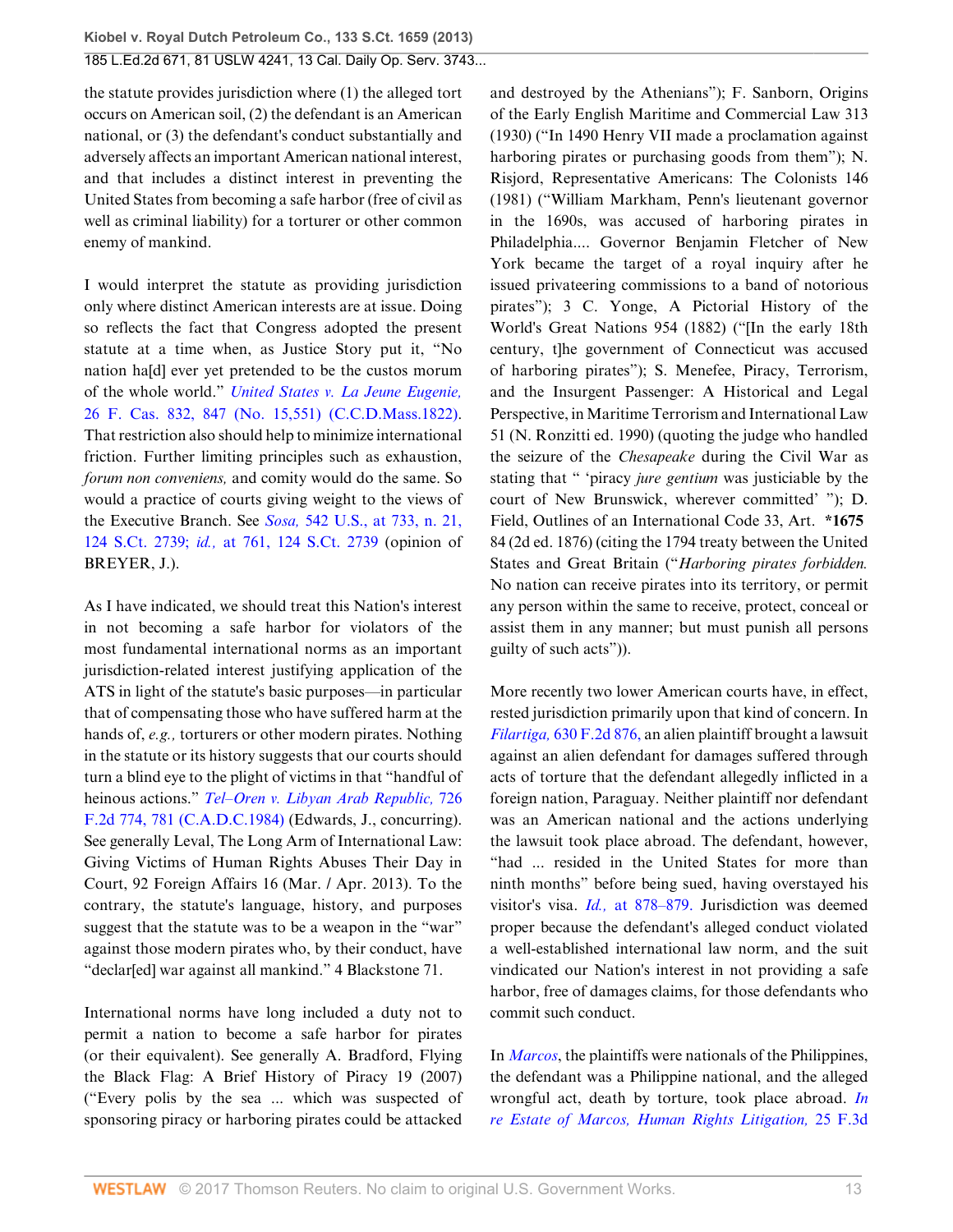[1467, 1469, 1475 \(C.A.9 1994\);](http://www.westlaw.com/Link/Document/FullText?findType=Y&serNum=1994130161&pubNum=506&originatingDoc=I10b5fb41a74511e2a160cacff148223f&refType=RP&fi=co_pp_sp_506_1469&originationContext=document&vr=3.0&rs=cblt1.0&transitionType=DocumentItem&contextData=(sc.DocLink)#co_pp_sp_506_1469) *[In re Estate of Marcos](http://www.westlaw.com/Link/Document/FullText?findType=Y&serNum=1992182463&pubNum=350&originatingDoc=I10b5fb41a74511e2a160cacff148223f&refType=RP&fi=co_pp_sp_350_495&originationContext=document&vr=3.0&rs=cblt1.0&transitionType=DocumentItem&contextData=(sc.DocLink)#co_pp_sp_350_495) Human Rights Litigation,* [978 F.2d 493, 495–496, 500](http://www.westlaw.com/Link/Document/FullText?findType=Y&serNum=1992182463&pubNum=350&originatingDoc=I10b5fb41a74511e2a160cacff148223f&refType=RP&fi=co_pp_sp_350_495&originationContext=document&vr=3.0&rs=cblt1.0&transitionType=DocumentItem&contextData=(sc.DocLink)#co_pp_sp_350_495) [\(C.A.9 1992\).](http://www.westlaw.com/Link/Document/FullText?findType=Y&serNum=1992182463&pubNum=350&originatingDoc=I10b5fb41a74511e2a160cacff148223f&refType=RP&fi=co_pp_sp_350_495&originationContext=document&vr=3.0&rs=cblt1.0&transitionType=DocumentItem&contextData=(sc.DocLink)#co_pp_sp_350_495) A month before being sued, the defendant, "his family, ... and others loyal to [him] fled to Hawaii," where the ATS case was heard. *Marcos,* [25 F.3d, at 1469.](http://www.westlaw.com/Link/Document/FullText?findType=Y&serNum=1994130161&pubNum=506&originatingDoc=I10b5fb41a74511e2a160cacff148223f&refType=RP&fi=co_pp_sp_506_1469&originationContext=document&vr=3.0&rs=cblt1.0&transitionType=DocumentItem&contextData=(sc.DocLink)#co_pp_sp_506_1469) As in *[Filartiga](http://www.westlaw.com/Link/Document/FullText?findType=Y&serNum=1980125293&originatingDoc=I10b5fb41a74511e2a160cacff148223f&refType=RP&originationContext=document&vr=3.0&rs=cblt1.0&transitionType=DocumentItem&contextData=(sc.DocLink))*, the court found ATS jurisdiction.

And in *[Sosa](http://www.westlaw.com/Link/Document/FullText?findType=Y&serNum=2004637442&originatingDoc=I10b5fb41a74511e2a160cacff148223f&refType=RP&originationContext=document&vr=3.0&rs=cblt1.0&transitionType=DocumentItem&contextData=(sc.DocLink))* we referred to both cases with approval, suggesting that the ATS allowed a claim for relief in such circumstances. [542 U.S., at 732, 124 S.Ct. 2739.](http://www.westlaw.com/Link/Document/FullText?findType=Y&serNum=2004637442&pubNum=708&originatingDoc=I10b5fb41a74511e2a160cacff148223f&refType=RP&originationContext=document&vr=3.0&rs=cblt1.0&transitionType=DocumentItem&contextData=(sc.DocLink)) See also *[Flomo v. Firestone Natural Rubber Co.,](http://www.westlaw.com/Link/Document/FullText?findType=Y&serNum=2025641202&pubNum=506&originatingDoc=I10b5fb41a74511e2a160cacff148223f&refType=RP&fi=co_pp_sp_506_1025&originationContext=document&vr=3.0&rs=cblt1.0&transitionType=DocumentItem&contextData=(sc.DocLink)#co_pp_sp_506_1025)* 643 F.3d [1013, 1025 \(C.A.7 2011\)](http://www.westlaw.com/Link/Document/FullText?findType=Y&serNum=2025641202&pubNum=506&originatingDoc=I10b5fb41a74511e2a160cacff148223f&refType=RP&fi=co_pp_sp_506_1025&originationContext=document&vr=3.0&rs=cblt1.0&transitionType=DocumentItem&contextData=(sc.DocLink)#co_pp_sp_506_1025) (Posner, J.) ("*[Sosa](http://www.westlaw.com/Link/Document/FullText?findType=Y&serNum=2004637442&originatingDoc=I10b5fb41a74511e2a160cacff148223f&refType=RP&originationContext=document&vr=3.0&rs=cblt1.0&transitionType=DocumentItem&contextData=(sc.DocLink))* was a case of nonmaritime extraterritorial conduct yet no Justice suggested that therefore it couldn't be maintained"). Not surprisingly, both before and after *[Sosa,](http://www.westlaw.com/Link/Document/FullText?findType=Y&serNum=2004637442&originatingDoc=I10b5fb41a74511e2a160cacff148223f&refType=RP&originationContext=document&vr=3.0&rs=cblt1.0&transitionType=DocumentItem&contextData=(sc.DocLink))* courts have consistently rejected the notion that the ATS is categorically barred from extraterritorial application. See, *e.g.,* [643 F.3d, at 1025](http://www.westlaw.com/Link/Document/FullText?findType=Y&serNum=2025641202&pubNum=506&originatingDoc=I10b5fb41a74511e2a160cacff148223f&refType=RP&fi=co_pp_sp_506_1025&originationContext=document&vr=3.0&rs=cblt1.0&transitionType=DocumentItem&contextData=(sc.DocLink)#co_pp_sp_506_1025) ("[N]o court to our knowledge has ever held that it doesn't apply extraterritorially"); *[Sarei](http://www.westlaw.com/Link/Document/FullText?findType=Y&serNum=2026387313&pubNum=506&originatingDoc=I10b5fb41a74511e2a160cacff148223f&refType=RP&fi=co_pp_sp_506_747&originationContext=document&vr=3.0&rs=cblt1.0&transitionType=DocumentItem&contextData=(sc.DocLink)#co_pp_sp_506_747) v. Rio Tinto, PLC,* [671 F.3d 736, 747 \(C.A.9 2011\)](http://www.westlaw.com/Link/Document/FullText?findType=Y&serNum=2026387313&pubNum=506&originatingDoc=I10b5fb41a74511e2a160cacff148223f&refType=RP&fi=co_pp_sp_506_747&originationContext=document&vr=3.0&rs=cblt1.0&transitionType=DocumentItem&contextData=(sc.DocLink)#co_pp_sp_506_747) (en banc) ("We therefore conclude that the ATS is not limited to conduct occurring within the United States"); *[Doe](http://www.westlaw.com/Link/Document/FullText?findType=Y&serNum=2025629981&pubNum=506&originatingDoc=I10b5fb41a74511e2a160cacff148223f&refType=RP&fi=co_pp_sp_506_20&originationContext=document&vr=3.0&rs=cblt1.0&transitionType=DocumentItem&contextData=(sc.DocLink)#co_pp_sp_506_20) v. Exxon Mobil Corp.,* [654 F.3d 11, 20 \(C.A.D.C.2011\)](http://www.westlaw.com/Link/Document/FullText?findType=Y&serNum=2025629981&pubNum=506&originatingDoc=I10b5fb41a74511e2a160cacff148223f&refType=RP&fi=co_pp_sp_506_20&originationContext=document&vr=3.0&rs=cblt1.0&transitionType=DocumentItem&contextData=(sc.DocLink)#co_pp_sp_506_20) ( "[W]e hold that there is no extraterritoriality bar").

Application of the statute in the way I have suggested is consistent with international law and foreign practice. Nations have long been obliged not to provide safe harbors for their own nationals who commit such serious crimes abroad. See E. de Vattel, Law of Nations, Book II, p. 163 (§ 76) ("pretty generally observed" practice in "respect to great crimes, which are equally contrary to the laws and safety of all nations," that a sovereign should not "suffer his subjects to molest the subjects of other states, or to do them an injury," but should "compel the transgressor to make reparation for the damage or injury," or be "deliver[ed] ... up to the offended state, to be there brought to justice").

Many countries permit foreign plaintiffs to bring suits against their own nationals based on unlawful conduct that took place abroad. See, *e.g.,* Brief for Government of the Kingdom of the Netherlands et al. as *Amici Curiae* 19–23 (hereinafter Netherlands Brief) (citing *inter alia Guerrero v.* **\*1676** *Monterrico Metals PLc* [2009] EWHC (QB) 2475 (Eng.) (attacking conduct of U.K. companies in Peru); *Lubbe and Others v. Cape PLc* [2000] UKHL 41 (attacking conduct of U.K. companies in South Africa); *Rb. Gravenhage* [Court of the Hague], 30 December 2009, JOR 2010, 41 m.nt. Mr. RGJ de Haan (Oguro/Royal Dutch Shell PLC) (Neth.) (attacking conduct of Dutch respondent in Nigeria)). See also Brief for European Commission as *Amicus Curiae* 11 (It is "uncontroversial" that the "United States may ... exercise jurisdiction over ATS claims involving conduct committed by its own nationals within the territory of another sovereign, consistent with international law").

Other countries permit some form of lawsuit brought by a foreign national against a foreign national, based upon conduct taking place abroad and seeking damages. Certain countries, which find "universal" criminal "jurisdiction" to try perpetrators of particularly heinous crimes such as piracy and genocide, see Restatement [§](http://www.westlaw.com/Link/Document/FullText?findType=Y&serNum=0289476780&pubNum=0102182&originatingDoc=I10b5fb41a74511e2a160cacff148223f&refType=TS&originationContext=document&vr=3.0&rs=cblt1.0&transitionType=DocumentItem&contextData=(sc.DocLink)) [404](http://www.westlaw.com/Link/Document/FullText?findType=Y&serNum=0289476780&pubNum=0102182&originatingDoc=I10b5fb41a74511e2a160cacff148223f&refType=TS&originationContext=document&vr=3.0&rs=cblt1.0&transitionType=DocumentItem&contextData=(sc.DocLink)), also permit private persons injured by that conduct to pursue "*actions civiles,*" seeking civil damages in the criminal proceeding. Thompson, Ramasastry, & Taylor, Translating *Unocal* [: The Expanding Web of Liability for](http://www.westlaw.com/Link/Document/FullText?findType=Y&serNum=0352110705&pubNum=137647&originatingDoc=I10b5fb41a74511e2a160cacff148223f&refType=LR&fi=co_pp_sp_137647_886&originationContext=document&vr=3.0&rs=cblt1.0&transitionType=DocumentItem&contextData=(sc.DocLink)#co_pp_sp_137647_886) [Business Entities Implicated in International Crimes, 40](http://www.westlaw.com/Link/Document/FullText?findType=Y&serNum=0352110705&pubNum=137647&originatingDoc=I10b5fb41a74511e2a160cacff148223f&refType=LR&fi=co_pp_sp_137647_886&originationContext=document&vr=3.0&rs=cblt1.0&transitionType=DocumentItem&contextData=(sc.DocLink)#co_pp_sp_137647_886) [Geo. Wash. Int'l L.Rev. 841, 886 \(2009\)](http://www.westlaw.com/Link/Document/FullText?findType=Y&serNum=0352110705&pubNum=137647&originatingDoc=I10b5fb41a74511e2a160cacff148223f&refType=LR&fi=co_pp_sp_137647_886&originationContext=document&vr=3.0&rs=cblt1.0&transitionType=DocumentItem&contextData=(sc.DocLink)#co_pp_sp_137647_886). See, *e.g., Ely Ould Dah v. France,* App. No. 13113/03 (Eur. Ct. H. R.; Mar 30, 2009), [48 Int'l Legal Materials 884;](http://www.westlaw.com/Link/Document/FullText?findType=Y&pubNum=100856&cite=48INTLLEGALMAT884&originatingDoc=I10b5fb41a74511e2a160cacff148223f&refType=NA&originationContext=document&vr=3.0&rs=cblt1.0&transitionType=DocumentItem&contextData=(sc.DocLink)) Metcalf, [Reparations](http://www.westlaw.com/Link/Document/FullText?findType=Y&serNum=0363192654&pubNum=108298&originatingDoc=I10b5fb41a74511e2a160cacff148223f&refType=LR&fi=co_pp_sp_108298_468&originationContext=document&vr=3.0&rs=cblt1.0&transitionType=DocumentItem&contextData=(sc.DocLink)#co_pp_sp_108298_468) [for Displaced Torture Victims, 19 Cardozo J. Int'l &](http://www.westlaw.com/Link/Document/FullText?findType=Y&serNum=0363192654&pubNum=108298&originatingDoc=I10b5fb41a74511e2a160cacff148223f&refType=LR&fi=co_pp_sp_108298_468&originationContext=document&vr=3.0&rs=cblt1.0&transitionType=DocumentItem&contextData=(sc.DocLink)#co_pp_sp_108298_468) [Comp. L. 451, 468–470 \(2011\).](http://www.westlaw.com/Link/Document/FullText?findType=Y&serNum=0363192654&pubNum=108298&originatingDoc=I10b5fb41a74511e2a160cacff148223f&refType=LR&fi=co_pp_sp_108298_468&originationContext=document&vr=3.0&rs=cblt1.0&transitionType=DocumentItem&contextData=(sc.DocLink)#co_pp_sp_108298_468) Moreover, the United Kingdom and the Netherlands, while not authorizing such damages actions themselves, tell us that they would have no objection to the exercise of American jurisdiction in cases such as *[Filartiga](http://www.westlaw.com/Link/Document/FullText?findType=Y&serNum=1980125293&originatingDoc=I10b5fb41a74511e2a160cacff148223f&refType=RP&originationContext=document&vr=3.0&rs=cblt1.0&transitionType=DocumentItem&contextData=(sc.DocLink))* and *[Marcos.](http://www.westlaw.com/Link/Document/FullText?findType=Y&serNum=1994130161&originatingDoc=I10b5fb41a74511e2a160cacff148223f&refType=RP&originationContext=document&vr=3.0&rs=cblt1.0&transitionType=DocumentItem&contextData=(sc.DocLink))* Netherlands Brief 15– 16, and n. 23.

At the same time Congress has ratified treaties obliging the United States to find and punish foreign perpetrators of serious crimes committed against foreign persons abroad. See Convention on the Prevention and Punishment of Crimes Against Internationally Protected Persons, Including Diplomatic Agents, Dec. 28, 1973, [28 U.S.T.](http://www.westlaw.com/Link/Document/FullText?findType=Y&serNum=1977161709&pubNum=0006792&originatingDoc=I10b5fb41a74511e2a160cacff148223f&refType=CA&originationContext=document&vr=3.0&rs=cblt1.0&transitionType=DocumentItem&contextData=(sc.DocLink)) [1975, T.I.A.S. No. 8532;](http://www.westlaw.com/Link/Document/FullText?findType=Y&serNum=1977161709&pubNum=0006792&originatingDoc=I10b5fb41a74511e2a160cacff148223f&refType=CA&originationContext=document&vr=3.0&rs=cblt1.0&transitionType=DocumentItem&contextData=(sc.DocLink)) Convention for the Suppression of Unlawful Acts Against the Safety of Civil Aviation, [Sept. 23, 1971, 24 U.S.T. 565, T.I.A.S. No. 7570](http://www.westlaw.com/Link/Document/FullText?findType=Y&serNum=1973150822&pubNum=0006792&originatingDoc=I10b5fb41a74511e2a160cacff148223f&refType=CA&originationContext=document&vr=3.0&rs=cblt1.0&transitionType=DocumentItem&contextData=(sc.DocLink)); Convention for the Suppression of Unlawful Seizure of Aircraft, [Dec. 16, 1970, 22 U.S.T. 1641, T.I.A.S.](http://www.westlaw.com/Link/Document/FullText?findType=Y&serNum=1971143055&pubNum=0006792&originatingDoc=I10b5fb41a74511e2a160cacff148223f&refType=CA&originationContext=document&vr=3.0&rs=cblt1.0&transitionType=DocumentItem&contextData=(sc.DocLink)) [No. 7192](http://www.westlaw.com/Link/Document/FullText?findType=Y&serNum=1971143055&pubNum=0006792&originatingDoc=I10b5fb41a74511e2a160cacff148223f&refType=CA&originationContext=document&vr=3.0&rs=cblt1.0&transitionType=DocumentItem&contextData=(sc.DocLink)); Restatement [§ 404](http://www.westlaw.com/Link/Document/FullText?findType=Y&serNum=0289476780&pubNum=0102182&originatingDoc=I10b5fb41a74511e2a160cacff148223f&refType=TS&originationContext=document&vr=3.0&rs=cblt1.0&transitionType=DocumentItem&contextData=(sc.DocLink)) Reporters' Note 1, at 257 ("These agreements include an obligation on the parties to punish or extradite offenders, even when the offense was not committed within their territory or by a national"). See also International Convention for the Protection of All Persons from Enforced Disappearance, Art. 9(2) (2006) (state parties must take measures to establish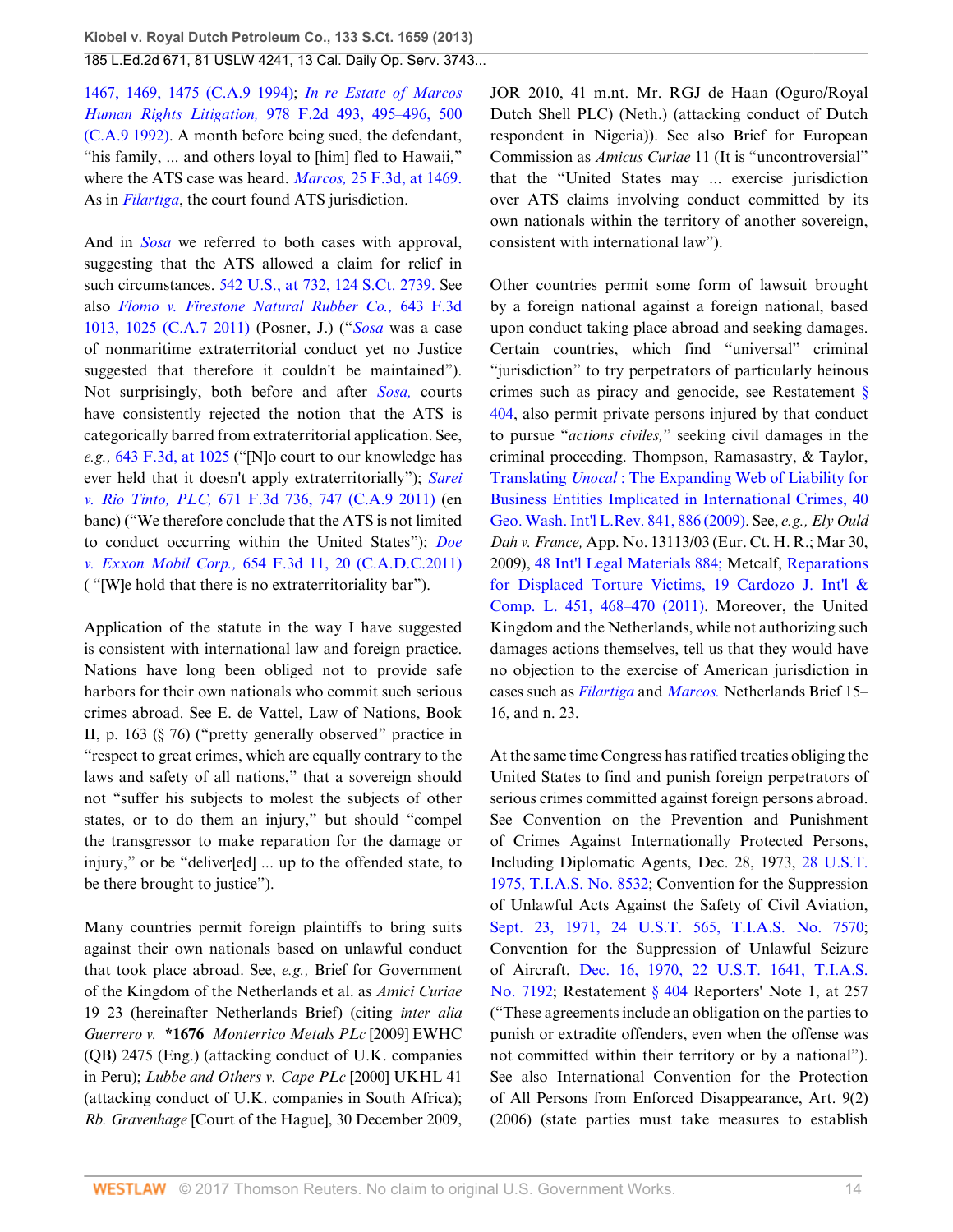jurisdiction "when the alleged offender is present in any territory under its jurisdiction, unless it extradites or surrenders him or her"); http://www.unhcr.org/refworld/ docid/47fdfaeb0.pdf (as visited Apr. 1, 2013, and available in Clerk of Court's case file); Convention Against Torture and Other Cruel, Inhuman or Degrading Treatment of Punishment, Dec. 10, 1984, 1465 U. N. T. S. 85, Arts. 5(2), 7(1) (similar); Geneva Convention (III) Relative to the Treatment of Prisoners of War, Art. 129, Aug. 12, 1949, [\[1955\] 6 U.S. T. 3316, T. I. A. S. No. 3364](http://www.westlaw.com/Link/Document/FullText?findType=Y&serNum=1956056356&pubNum=0006792&originatingDoc=I10b5fb41a74511e2a160cacff148223f&refType=CA&originationContext=document&vr=3.0&rs=cblt1.0&transitionType=DocumentItem&contextData=(sc.DocLink)) (signatories must "search for persons alleged to have committed, or to have ordered to be committed, such grave breaches, and shall bring such persons, regardless of their nationality, before its own courts" or "hand such persons over for trial").

And Congress has sometimes authorized civil damages in such cases. See generally note following [28 U.S.C. § 1350](http://www.westlaw.com/Link/Document/FullText?findType=L&pubNum=1000546&cite=28USCAS1350&originatingDoc=I10b5fb41a74511e2a160cacff148223f&refType=LQ&originationContext=document&vr=3.0&rs=cblt1.0&transitionType=DocumentItem&contextData=(sc.DocLink)) (Torture **\*1677** Victim Protection Act of 1991 (TVPA) (private damages action for torture or extrajudicial killing committed under authority of a foreign nation)); [S.Rep.](http://www.westlaw.com/Link/Document/FullText?findType=Y&serNum=0100901848&pubNum=0001503&originatingDoc=I10b5fb41a74511e2a160cacff148223f&refType=TV&originationContext=document&vr=3.0&rs=cblt1.0&transitionType=DocumentItem&contextData=(sc.DocLink)) [No. 102–249, p. 4 \(1991\)](http://www.westlaw.com/Link/Document/FullText?findType=Y&serNum=0100901848&pubNum=0001503&originatingDoc=I10b5fb41a74511e2a160cacff148223f&refType=TV&originationContext=document&vr=3.0&rs=cblt1.0&transitionType=DocumentItem&contextData=(sc.DocLink)) (ATS "should not be replaced" by TVPA); [H.R.Rep. No. 102–367, pt. 1, p. 4](http://www.westlaw.com/Link/Document/FullText?findType=Y&serNum=0100900351&pubNum=0100014&originatingDoc=I10b5fb41a74511e2a160cacff148223f&refType=TV&originationContext=document&vr=3.0&rs=cblt1.0&transitionType=DocumentItem&contextData=(sc.DocLink)) (TVPA intended to "enhance the remedy already available under" the ATS). But cf. *[Mohamad v. Palestinian Authority,](http://www.westlaw.com/Link/Document/FullText?findType=Y&serNum=2027515385&pubNum=708&originatingDoc=I10b5fb41a74511e2a160cacff148223f&refType=RP&originationContext=document&vr=3.0&rs=cblt1.0&transitionType=DocumentItem&contextData=(sc.DocLink))* 566 [U.S. ––––, 132 S.Ct. 1702, 182 L.Ed.2d 720 \(2012\)](http://www.westlaw.com/Link/Document/FullText?findType=Y&serNum=2027515385&pubNum=708&originatingDoc=I10b5fb41a74511e2a160cacff148223f&refType=RP&originationContext=document&vr=3.0&rs=cblt1.0&transitionType=DocumentItem&contextData=(sc.DocLink)) (TVPA allows suits against only natural persons).

Congress, while aware of the award of civil damages under the ATS—including cases such as *[Filartiga](http://www.westlaw.com/Link/Document/FullText?findType=Y&serNum=1980125293&originatingDoc=I10b5fb41a74511e2a160cacff148223f&refType=RP&originationContext=document&vr=3.0&rs=cblt1.0&transitionType=DocumentItem&contextData=(sc.DocLink))* with foreign plaintiffs, defendants, and conduct—has not sought to limit the statute's jurisdictional or substantive reach. Rather, Congress has enacted other statutes, and not only criminal statutes, that allow the United States to prosecute (or allow victims to obtain damages from) foreign persons who injure foreign victims by committing abroad torture, genocide, and other heinous acts. See, *e.g.,* [18 U.S.C.](http://www.westlaw.com/Link/Document/FullText?findType=L&pubNum=1000546&cite=18USCAS2340A&originatingDoc=I10b5fb41a74511e2a160cacff148223f&refType=RB&originationContext=document&vr=3.0&rs=cblt1.0&transitionType=DocumentItem&contextData=(sc.DocLink)#co_pp_c0ae00006c482) [§ 2340A\(b\)\(2\)](http://www.westlaw.com/Link/Document/FullText?findType=L&pubNum=1000546&cite=18USCAS2340A&originatingDoc=I10b5fb41a74511e2a160cacff148223f&refType=RB&originationContext=document&vr=3.0&rs=cblt1.0&transitionType=DocumentItem&contextData=(sc.DocLink)#co_pp_c0ae00006c482) (authorizing prosecution of torturers if "the alleged offender is present in the United States, irrespective of the nationality of the victim or alleged offender"); [§ 1091\(e\)\(2\)\(D\)](http://www.westlaw.com/Link/Document/FullText?findType=L&pubNum=1000546&cite=18USCAS1091&originatingDoc=I10b5fb41a74511e2a160cacff148223f&refType=RB&originationContext=document&vr=3.0&rs=cblt1.0&transitionType=DocumentItem&contextData=(sc.DocLink)#co_pp_5d66000023be5) (2006 ed., Supp. V) (genocide prosecution authorized when, "regardless of where the offense is committed, the alleged offender is ... present in the United States"); note following [28 U.S.C. § 1350](http://www.westlaw.com/Link/Document/FullText?findType=L&pubNum=1000546&cite=28USCAS1350&originatingDoc=I10b5fb41a74511e2a160cacff148223f&refType=LQ&originationContext=document&vr=3.0&rs=cblt1.0&transitionType=DocumentItem&contextData=(sc.DocLink)), [§ 2\(a\)](http://www.westlaw.com/Link/Document/FullText?findType=L&pubNum=1000546&cite=28USCAS2&originatingDoc=I10b5fb41a74511e2a160cacff148223f&refType=LQ&originationContext=document&vr=3.0&rs=cblt1.0&transitionType=DocumentItem&contextData=(sc.DocLink)) (private right of action on behalf of individuals harmed by an act of torture or extrajudicial killing committed "under actual or apparent authority, or color of law, of any foreign nation"). See also [S.Rep. No. 102–249](http://www.westlaw.com/Link/Document/FullText?findType=Y&serNum=0100901848&pubNum=0001503&originatingDoc=I10b5fb41a74511e2a160cacff148223f&refType=TV&originationContext=document&vr=3.0&rs=cblt1.0&transitionType=DocumentItem&contextData=(sc.DocLink)), *[supra,](http://www.westlaw.com/Link/Document/FullText?findType=Y&serNum=1971143055&pubNum=0006792&originatingDoc=I10b5fb41a74511e2a160cacff148223f&refType=CA&fi=co_pp_sp_6792_1671&originationContext=document&vr=3.0&rs=cblt1.0&transitionType=DocumentItem&contextData=(sc.DocLink)#co_pp_sp_6792_1671)* [at 1671 – 1672](http://www.westlaw.com/Link/Document/FullText?findType=Y&serNum=1971143055&pubNum=0006792&originatingDoc=I10b5fb41a74511e2a160cacff148223f&refType=CA&fi=co_pp_sp_6792_1671&originationContext=document&vr=3.0&rs=cblt1.0&transitionType=DocumentItem&contextData=(sc.DocLink)#co_pp_sp_6792_1671) (purpose to "mak[e] sure that torturers and death squads will no longer have a safe haven in the United

States," by "providing a civil cause of action in U.S. courts for torture committed abroad").

Thus, the jurisdictional approach that I would use is analogous to, and consistent with, the approaches of a number of other nations. It is consistent with the approaches set forth in the Restatement. Its insistence upon the presence of some distinct American interest, its reliance upon courts also invoking other related doctrines such as comity, exhaustion, and *forum non conveniens,* along with its dependence (for its workability) upon courts obtaining, and paying particular attention to, the views of the Executive Branch, all should obviate the majority's concern that our jurisdictional example would lead "other nations, also applying the law of nations," to "hale our citizens into their courts for alleged violations of the law of nations occurring in the United States, or anywhere else in the world." *Ante,* at 1669.

Most importantly, this jurisdictional view is consistent with the substantive view of the statute that we took in *[Sosa](http://www.westlaw.com/Link/Document/FullText?findType=Y&serNum=2004637442&originatingDoc=I10b5fb41a74511e2a160cacff148223f&refType=RP&originationContext=document&vr=3.0&rs=cblt1.0&transitionType=DocumentItem&contextData=(sc.DocLink))*. This approach would avoid placing the statute's jurisdictional scope at odds with its substantive objectives, holding out "the word of promise" of compensation for victims of the torturer, while "break[ing] it to the hope."

### III

Applying these jurisdictional principles to this case, however, I agree with the Court that jurisdiction does not lie. The defendants are two foreign corporations. Their shares, like those of many foreign corporations, are traded on the New York Stock Exchange. Their only presence in the United States consists of an office in New York City (actually owned by a separate but affiliated company) that helps to explain their business to potential investors. See Supp. Brief for Petitioners 4, n. 3 (citing *[Wiwa v.](http://www.westlaw.com/Link/Document/FullText?findType=Y&serNum=2000518603&pubNum=506&originatingDoc=I10b5fb41a74511e2a160cacff148223f&refType=RP&fi=co_pp_sp_506_94&originationContext=document&vr=3.0&rs=cblt1.0&transitionType=DocumentItem&contextData=(sc.DocLink)#co_pp_sp_506_94) Royal Dutch Petroleum Co.,* [226 F.3d 88, 94 \(C.A.2 2000\)\)](http://www.westlaw.com/Link/Document/FullText?findType=Y&serNum=2000518603&pubNum=506&originatingDoc=I10b5fb41a74511e2a160cacff148223f&refType=RP&fi=co_pp_sp_506_94&originationContext=document&vr=3.0&rs=cblt1.0&transitionType=DocumentItem&contextData=(sc.DocLink)#co_pp_sp_506_94); App. 55. **\*1678** The plaintiffs are not United States nationals but nationals of other nations. The conduct at issue took place abroad. And the plaintiffs allege, not that the defendants directly engaged in acts of torture, genocide, or the equivalent, but that they helped others (who are not American nationals) to do so.

Under these circumstances, even if the New York office were a sufficient basis for asserting general jurisdiction, but see *[Goodyear Dunlop Tires Operations, S.A. v. Brown,](http://www.westlaw.com/Link/Document/FullText?findType=Y&serNum=2025554476&pubNum=708&originatingDoc=I10b5fb41a74511e2a160cacff148223f&refType=RP&originationContext=document&vr=3.0&rs=cblt1.0&transitionType=DocumentItem&contextData=(sc.DocLink))*